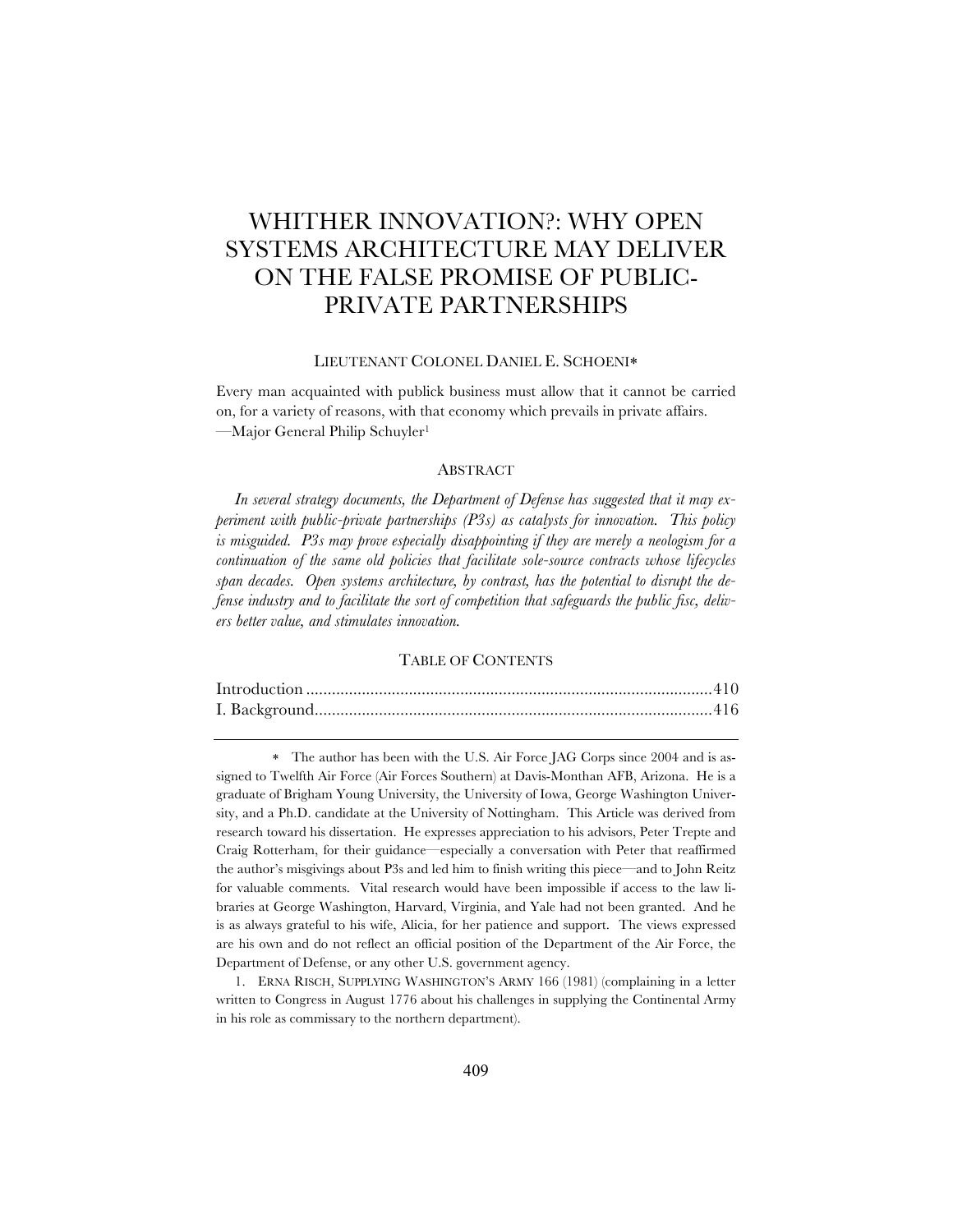| B. Historic Problems with DoD Weapon Systems'        |  |
|------------------------------------------------------|--|
|                                                      |  |
|                                                      |  |
|                                                      |  |
|                                                      |  |
| B. Some Problems with Public-Private Partnerships438 |  |
| C. Why Public-Private Partnerships Will Not Deliver  |  |
|                                                      |  |
|                                                      |  |
|                                                      |  |
| B. Why Open Systems Architecture May Deliver         |  |
|                                                      |  |
|                                                      |  |
|                                                      |  |

## **INTRODUCTION**

Bogged down by low-tech adversaries in Afghanistan, Iraq, and beyond for two decades,<sup>2</sup> the U.S. military now seeks to upgrade its weapons technology in what former Defense Secretary Chuck Hagel first called a "Third Offset" strategy.<sup>3</sup> Like its predecessors,<sup>4</sup> the aim of the Third Offset is to

<sup>2.</sup> *See, e.g.*, KATYA DROZDOVA, LOW-TECH THREATS IN THE HI-TECH AGE: SUBVERSIVE IDEOLOGIES, TECHNOLOGIES & TIMES (forthcoming [date unknown]), https://cisac.fsi.stanford.edu/sites/default/files/evnts/media//Drozdova\_BookSynopsis\_S py\_Terrorist\_Low-Tech\_Threats\_Hi-Tech\_Age.pdf (describing the challenges of fighting technologically primitive adversaries who have mastered asymmetrical warfare); Spencer Ackerman, *US Military Tactics Falling Behind Those of Adversaries, Pentagon Official Warns*, GUARDIAN (Apr. 8, 2015, 2:00 PM), https://www.theguardian.com/usnews/2015/apr/08/us-military-tactics-falling-behind-those-of-adversaries-pentagon-officialwarns (arguing that the U.S. military is accustomed to lopsided technological superiority when fighting insurgencies but is now unprepared for warfare with peers); Sydney J. Freedberg, Jr., *The End of Advantage: Enemies May Catch Up with U.S. Technology—Or Surpass It*, BREAKING DEF. (Dec. 21, 2012, 6:00 AM), http://breakingdefense.com/2012/12/the-endof-advantage-enemies-may-catch-up-with-us-technology/ (writing that defense experts warn that "advantages America has counted on since the end of the Cold War are at least going to diminish").

<sup>3.</sup> *See* Chuck Hagel, Sec'y of Def., Keynote Address Delivered at Defense Innovation Days Before the Southeastern New England Defense Industry Alliance (Sept. 3, 2014), http://www.defense.gov/News/Speeches/Speech-View/Article/605602 (observing that the "groundbreaking technological change" that the Third Offset will depend on, "such as robotics, advanced computing, miniaturization, and 3D printing," will come from the private sector rather than the Department of Defense (DoD) research efforts).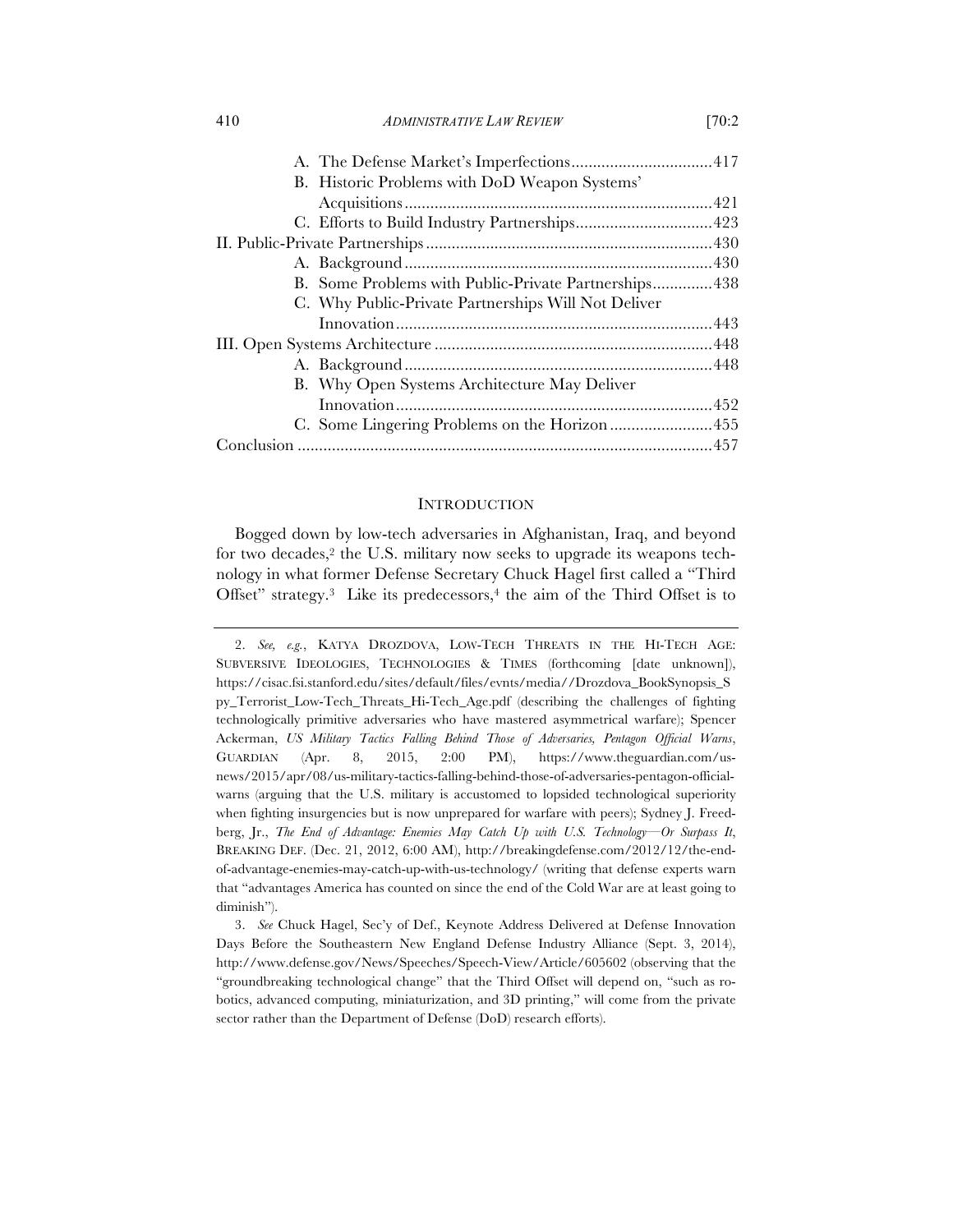equip the warfighter with enduring technological superiority.5 The Department of Defense (DoD) sought \$3.6 billion for 2017 and envisioned spending \$18 billion overall on the Third Offset.6 The challenge is finding the alchemical formula to transmute that bullion into war-winning technology.7 Whither innovation?

Technology is the handmaiden of martial success.8 Ours is an age of rapid technological growth, making this axiom doubly true.<sup>9</sup> Staying ahead

5. *See* Mackenzie Eaglen, *What Is the Third Offset Strategy?*, REALCLEARDEF. (Feb. 15, 2016), http://www.realcleardefense.com/articles/2016/02/16/what\_is\_the\_third\_offset\_ strategy\_109034.html (noting that the DoD has been secretive about just what the Third Offset entails and reporting that it encompasses six areas: "anti-access and area-denial, guided munitions, undersea warfare, cyber and electronic warfare, human-machine teaming, and wargaming and development of new operating concepts"); Mark Pomerleau, *DoD's Third Offset Strategy: What Man and Machine Can Do Together*, DEF. SYSTEMS (May 4, 2016), https://defensesystems.com/articles/2016/05/04/dod-work-on-third-offset-strategy.aspx (quoting Deputy Secretary of Defense Robert Work, who said that the Third Offset "hypothesizes that advances in artificial intelligence and autonomy—autonomous systems—is going to lead to a new era of human-machine collaboration in combating teaming").

6. *See, e.g.*, Aaron Mehta, *Defense Department Budget: \$18B Over FYDP for Third Offset*, DEF. NEWS (Feb. 9, 2016, 6:38 PM), http://www.defensenews.com/story/defense/policybudget/budget/2016/02/09/third-offset-fy17-budget-pentagon-budget/80072048/.

7. *See, e.g.*, THOMAS L. MCNAUGHER, NEW WEAPONS OLD POLITICS: AMERICA'S MILITARY PROCUREMENT MUDDLE 3 (1989) (quoting Thomas J. Peters*, The Mythology of Innovation*, *or a Skunkworks Tale*, STAN. MAG., Summer 1983, at 3, 14 (remarking that most inventions come "from the wrong industry at the wrong time for the wrong reason")); Joshua Pavluk & August Cole, *From Strategy to Execution: Accelerating the Third Offset*, WAR ON THE ROCKS (June 9, 2016), http://warontherocks.com/2016/06/from-strategy-to-executionaccelerating-the-third-offset/ (describing the challenges for a procurement system that is notoriously slow and risk-averse to keep pace with the rapidly developing technologies that the DoD hopes to acquire).

8. *See, e.g.*, MAX BOOT, WAR MADE NEW: TECHNOLOGY, WARFARE, AND THE COURSE OF HISTORY: 1500 TO TODAY 9–11 (2006) (arguing that although military technology does not determine fate, "[t]he tools of war do matter").

9. *See, e.g.*, PETER SINGER, WIRED FOR WAR: THE ROBOTICS REVOLUTION IN THE TWENTY-FIRST CENTURY 102–05 (2009) (describing the exponential technological growth in

<sup>4.</sup> The first offset was the Eisenhower Administration's strategy to compensate for Soviet manpower and geographical advantages with the numerical superiority of the U.S. nuclear arsenal. *See* Bob Work, Deputy Sec'y of Def., The Third U.S. Offset Strategy and Its Implications for Partners and Allies (Jan. 28, 2015), https://www.defense.gov/News/Speeches/Speech-View/Article/606641/the-third-us-offset-strategy-and-its-implications-for-partners-and-allies/. The second came in the 1970s when the Soviets achieved nuclear parity. This effort concentrated on technologies developed by the Defense Advanced Research Projects Agency (DARPA), and culminated in the development of the battle network and precision-guided weapons that have been the key to U.S. defense strategy since the Gulf War. *Id.*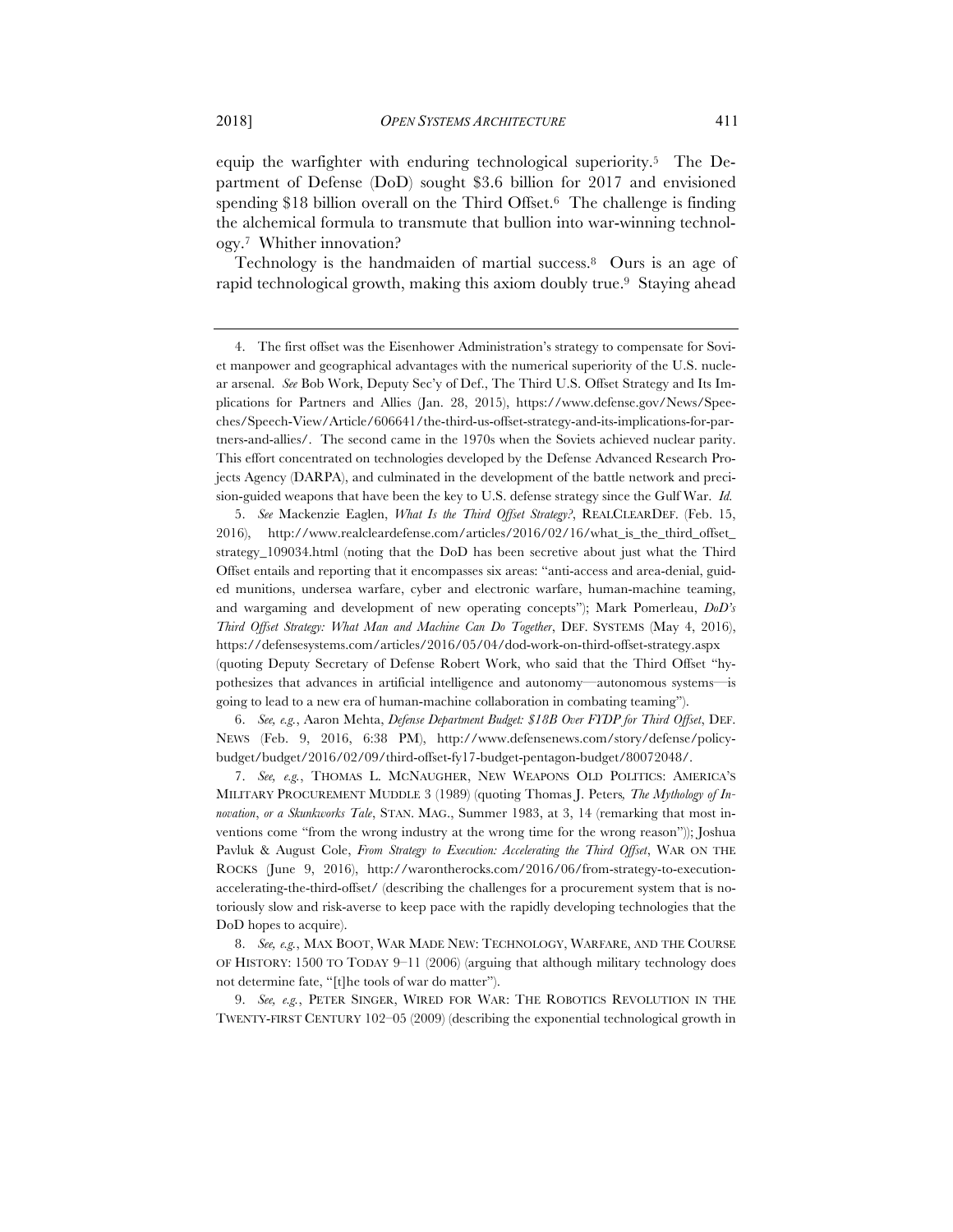of one's adversaries requires constant innovation.10 For two-and-a-half centuries, the U.S. military has been in the business of procuring immature, even non-existent, technology and pushing the limit of the state of the art.11

the past decades and the possibility of a singularity, "a state in which things become so radically different that the old rules break down and we know virtually nothing").

10. *See* STEPHEN PETER ROSEN, WINNING THE NEXT WAR 57–60 (1994) (describing the need for peacetime innovation, especially in an age of rapid technological growth); William P. Rogerson, *Economic Incentives and the Defense Procurement Process*, J. ECON. PERSP., Fall 1994, at 65, 66 ("A defining characteristic of weapons procurement is the constant pursuit of improved performance and capabilities through technological advance."). However, other factors, such as size, also matter. *See, e.g.*, Charles Morrison, *Technological Superiority No Longer Sufficient for U.S. Military Dominance*, AM. ENTERPRISE INSTITUTE (Aug. 5, 2014, 7:54 AM), http://www.aei.org/publication/technological-superiority-no-longer-sufficient-for-usmilitary-dominance/ (observing that "if the US military keeps shrinking, no amount of innovation or advanced technology will make up for real losses in combat power").

11. *See* JAMES F. NAGLE, HISTORY OF GOVERNMENT CONTRACTING 73 (2d ed. 1999) (describing an insatiable demand for guns and munitions during the Revolutionary war that "sowed the seeds of an American arms industry."); *id.* at 108–14 (noting the government's role in the development of standardization in machine tooling and interchangeable parts following the War of 1812); *id.* at 175–76, 184–87 (describing the Civil War as the "first true war of industrial mobilization" and the ensuing technological changes in the broader economy); *id.* at 224–25 (recounting the Navy's requirements for "products more sophisticated than those produced in industry" when building up the fleet in the 1880s); *id.* at 289–94, 338 (explaining that World War I rapidly propelled the aerospace industry forward because "a single advance in fighter performance could bring one side or the other virtual domination of the skies" (quoting BERNARD BRODIE, STRATEGY IN THE MISSILE AGE 80 (1959)) and that "fighter aircraft advanced so rapidly that models became obsolete only months after their heralded arrival."); *id.* at 380–87 (describing mobilization efforts in preparation for World War II aiming for "more and better" ships, submarines, tanks, and aircraft); *id.* at 431–41 (recounting the private sector's production of materiel that was "mind-boggling" both in terms of quantity and quality in response to mobilization efforts); *id.* at 452–70 (describing the rise of a specialized defense industry following the Korean War that would deliver on the military's requirements for advanced aircraft, a space program, and a nuclear navy). Nagle's epilogue concludes:

As Alvin Toffler has observed . . . government was the great accelerator. Because of its coercive power, its voracious appetite for supplies and services, and its tax revenues, it was able to accomplish things that private enterprise could not afford to undertake. Government was able to speed up the industrialization process by creating the need for the vast quantities of goods .... If government had not become involved, industrialization would have come much more slowly, if indeed it would have come at all.

*Id.* at 519–20. *But see id.* at 184, 255–57 (describing the military's "myopic conservatism" that sometimes failed to recognize the value of innovations such as the Colt revolver and the Wright brothers' flying machine).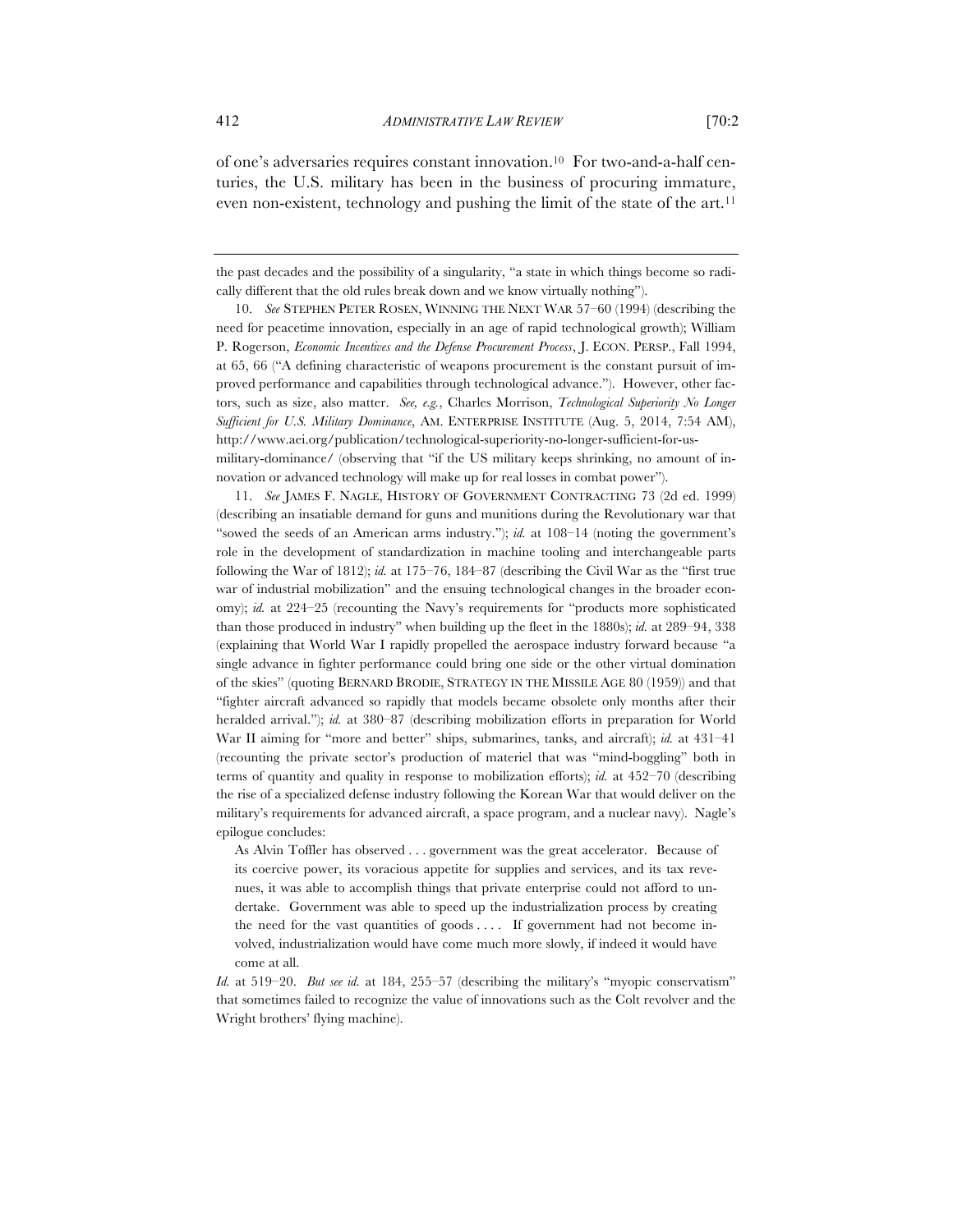Buying new and untested weapons is expensive<sup>12</sup> and, frequently, disappointing.13 The DoD has yet to find an innovation investment strategy that reliably delivers useable technology.14

A recent cover story in *The Economist* warned that the DoD "is fast losing the edge in military technology that inspired confidence in its allies and fear in its foes."15 This illustrates that the need to expedite technological development has become acute. Experts debate the best strategy for regaining the technological advantage that the DoD held during the Cold War.16 These range from more investment in federally-funded research and development centers17 to the encouragement of joint ventures among incumbent contractors and research universities,18 and from leveraging the brainpower on tap at the Defense Advanced Research Projects Agency19 to tapping into

13. *See* Vernon J. Edwards, *Postscript: A Map of Government in Our Time*, 29 NASH & CIBINIC REP. ¶ 33 (2015), at 95, 95 (observing that "[i]nnovation is messy and risky" and that the military sometimes has low tolerance for risk).

14. *See* U.S. DEP'T DEF., QUADRENNIAL DEFENSE REVIEW 59 (2014) [hereinafter QDR] (observing that "[s]uccessful innovation, particularly for an organization as large and complex as the U.S. military, is difficult"); Renaud Bellais & Josselin Droff, *Innovation, Technology, and Defence Procurement: Reform or Paradigmatic Shift?*, *in* KEVIN BURGESS & PETER ANTILL, EMERGING STUDIES IN DEFENSE ACQUISITIONS AND MILITARY PROCUREMENT 205, 205 (2017) (observing that the DoD is still looking for the "silver bullet").

15. *See The Next War*, ECONOMIST (Jan. 27, 2018), https://www.economist.com/ news/leaders/21735586-how-shifts-technology-and-geopolitics-are-renewing-threat-growing-danger.

16. *Compare* QDR, *supra* note 14, at 61 (reassuring the reader that despite growing challenges, "[o]ur technological advantages still outpace other state adversaries"), *with* WILLIAM J. PERRY & JOHN P. ABIZAID, ENSURING A STRONG U.S. DEFENSE FOR THE FUTURE: THE NATIONAL DEFENSE PANEL REVIEW OF THE 2014 QUADRENNIAL DEFENSE REVIEW 21 (2014) (warning that the "erosion of America's military-technological advantage is accelerating faster than many defense planners assume").

17. S. Rep. No. 114-263, at 184 (2016) (finding that Federally Funded Research and Development Centers (FFRDCs) "are developing cutting-edge technology that could be used . . . in support of" the Third Offset strategy).

18. *See, e.g.*, *MIT, Lockheed Martin Launch Long-Term Research Collaboration*, ROBOTICS@MIT, https://robotics.mit.edu/mit-lockheed-martin-launch-long-termresearch-collaboration (last visited May 13, 2018) (describing one such academic and incumbent defense contractor hybrid that is working on autonomy and robotics formed in 2013).

19. *See, e.g.*, Sydney J. Freedberg, Jr., *Faster Than Thought: DARPA, Artificial Intelligence &* 

<sup>12.</sup> Consider the cost overruns in the delivery of the F-35 Joint Strike Fighter: already 50 percent over budget, the Pentagon asked Congress for another \$500 million to support a program that will eventually cost \$1.5 trillion. *See* Paul Szoldra, *The Pentagon Wants a Half-Billion More Dollars for the F-35*, BUS. INSIDER (Nov. 2, 2016, 5:50 PM), http://www.businessinsider.com/pentagon-500-million-f35-2016-11.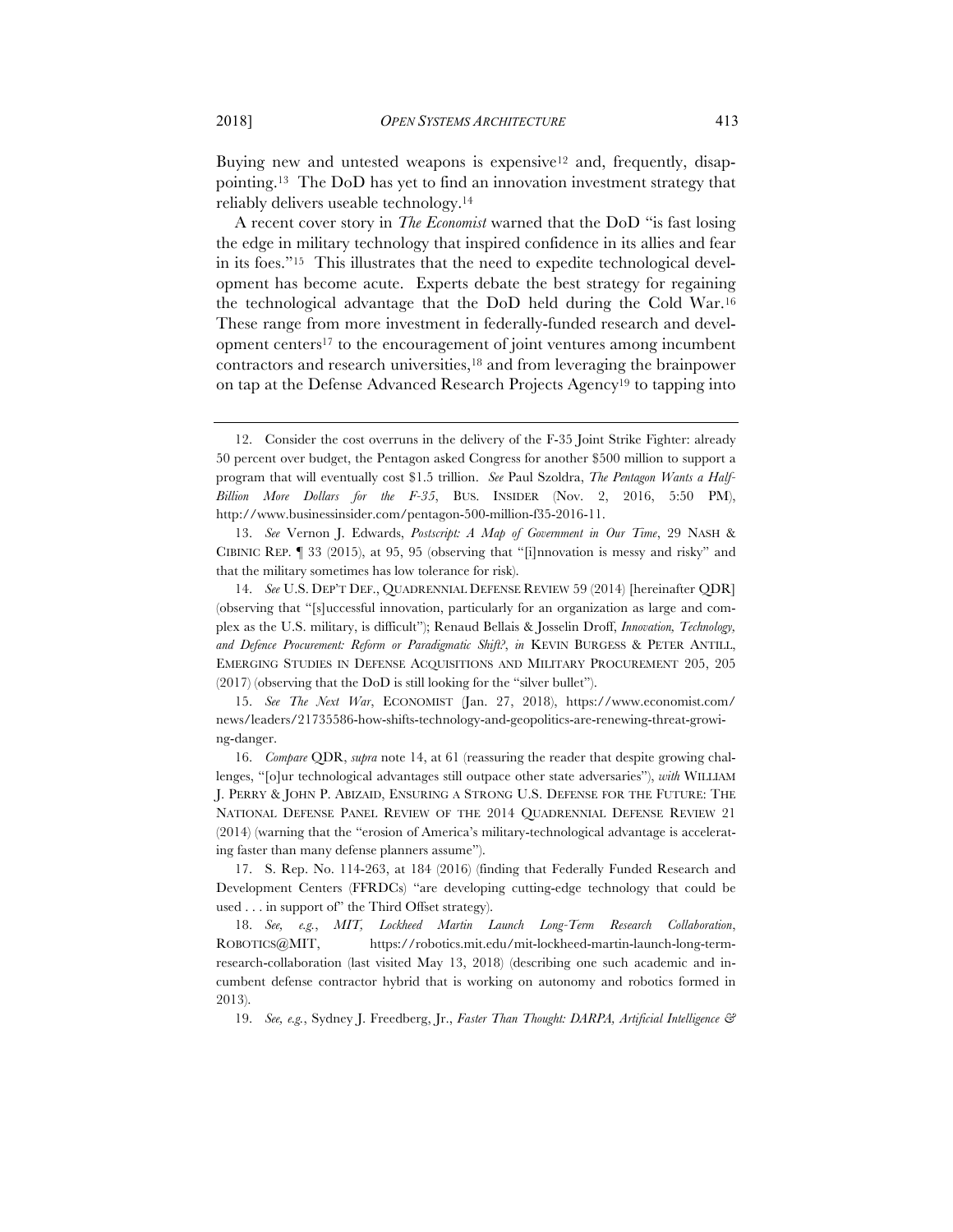Silicon Valley's technological nous.<sup>20</sup> Some would argue that a rewrite of the Federal Acquisition Regulation (FAR) is necessary.21 Others contend that the FAR already makes adequate provisions for procuring innovation but that such provisions are underutilized.<sup>22</sup> This list is hardly exhaustive.<sup>23</sup> Nor does this Article attempt to settle the wider debate. It addresses a narrower question. It juxtaposes two competing policy options receiving fa-

20. *See, e.g.*, Dan Lamothe, *Pentagon Chief Overhauls Silicon Valley Office, Will Open Similar Unit in Boston*, WASH. POST (May 11, 2016), https://www.washingtonpost.com/news/checkpoint/wp/2016/05/11/pentagon-chiefoverhauls-silicon-valley-office-will-open-similar-unit-in-boston/ (describing the Defense Innovation Experimental Unit and the new defense innovation advisory board led by Google's Eric Schmidt, which are designed to build relationships with leading technology companies).

21. Dan Verton, *Can the Federal Acquisition Process Support Innovation?*, FEDSCOOP (Aug. 27, 2014), https://www.fedscoop.com/really-needs-done-acquisition-reform/ (reporting that "there is growing concern that the government cannot truly support innovation without a dramatic simplification" of the federal acquisition rules).

22. *See* Linell A. Letendre, *Google . . . It Ain't Ford: Why the United States Needs a Better Approach to Leveraging the Robotics Industry*, 77 A.F. L. REV. 51 (2017) (exploring various existing authorities that the President could use to compel technology leaders to cooperate with the DoD to develop new military technologies, and suggesting new possibilities for compelling their cooperation); Lt. Col. Dan Ward, *Reform the FAR? Maybe You Should Try Reading It First*, BLOOMBERG GOV'T (Feb. 10, 2016), http://about.bgov.com/blog/reform-the-far-maybeyou-should-try-reading-it-first/ (explaining that "the FAR does not merely permit federal agencies to reduce administrative burden and embrace simplicity, thrift, speed, flexibility, agility, and innovation," but that it "insists on it," and arguing that "ignorance of the FAR is a greater barrier to innovation and effectiveness than is the FAR itself").

23. *See, e.g.*, Steven L. Schooner & Nathaniel E. Castellano, *Reinvigorating Innovation: Lessons Learned from the Wright Brothers*, CONT. MGMT., April 2016, at 46, 49–53 (using the examples of the Wright brothers' innovations to illustrate several sound principles for acquiring innovation: the use of prizes, the virtues of prototyping, that outsiders often deliver solutions that elude incumbents, that small businesses are more agile and innovative than their larger peers, that risk aversion undermines innovation, and that this is often an international effort). In addition to the literature on pursuing innovation in the federal procurement, the private sector is also fixated on innovation. *See, e.g.*, RYAN BABINEAUX & JOHN KRUMMHOLZ, FAIL FAST, FAIL OFTEN: HOW LOSING CAN HELP YOU WIN 99–121 (2013) (describing successful innovators' willingness to fail and to learn from their mistakes); *Disrupting Mr. Disrupter*, ECONOMIST (Nov. 26, 2015), http://www.economist.com/news/business/ 21679179-clay-christensen-should-not-be-given-last-word-disruptive-innovation-disruptingmr (describing Harvard Business School's Clay Christensen's pioneering work on disruptive innovation twenty years ago and the business consulting industry that has sprung up in its wake).

*the Third Offset Strategy*, BREAKING DEF. (Feb. 11, 2016, 4:00 AM), http://breakingdefense.com/2016/02/faster-than-thought-darpa-artificial-intelligence-thethird-offset-strategy/ (describing DARPA's initiative to "'rethink complex military systems'" in support of the Third Offset strategy).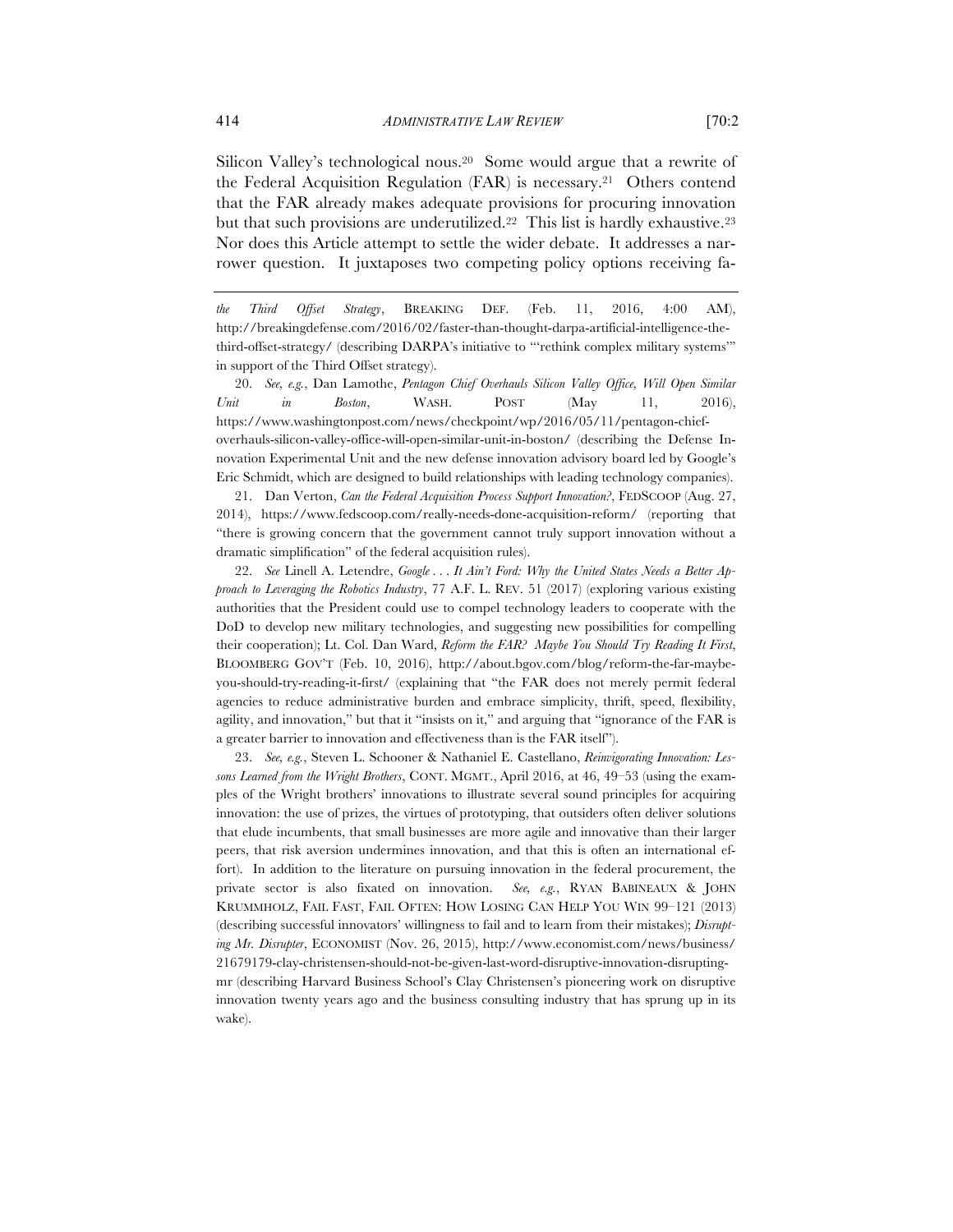vorable treatment and considers which of these is more likely to succeed.

The first of these two policy options is public-private partnerships (P3s). This Article was first contemplated in response to a question posed by The Air Force Judge Advocate General's School's 2016 National Security Law Writing Competition concerning P3s:

Since its inception, the Air Force has been on the forefront in developing and incorporating cutting-edge technologies to enhance its mission effectiveness, from aircraft to spacecraft to capabilities in cyberspace. However, in an era of constrained resources, the Air Force has had to explore other avenues by which it can *retain its technological superiority while also managing costs. One attractive methodology for accomplishing these goals is the public-private partnership*, which brings public agencies and private entities together to combine resources to achieve common goals and objectives. In fact, the Air Force Future Operating Concept released in September 2015 contemplates that such partnerships with academic and commercial entities will be essential for the Air Force to operate effectively in the future.24

The question presented rests on the premise that P3s are compatible with and even stimulate innovation. Wider enthusiasm for P3s relies on similar assumptions. This Article questions such assumptions. Specifically, it argues that despite their success in some contexts, P3s are ill-suited for the pursuit of technological innovation.

The second policy option is open systems architecture (OSA). OSA requires that weapon systems be composed of severable components "that can be competed separately and acquired from independent vendors."25 This introduces competition from the beginning of the acquisition process and discourages vendor lock from stifling innovation or driving up costs. This Article posits that innovation is best served when the public sector harnesses market forces yet resists the lure of business relationships that are closer than arm's length. The question is not whether to do business with the private sector, but how. What legal relationship best suits these goals? This Article maintains that OSA may strike the right balance, at least in comparison with P3s.26

<sup>24.</sup> *The Judge Advocate General's School 2016 National Security Law Writing Competition–– Deadline for Submissions: 15 April 2016*, CAREER DEV. OFF. BLOG (Oct. 15, 2015), https://cdo.law.miami.edu/?p=7447 (emphasis added) (announcing a writing competition from the United States Air Force).

<sup>25.</sup> *Modular Open Systems Approach*, OFF. OF THE DEPUTY ASSISTANT SECRETARY OF DEF. FOR SYS. ENGINEERING, http://www.acq.osd.mil/se/initiatives/init\_mosa.html (last visited May 13, 2018).

<sup>26.</sup> This Article does not, however, consider other alternatives to P3s. It limits itself to a comparison of P3s and open systems architecture (OSA). Another promising option for cultivating business relationships with startups and thereby tapping their vast potential for innovation is the Small Business Administration's Mentor-Protégé Program. As its name implies, this program pairs large incumbents with smaller firms new to the government con-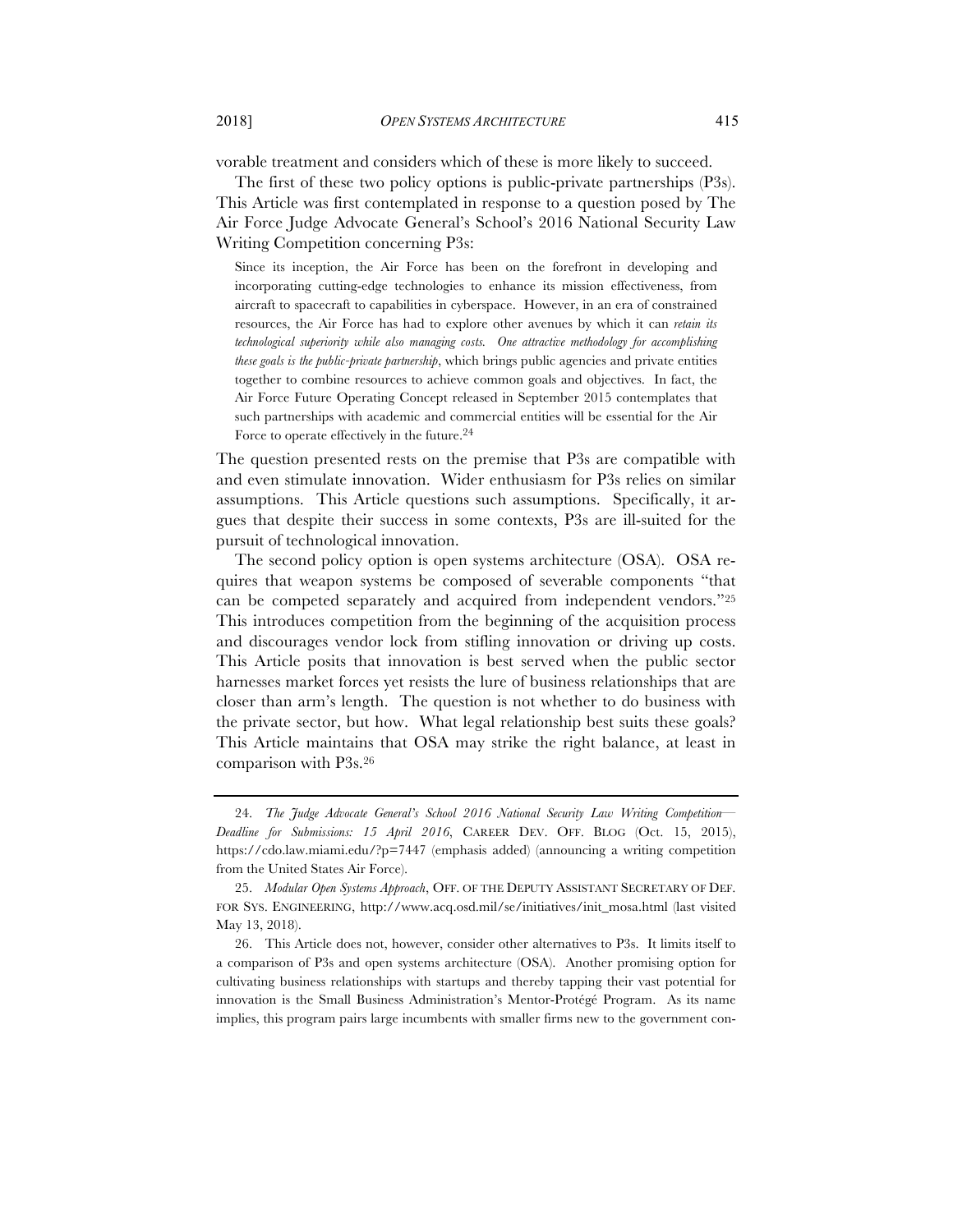Choosing the best innovation policy for the DoD is no trivial matter. Enormous savings would accrue from the right policies; corresponding waste would result from the wrong ones. This is hardly the first attempt to identify a better way forward; more than one hundred studies have been conducted.27 "If even a tenth of the savings promised from all these reform efforts had been realized, we could maintain today's military for free."28 When billions are at stake, even small differences matter.

# I. BACKGROUND

The DoD's innovation once outpaced the private sector and public arsenals produced much of the military's arms.29 The tables have turned. The DoD has relied on private sector arms manufacturers since the Second World War.30 The Korean War gave rise to specialized contractors who

27. Daniel Gouré, *Twenty-Five Years of Acquisition Reform with Little to Show for All the Effort*, LEXINGTON INST. (Oct. 31, 2013), http://www.lexingtoninstitute.org/twenty-five-years-ofacquisition-reform-with-little-to-show-for-all-the-effort/.

28. *Id.*

29. The U.S. government built the atom bomb and put a man on the moon, but government's capacity to innovate can be overstated. If subsidies reliably stimulated genius, the Soviet Union would have produced unrivaled art, music, and literature. It did not. *See*  JEAN-FRANÇOIS REVEL, ANTI-AMERICANISM 106 (Diarmid Cammel trans., 2004). U.S. and Soviet weapons squared off during the Gulf War, and the results proved the free market built better weapons than central planners. *See* BOOT, *supra* note 8, at 349–50 (recounting that the Soviet Union collapsed immediately after the Gulf War "in part because its leaders found themselves unable to keep up with American advances in commercial and military technology"). However, that the U.S. government has successfully innovated in the past probably has less to do with better central planning and more to do with the profound differences between free market and socialist economic systems. Joseph Schumpeter's "creative destruction" fuels private-sector innovation. When properly structured, government contracts tap into such market forces. *See* NAGLE, *supra* note 11, at 442–43 (recounting the government's reliance on "scientists and engineers in universities and private industry" during World War II).

30. William B. Burnett & William E. Kovacic, *Reform of United States Weapons Acquisition Policy: Competition, Teaming Agreements, and Dual-Sourcing*, 6 YALE J. ON REG. 249, 259 (1989) (explaining that during World War II, following "decades of relying chiefly on a mix of public arsenals and ad hoc private efforts to produce weapons, the United States turned decisively to private companies to meet most of its armaments needs" and that "[s]oon after the War, Congress and DoD decided that, with limited exceptions, privately-owned firms with substantial, permanent defense-related facilities would design and produce weapon systems

tracts industry. *See* ROBERT JAY DILGER & KATE M. MANUEL, CONG. RESEARCH SERV., R41722, SMALL BUSINESS MENTOR-PROTEGE PROGRAMS 11 (2012) (recounting the history of the program since its inception in 1991); *Mentor-Protégé Program*, SMALL BUS. ADMIN., https://www.sba.gov/contracting/government-contracting-programs/8a-businessdevelopment-program/mentor-protege-program (last visited May 7, 2018);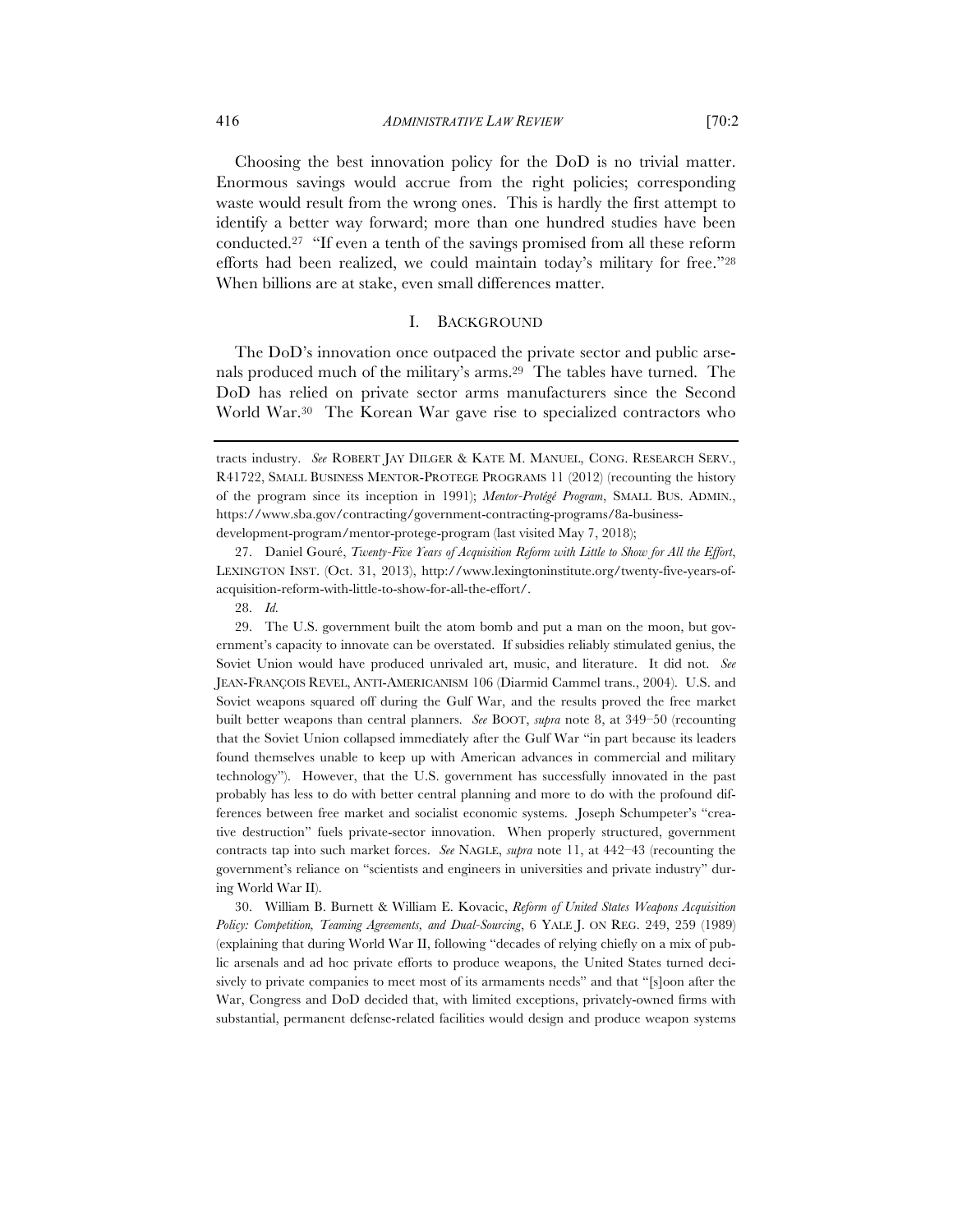still dominate the industry.<sup>31</sup> In recent years, experts have come to believe that commercial developments will drive next-generation military technology.32

Whether to outsource defense production to the private sector was decided generations ago. When considering how to stimulate innovation, vexing questions about the nature of government's business relationships reemerge. Answering these questions requires attention to the economics of defense markets, the history of weapons acquisitions, and the contemporary pursuit of deeper partnerships with private industry.

# *A. The Defense Market's Imperfections*

Defense is an imperfect market. A normal market is characterized by many buyers and sellers each lacking power to set prices ("market power"); high price elasticity (meaning supply and demand are responsive to minor price changes); spot markets that regularly test prices; fungible products; multiple capable competitors; and easy entry and exit.33 Defense contrasts with each of these. Buyers and sellers exercise reciprocal market power; production is inelastic; competition is rare as contracts are often long-term

in peacetime").

<sup>31.</sup> *See* NAGLE, *supra* note 11, at 452–57 (explaining that the Korean War gave rise to a military-industrial complex and that a specialized industry was necessary because warfare had "enter[ed] the age of complicated specialization and complex weapons systems").

<sup>32.</sup> In the foreword to a recent book on technological innovation in the defense industry, Judge William Lynn and Admiral James Stavridis write:

Google's recent acquisition of Boston Dynamics, a DARPA-funded organization that develops some of the world's most innovative robots, served the Pentagon with an unsettling notice: the center of gravity in cutting edge, military applicable research is shifting abruptly away from the defense establishment to relatively new commercial firms with loads of cash to invest.

Hon. William J. Lynn III & Admiral James Stavridis, *Foreword* to BEN FITZGERALD & KELLEY SAYLER, CREATIVE DISRUPTION TECHNOLOGY, STRATEGY, AND THE FUTURE OF THE GLOBAL DEFENSE INDUSTRY 5 (2014); *see also* Work, *supra* note 4 (explaining that a "big difference" between the Third Offset and its predecessors is that the previous efforts were largely carried out in military labs, whereas "robotics, autonomous operating guidance and control systems, visualization, biotechnology, miniaturization, advanced computing and big data, and additive manufacturing like 3D printing . . . are being driven by the commercial sector"); QDR, *supra* note 14, at 6 (writing that "pace of technological and scientific innovation in the private sector . . . has the potential not only to revolutionize entire industries but also to enable new ways of providing for U.S. security in the future").

<sup>33.</sup> *See* JEFFREY P. BIALOS ET AL., FORTRESSES AND ICEBERGS: THE EVOLUTION OF THE TRANSATLANTIC DEFENSE MARKET AND THE IMPLICATIONS FOR U.S. NATIONAL SECURITY POLICY 52 (2009) (providing a table that contrasts perfect markets versus defense markets).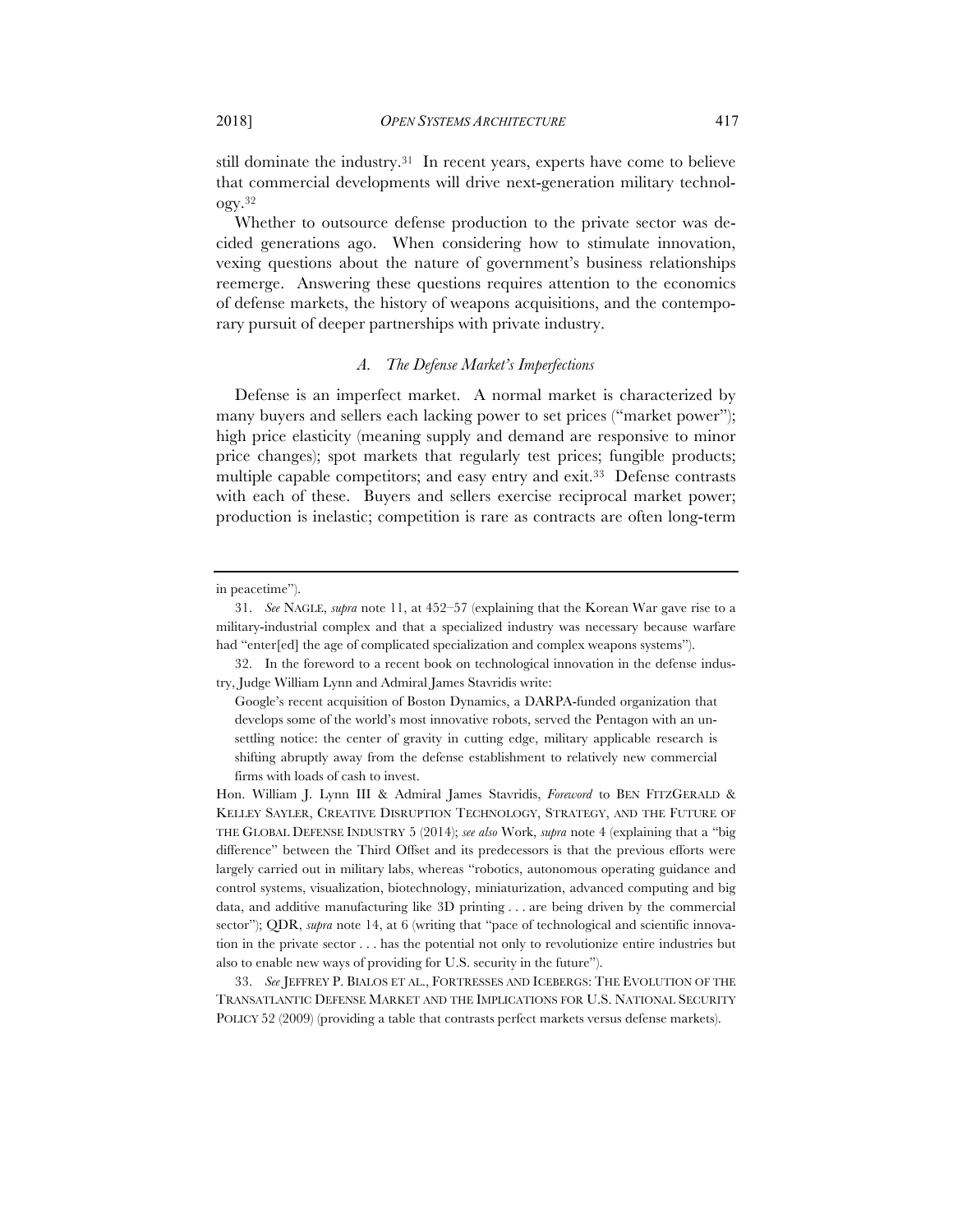and sole source; only a few firms dominate; and barriers to entry are high.<sup>34</sup> Three characteristics are particularly relevant.

First, defense markets are oligopsonies.35 An oligopsony denotes a market where the sellers exercise undue market power, meaning that sellers can set or at least influence prices.<sup>36</sup> Such market conditions arise because governments have a monopoly on the legal use of force,<sup>37</sup> because export control laws limit foreign arms sales,<sup>38</sup> and because defense wares are typically bespoke and cannot be purchased off the shelf.39 Oligopsonies give rise to several pathologies. Governments behave paternalistically to protect domestic defense suppliers, thereby rendering competition meaningless.40 Their market power can be used to influence more than just price.<sup>41</sup> And the exercise of oligopsonistic power may, in turn, lead to the creation of oligopolies.42

36. *See* JULIE PARSON, AN ILLUSTRATED DICTIONARY OF ECONOMICS 167 (2006) (defining oligopsony); *Economics A–Z, Terms Beginning with M*, ECONOMIST, http://www.economist.com/economics-a-to-z/m#node-21529762 (last visited May 7, 2018) (defining monopsony).

37. *See* Moritz Weiss, *Integrating the Acquisition of Leviathan's Swords? The Emerging Regulation of Defence Procurement Within the EU*, *in* BEYOND THE REGULATORY POLITY: THE EUROPEAN INTEGRATION OF CORE STATE POWERS 27, 27 (Philipp Genschel & Markus Jachtenfuchs eds., 2013) (citing MAX WEBER, ECONOMY AND SOCIETY: AN OUTLINE OF INTERPRETIVE SOCIOLOGY 54–55 (1978)).

38. *See, e.g.*, Rogerson, *supra* note 10, at 67 n.3 ("Government strictly regulates foreign sales, so it can be viewed as exercising control over these sales as well.").

39. *See, e.g.*, LUKE R.A. BUTLER, TRANSATLANTIC DEFENCE PROCUREMENT: EU AND US DEFENCE PROCUREMENT REGULATION IN THE TRANSATLANTIC DEFENCE MARKET 48 (2017) (explaining that in the defense market the state "is typically the exclusive customer requiring bespoke solutions based on specifically defined needs").

40. *See, e.g.*, MARTIN TRYBUS, BUYING DEFENCE AND SECURITY IN EUROPE: THE EU DEFENCE AND SECURITY PROCUREMENT DIRECTIVE IN CONTEXT 32 (2014) (observing that oligopsonies lead states to assume "responsibility for the industrial capability, employment, technical know-how, and research and development" for domestic arms producers).

41. TODD SANDLER & KEITH HARTLEY, THE POLITICAL ECONOMY OF NATO, PAST, PRESENT, AND INTO THE 21ST CENTURY 121 (1999) (noting that this market power can be used "to determine all the major features of national defense industries, namely, industry size, structure, ownership, location, conduct, and performance").

42. *See, e.g.*, Jonah Goldberg, *Democrats and Businessmen, Sitting in a Tree . . . Big Corporations Love Free Enterprise, as Long as it Isn't too Free*, NAT'L REV., Apr. 2009, at 32 (observing that "what big government likes about big business is that it's easier to deal with"); Nicholas Lemann, *Notorious Big*, NEW YORKER, Mar. 2016, at 72 (reporting that the "century-old dream of big government as the perfect gladiatorial opponent of big business has often failed

<sup>34.</sup> *Id.*

<sup>35.</sup> William P. Rogerson, *supra* note 10, at 65, 67 ("Government is the only possible buyer of most weapons.").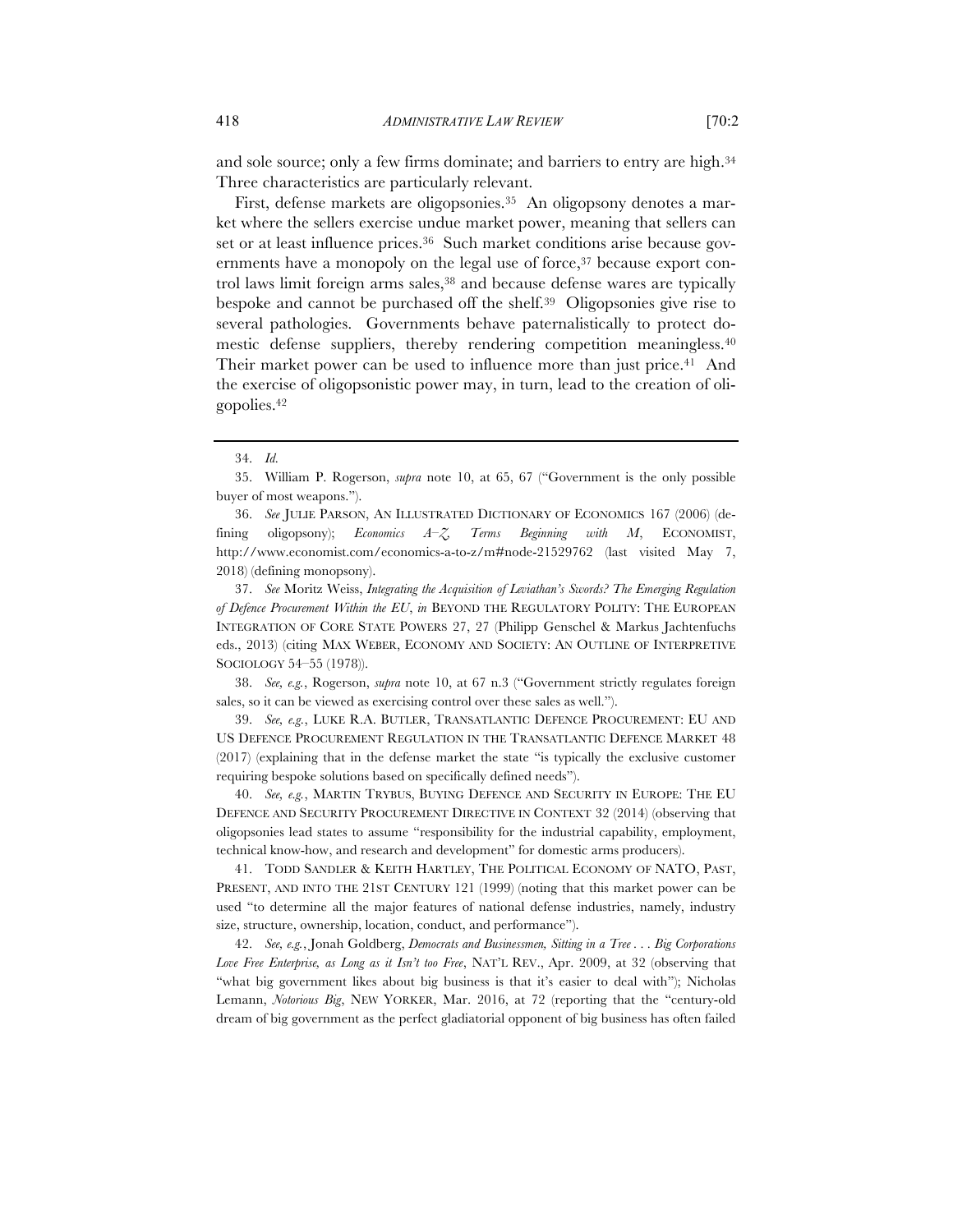Because defense contractors are few, barriers to entry high, and contracts are long-term and few in number, suppliers exercise reciprocal market power.<sup>43</sup> Economists call an environment where this supply-side market power prevails a monopoly (one supplier) or oligopoly (several). Such conditions yield familiar results: "higher prices, inefficiency, monopoly profits, and reduced incentives to innovate."44 Perhaps less familiar is what economists awkwardly call a bilateral monopoly,<sup>45</sup> where oligopsonistic buyers and oligopolistic sellers do business.46 Defense is such a market.47 If competition scholars differ on some of the details, they agree that under a bilateral monopoly, prices are at least as high as the prices under a traditional monopoly, if not higher.<sup>48</sup> Experts have noted the same inefficiencies for bilateral monopolies in defense.49

45. *See* A.L. Bowley, *Bilateral Monopoly*, 38 ECON. J. 651 (1928) (offering the first analysis of bilateral monopolies and coining the eponymous term).

46. *See, e.g.*, James N. Morgan, *Bilateral Monopoly and the Competitive Output*, 63 Q.J. ECON. 371, 371 (1949) (defining bilateral monopolies).

47. Professional healthcare, sports, and defense are frequent subjects in the literature on dual monopolies. *See, e.g.*, Walter Adams & James W. Brock, *Monopoly, Monopsony, and Vertical Integration in Collusion: Antitrust Policy and Professional Sports*, 42 ANTITRUST BULL. 721, 721–22 (1997) (describing natural bilateral monopolies or cartels that form between management and labor); Roger D. Blair et al., *Hospital Mergers and Economic Efficiency*, 91 WASH. L. REV. 1 (2016) (describing bilateral monopolies in healthcare); William E. Kovacic & Dennis E. Smallwood, *Competition Policy, Rivalries, and Defense Industry Consolidation*, J. ECON. PERSP., Fall 1994, at 91, 94 (describing the bilateral monopoly resulting from the natural monopsony conditions coupled with defense industry consolidation).

48. *See* Richard D. Friedman, *Antitrust Analysis and Bilateral Monopoly*, 1986 WIS. L. REV. 873, 874–75 (1986) (describing the differing predictions of two prominent theories of bilateral monopolies, which anticipate prices that are either the same as or higher than an ordinary supply-side monopoly).

49. *See, e.g.*, BEN MAGAHY ET AL., TRANSPARENCY INT'L-UK, DEFENCE OFFSETS: ADDRESSING THE RISKS OF CORRUPTION AND RAISING TRANSPARENCY 7 (Julia Muravska & Anne-Christine Wegener eds., 2010) (observing that a "dynamic balance exists between governments' monopsony power and the industry's high degree of monopoly power"); BUTLER, *supra* note 39, at 81 (explaining that competition is limited because of domestic bilateral monopolies, where "close interaction between contracting authorities and national

in the real world of American politics").

<sup>43.</sup> *See, e.g.*, Martin Trybus, *European Defence Procurement: Towards a Comprehensive Approach*, 4 EUR. PUB. L. 111, 117 (1998) (explaining that the "flip side" of the defense market's oligopsonistic character is that the major defense contractors constitute oligopolies).

<sup>44.</sup> SANDLER & HARTLEY, *supra* note 41, at 164 (1999); *see also* Charles H. Anderton, *Economics of Arms Trade*, *in* HANDBOOK OF DEFENSE ECONOMICS: DEFENSE IN A GLOBALIZED WORLD 542 (Keith Hartley & Todd Sandler eds., 1995) (explaining that oligopolies create the "potential for collusion and strategic behavior" whereby firms seek to "raise profits through explicit or tacit collusion" and to deter competition).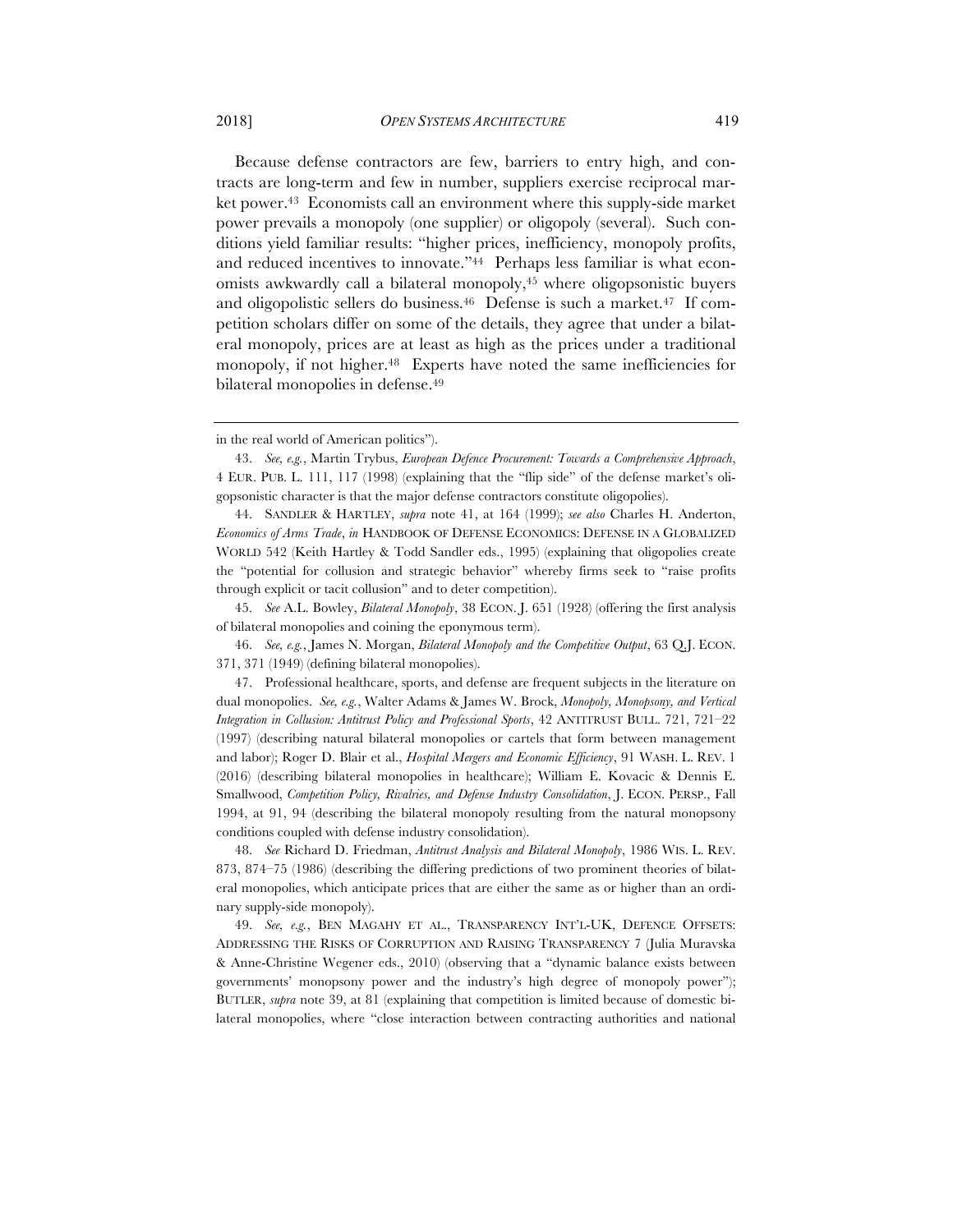Third, innovation is challenging because its nature "cannot be precisely specified in advance."<sup>50</sup> Economists call this contractual incompleteness.<sup>51</sup> Such incompleteness gives rise to substantial renegotiations.52 And the uncertainty inherent in developing new technology for a limited market creates an incentive for (oligopolistic) contractors to behave opportunistically.53

Given the foregoing conditions, the unadulterated workings of the invisible hand may yield something other than an efficient outcome.<sup>54</sup> As a rule, the defense market discourages new entrants, stifles competition, and favors

50. Thomas P. Lyon, *Does Dual Sourcing Lower Procurement Costs?*, 54 J. INDUS. ECON. 223, 223 (2006).

51. *See* Keith J. Crocker & Kenneth J. Reynolds, *The Efficiency of Incomplete Contracts: An Empirical Analysis of Air Force Engine Procurement*, 24 RAND J. ECON. 126, 145 (1993) (arguing that "parties face a tradeoff between the costs of drafting a more complete document and the losses associated with incomplete agreements," and that "the degree of contractual incompleteness chosen in practice reflects the relative magnitudes of these economic costs" namely the level of technological uncertainty versus the risk of opportunistic behavior).

52. *See* Lyon, *supra* note 50, at 223.

53. *See* Crocker & Reynolds, *supra* note 51, at 129–31 (explaining that the "environmental complexity and the likelihood of opportunism" directly bear on defense procurement contracts because of the "recurring investment in relationship-specific assets by a relatively small group of highly specialized" contractors and because contractors may abuse their "position as the sole provider of an indispensable product to generate high profit"). Although the government is also a monopsony or oligopsony, this does not counterbalance industry's market power. First, government and industry face different incentives, "as the latter is clearly a profit maximizer while the former . . . is not." *Id.* at 131 n.13. Second, while the government "is constrained from extreme forms of opportunism" because such behavior could affect the contractor's continued operations and "significantly reduce future sources of supply," contractors "do not face the prospect of driving the government out of business and, as a consequence, would appear to have the upper hand in most opportunistic settings." *Id.*

54. *See generally* Steve G. Calabresi & Larissa C. Leibowitz, *Monopolies and the Constitution: A History of Crony Capitalism*, 36 HARV. J.L. & PUB. POL'Y 983 (2013) (describing the history of government-conferred monopolies and their economic and social costs).

defence companies" prevents foreign firms from gaining a foothold); *see also* DONALD F. KETTL, SHARING POWER: PUBLIC GOVERNANCE AND PRIVATE MARKETS 182–83 (1993) (describing a mutual dependence that arises between the federal government and private contractors); MURRAY WEIDENBAUM, THE MODEM PUBLIC SECTOR: NEW WAYS OF DOING THE GOVERNMENT'S BUSINESS 33–34 (1969) (arguing that in "government-oriented corporations" such as defense, contractors try to hang onto government work by "creating a tendency for convergence" and thereby become "virtual appendages of the government"). For a summary of the literature applying the economics of incomplete contracts to P3s, see Gordon Rausser & Holly Ameden*, Incomplete Contracts and Public-Private Partnerships*, *in* THE ROUTLEDGE COMPANION TO PUBLIC-PRIVATE PARTNERSHIPS 127 (Piet de Vries & Etienne B. Yahoue eds., 2013).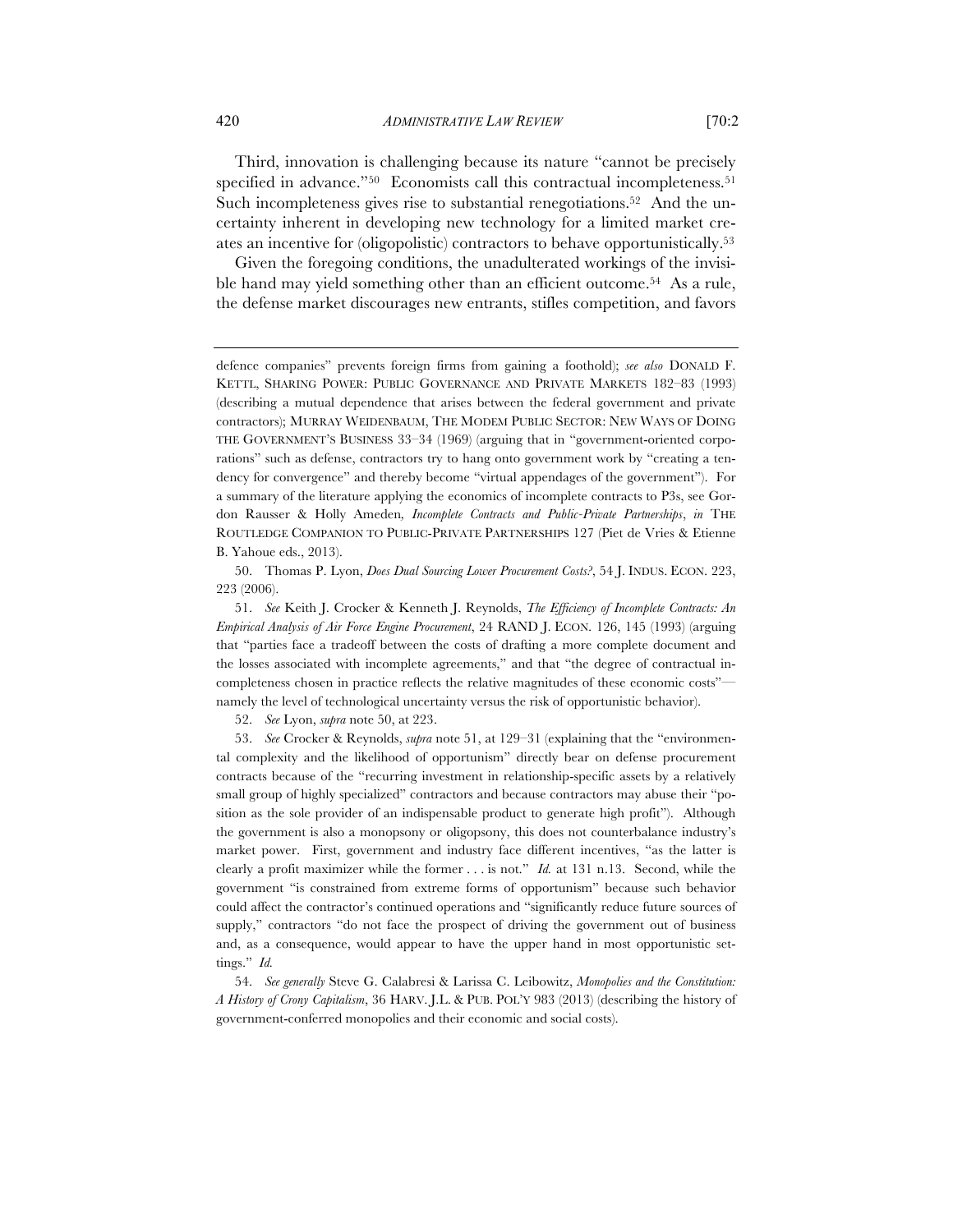long-term relationships with incumbents.<sup>55</sup> Thus, defense is an imperfect market "where mutually beneficial commerce does not function"56 and "that economy which prevails in private affairs" does not suffice.57 The DoD's own experience with weapons acquisitions proves no exception.

# *B. Historic Problems with DoD Weapon Systems' Acquisitions*

The United States prides itself in having a public procurement system that is the envy of the world,<sup>58</sup> and especially a system that derives its strength from full and open competition.<sup>59</sup> Reality often diverges from aspiration. In 2013, the DoD awarded forty-three percent of its contracts non-competitively.60 Even if weapon systems are purchased competitively in the first instance, they frequently evolve into sole-source contracts because of contractors' proprietary data and unique expertise.61 Insufficient

57. RISCH, *supra* note 1, at 166 (quoting Major General Schuyler, a commissary officer in the Revolutionary War).

58. *See Politicizing Procurement: Will President Obama's Proposal Curb Free Speech and Hurt Small Business?: Joint Hearing Before the H. Comm. on Small Bus. and H. Comm. on Oversight and Gov't Reform*, 112th Cong. 100 (2011) (statement of Daniel I. Gordon, Adminstrator, Office of Federal Procurement Policy, Office of Management and Budget).

59. Competition in Contracting Act, 41 U.S.C. § 253(a) (2012) (mandating in 1984 that "procurement through full and open competition"); *see also* Lani A. Perlman, Note, *Guarding the Government's Coffers: The Need for Competition Requirements to Safeguard Federal Government Procurement*, 75 FORDHAM L. REV. 3187, 3191 (2007) (explaining that the federal government "has traditionally relied on competition to safeguard procurement awards against the dangers of both intentionally bad decision makers, such as government buyers colluding with private-industry sellers, and from the dangers of bad decisions, such as contracts that would not be the best bargain for the government").

60. *Most DoD Sole-Source Class Justifications Are for Weapon Systems, But Do Not Address Future Competition*, 56 GOV'T CONT. 127, 128 (2014).

61. *See id.* (citing U.S. GOV'T ACCOUNTABILITY OFFICE, GAO-14-427, DEFENSE CONTRACTING: DOD'S USE OF CLASS JUSTIFICATIONS FOR SOLE-SOURCE CONTRACTS 5 (2014) (writing that contracts that were "originally . . . competed" eventually "require solesource contracts because the programs have moved past the stage in their program lifecycle where competition is economically viable")).

<sup>55.</sup> *See* KETTL, *supra* note 49, at 183–86 (identifying three symptoms of relationships between the government and contractors: "convergence of interests, eroding boundaries, and more tightly coupled relationships among them").

<sup>56.</sup> Piet de Vries, *The Modern Public-Private Demarcation: History and Trends in PPP*, *in* THE ROUTLEDGE COMPANION TO PUBLIC-PRIVATE PARTNERSHIPS 9, 10 (Piet de Vries & Etienne B. Yahoue eds., 2013) (quoting Adam Smith's conclusion that defense, public works, education, and criminal justice are "tasks the Sovereign should take care of") (citing ADAM SMITH, THE INQUIRY INTO THE NATURE AND CAUSES OF THE WEALTH OF NATIONS 459–61 (1904 ed.) (1776)).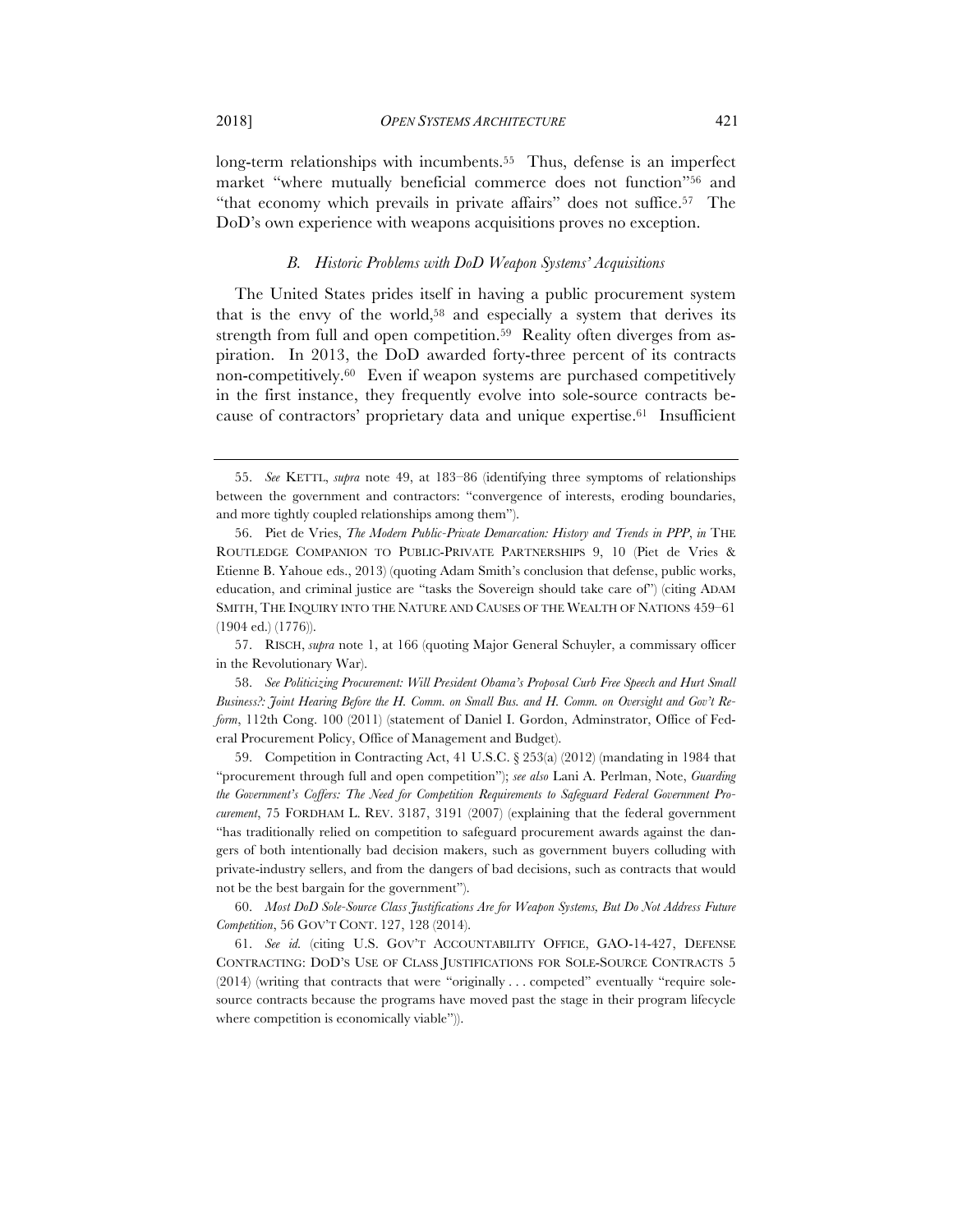data rights lie at the heart of the problem.62 "When the government does not have adequate rights in technical data," explains Samuel Borowski, an intellectual property attorney with the Air Force General Counsel, "an exception for competition exists."63 "That exception follows the general rules of unfair competition law: when information provides a competitive edge, the law respects the proprietor's right to keep it secret."64 Because it lacks data rights, the DoD sometimes initially uses competitive sourcing but later finds itself at the mercy of a single supplier for decades.65 This predicament is called vendor lock.<sup>66</sup>

High-tech defense procurement is particularly susceptible to vendor lock. This results from the "long-term nature and interdependencies" in "development[,] and production contracts grant a lasting competitive advantage to an original source."67 To take a recent example, a consortium led by Lockheed Martin developed the F-35 Joint Strike Fighter, and Lockheed will thus likely have a lock on production for the foreseeable future.<sup>68</sup>

These problems are not unique to the Air Force.<sup>69</sup> Acquisition leaders agree that among the DoD's "most pressing procurement needs" are "more innovation and more competition."70 Policymakers must, therefore, "en-

64. *Id.* (citing RESTATEMENT (FIRST) OF TORTS §§ 757, 759 (AM. LAW INST. 1938)). Borowski explains, "This principle is well ensconced[,]" as is the principle that "all parties have a right to compete as long as they do so fairly and in good faith." *Id.*

65. *Id.* at 184 (writing that "lack of technical data will justify as many as four out [of] every five" non-competitive contracts within the DoD).

66. *See* VIRGINIA L. WYDLER, GAINING LEVERAGE OVER VENDOR LOCK TO IMPROVE ACQUISITION PERFORMANCE AND COST EFFICIENCIES 3 (2014) (explaining that the term "describes the situation in which customers depend on a single manufacturer or supplier for some product . . . and cannot shift to another vendor without incurring substantial costs or inconvenience," and that this "can grant the vendor what amounts to monopoly power").

67. Borowski, *supra* note 63, at 242.

68. *See id.* at 242–43.

69. For example, the *Quadrennial Defense Review* seemingly favors incumbents with its commitment to support the existing defense industrial base at the expense of competition from newcomers. *See* QDR, *supra* note 14, at 9 ("U.S. innovations in warfighting . . . are built on the continued strength of our defense industrial base, *a national asset that the Department of Defense is committed to supporting*.") (emphasis added).

70. Borowski, *supra* note 63, at 183–84.

<sup>62.</sup> *See* U.S. GOV'T ACCOUNTABILITY OFFICE, GAO-12-384, DEFENSE CONTRACTING: COMPETITION FOR SERVICES AND RECENT INITIATIVES TO INCREASE COMPETITIVE PROCUREMENTS 16 (2012) (reporting that the "lack of access to proprietary technical data and a heavy reliance on specific contractors for expertise limit, or even preclude the possibility of, competition.").

<sup>63.</sup> Samuel Mark Borowski, *The Inchoate Mistake: Demystifying the Defense Department's Competition Problem*, 45 PUB. CONT. L.J. 183, 205 (2016).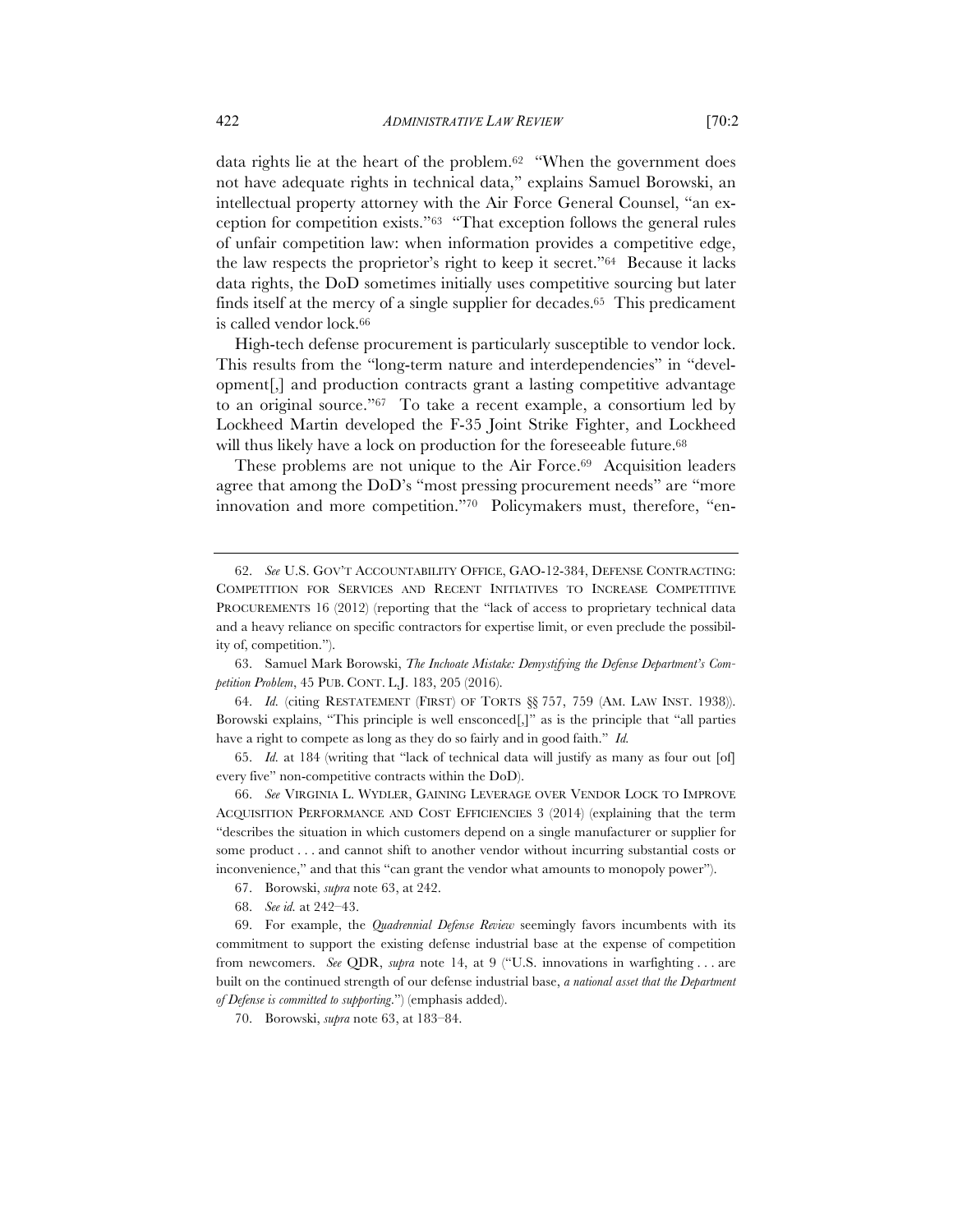sure the market remains accessible to others rather than closed to all but the original source."71 The DoD has paid dearly for the failure to do so in the past.72 It is therefore striking that many would have the DoD use P3s to acquire innovation, as this policy option entails even longer-term contracts that would undermine competition.73

# *C. Efforts to Build Industry Partnerships*

The DoD and the services express high hopes in the use of private sector "partnerships" for defense procurement. It is sometimes unclear what such encomiums to "partnerships" mean. They may refer to P3s or merely to outsourcing in a general sense, among other things. Insofar as is possible, this Section attempts to untangle what partnership signifies in the various DoD strategy documents. This effort is inconclusive, so this Article ultimately proceeds on the assumption that usage of the word "partnership" often refers to P3s and not just to outsourcing or privatization more generally.

In defense and foreign policy circles, partnership is the word of the day.74 This refers not only to the private-sector partnerships considered in this Article75 but also the salutary impulse to eschew unilateral efforts and leverage

<sup>71.</sup> *Id.* at 243; *see also* WYDLER, *supra* note 66, at 4 (faulting the DoD for seeing competition "as an activity that occurs only during the initial contracting process, rather than as a dynamic tool for achieving success over the life of a program").

<sup>72.</sup> *See, e.g.*, U.S. GOV'T ACCOUNTABILITY OFFICE, GAO-15-342SP, DEFENSE ACQUISITIONS: ASSESSMENT OF SELECTED WEAPON PROGRAMS 11 (2015) (describing the average cost growth of forty-seven percent and average schedule overrun of twenty-seven months in defense procurement); OFFICE UNDER SEC'Y DEF., ANNUAL INDUSTRIAL CAPABILITIES REPORT TO CONGRESS 75 (2009) (explaining that "a series of sole-source relationships" in the vertical life industry has left "few real competitive opportunities among helicopter prime contractors to force technology refresh cycles" and that "[w]ith limited competition, few new platform contracts, and declining government technology investments, industry has been left with little incentive to invest in independent research").

<sup>73.</sup> Great hopes are pinned on P3s. Even from a charitable perspective, just how their advocates would suppose that P3s actually deliver innovation is unclear. From the author's perspective, P3s are likely to have the opposite effect. That is because P3s are by definition long-term, often lasting much longer than traditional government contracts. *See infra* notes 140, 213, and 296 and accompanying text. Hitching one's wagon to today's technology leaders is no guarantee that these firms will retain their edge. On the contrary, most innovation comes from more nimble startups.

<sup>74.</sup> *See generally* QDR, *supra* note 14 (repeating the word "partnership" twenty-nine times and "partner" another ninety-eight).

<sup>75.</sup> *See id.* at 6 (stating that "the pace of technological and scientific innovation in the private sector . . . has the potential not only to revolutionize entire industries but also to enable new ways of providing for U.S. security in the future"). The DoD's efforts to partner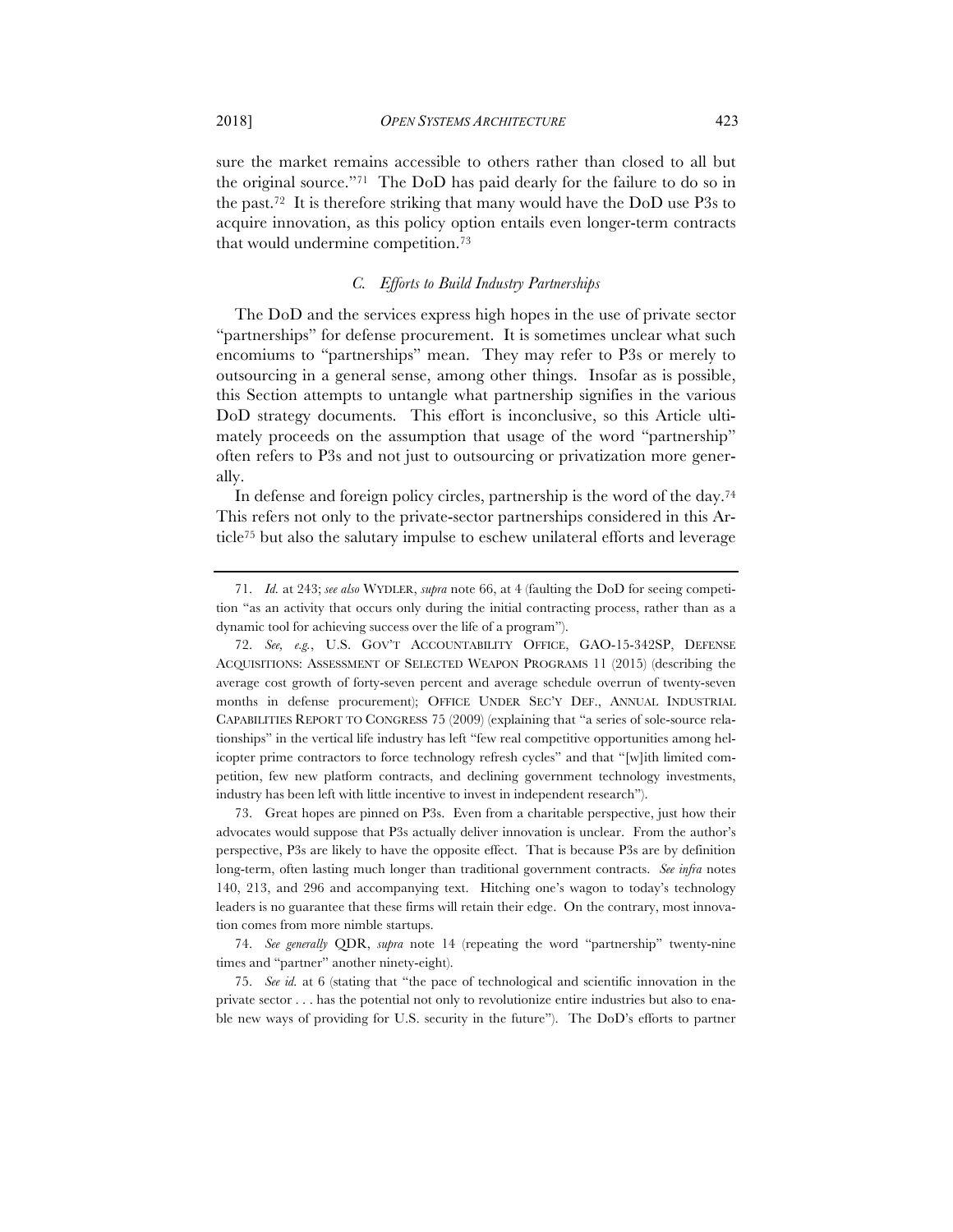the United States' vast web of friends and allies abroad.76 Overuse of this term creates confusion because its meaning varies widely. For example, security cooperation between two nation-states and the association of two or more persons in a business enterprise may both be called "partnerships," but the superficial similarities of these relationships may be misleading. Care must be taken to understand what "partnership" means in each context.

Take for example the Air Force. "Building partnerships" is among the Air Force's twelve service core functions,77 but just what "partnership" means remains unclear.78 Strategic planning documents have also sown confusion.79 Sometimes this term stands in for joint affairs, referencing the Air Force's relationships with sister services.<sup>80</sup> Sometimes it describes the

76. *See* QDR, *supra* note 14, at 9 (listing the strength of alliances and partnerships among America's comparative advantages and writing that its strength is unparalleled).

77. *See* Gen. Mark A. Welsh III, *A Call to the Future: The New Air Force Strategic Framework*, AIR & SPACE POWER J., May–June 2015, at 3, 9 n.7.

78. *See id.* at 8 (distinguishing a "government partner" from several other categories but failing to define what exactly an Air Force partner is). Admittedly, this confusion is not isolated to the failure to properly define a term or a single poorly-drafted strategic planning document. Such muddled thinking is not uncommon in these planning documents. *See generally* RAPHAEL S. COHEN, AIR FORCE STRATEGIC PLANNING: PAST, PRESENT, AND FUTURE (2017) (examining the value of Air Force strategic planning documents and making recommendations on the way forward).

79. *See generally* U.S. DEP'T OF AIR FORCE, AIR FORCE FUTURE OPERATING CONCEPT (2015) [hereinafter FUTURE OPERATING CONCEPT] (using "partnership" five times and "partner" another fifty-four times); U.S. DEP'T OF AIR FORCE, USAF STRATEGIC MASTER PLAN (2015) [hereinafter STRATEGIC MASTER PLAN] (using "partnership" eights times and "partner" forty-seven times); U.S. DEP'T OF AIR FORCE, AMERICA'S AIR FORCE: A CALL TO THE FUTURE (2014) [hereinafter CALL TO THE FUTURE] (using "partnership" twelve times and "partner" nine times); *id.* at 4 (calling a motley crew that includes other agencies, the DoD, sister services, Congress, and private industry "teammates" and "partners"). *Cf.* Robert Farley, *An Air Force Strategy Stuck in the Future*, REALCLEARDEF. (Sept. 9, 2014), https://www.realcleardefense.com/articles/2014/09/02/air\_force\_sees\_the\_future\_ignores \_the\_present\_107407.html (criticizing the confusion the Air Force causes by lumping together several conceptually incompatible relationships as forms of partnerships).

80. *See* FUTURE OPERATING CONCEPT, *supra* note 79, at 2, 6, 10, 11, 14, 17; CALL TO THE FUTURE, *supra* note 79, at 13 (observing that "Airmen have fought and died beside our sister service forces" in Afghanistan and Iraq and attained the lasting integration); STRATEGIC MASTER PLAN, *supra* note 79, at 28 (reporting that the Air Force works best in

with the private sector track a larger trend in governments around the world. *See* Roger Wettenhall, *The Rhetoric and Reality of Public-Private Partnerships*, 3 PUB. ORG. REV. 77, 78–81 (2003) (summarizing the popularity of partnerships in Australia, Canada, and beyond and explaining that they are sometimes called a "third way" because they are thought to offer an alternative to contracting and privatization).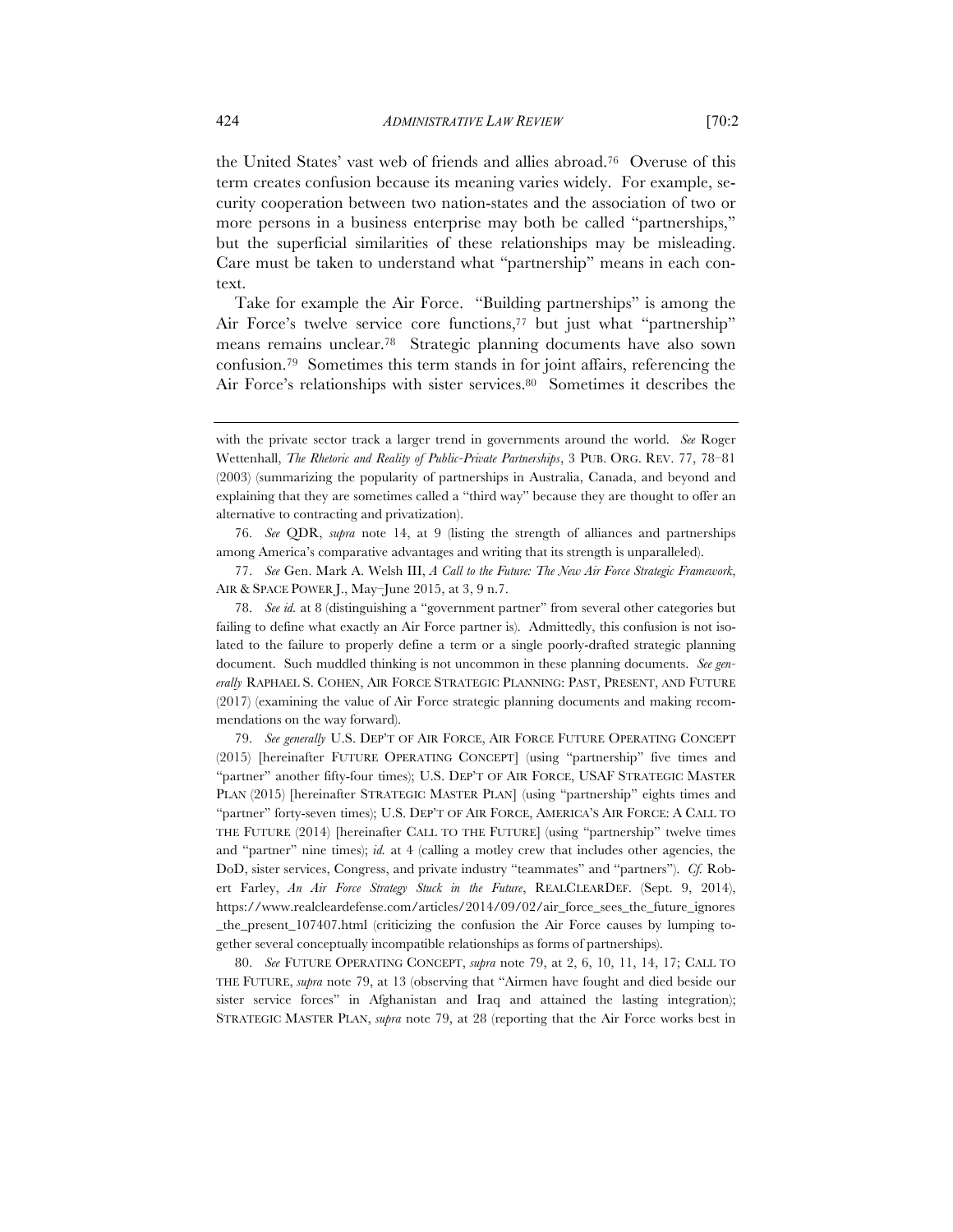overlapping domains that the services and other federal government agencies operate in.81 Sometimes it concerns formal or informal alliances,82 and working within the agreements or organizations binding these nations together.83 Sometimes it has to do with the government's relationships with private businesses.84 The range of meaning suggests that the DoD and its components are enamored with partnerships<sup>85</sup> but fail to define just what they are.<sup>86</sup>

Even when the DoD is clearly speaking about *private* partnerships, this may refer to one of several initiatives only loosely related to one another. For example, the 2013 National Defense Authorization Act expanded authority for community partnerships that allow installations to buy goods

collaboration with joint partners "to leverage and synchronize our collective strengths").

<sup>81.</sup> *See* FUTURE OPERATING CONCEPT, *supra* note 79, at 10–11 (describing federal agencies' collaborative effort to confront cybersecurity threats); CALL TO THE FUTURE, *supra* note 79, at 13 (observing that "the integration of air, space, and cyberspace capabilities with those of our joint partners" creates synergies and that "a rapidly changing" security environment "require[s] more creative 'whole of government' approaches"); STRATEGIC MASTER PLAN, supra note 79, at 28 (stating the need for deeper relationships with "the intelligence community, diplomatic institutions, and developmental agencies").

<sup>82.</sup> *See* FUTURE OPERATING CONCEPT, *supra* note 79, at 10, 14–15; CALL TO THE FUTURE, *supra* note 79, at 13 (emphasizing the importance of "maintaining long-proven alliances"); STRATEGIC MASTER PLAN, *supra* note 79, at 28–29 (explaining the significance of working with foreign militaries).

<sup>83.</sup> *See* FUTURE OPERATING CONCEPT, *supra* note 79, at 21 (listing international organizations and nongovernmental organizations as important strategic partners); CALL TO THE FUTURE, *supra* note 79, at 13 (describing the importance of international coalitions); STRATEGIC MASTER PLAN, *supra* note 79, at 28–29.

<sup>84.</sup> *See* FUTURE OPERATING CONCEPT, *supra* note 79, at 23, 26–28, 36, 40, 44 (predicting that that the Air Force must "[c]apitalize on industry" and "[d]eepen our relationships" with businesses); CALL TO THE FUTURE, *supra* note 79, at 13 (encouraging a "habitual dialogue" and "[s]trengthen[ing] relationships" with industry); STRATEGIC MASTER PLAN, *supra* note 79, at 28 (recommending "engage[ment] [with] industry partners").

<sup>85.</sup> *See* JIM MATTIS, SUMMARY OF THE 2018 NATIONAL DEFENSE STRATEGY: SHARPENING THE AMERICAN MILITARY'S COMPETITIVE EDGE (2018) [hereinafter NATIONAL DEFENSE STRATEGY (2018)] (employing variations of the word "partner" no fewer than forty times in eleven pages but failing to define the term); PRESIDENT DONALD TRUMP, NATIONAL SECURITY STRATEGY (2017) [hereinafter NATIONAL SECURITY STRATEGY (2017)] (likewise repeating variations of "partner" more than 150 times in fiftyfive pages).

<sup>86.</sup> The confusion about what partnership means in the DoD parallels a similar confusion about the meaning of P3s around the world. Wettenhall, *supra* note 75, at 80 (noting that there is "little precision" in how the term is used). Yet the consensus is that whatever P3s are, they are a "good thing." *Id.* (describing this view as an article of faith).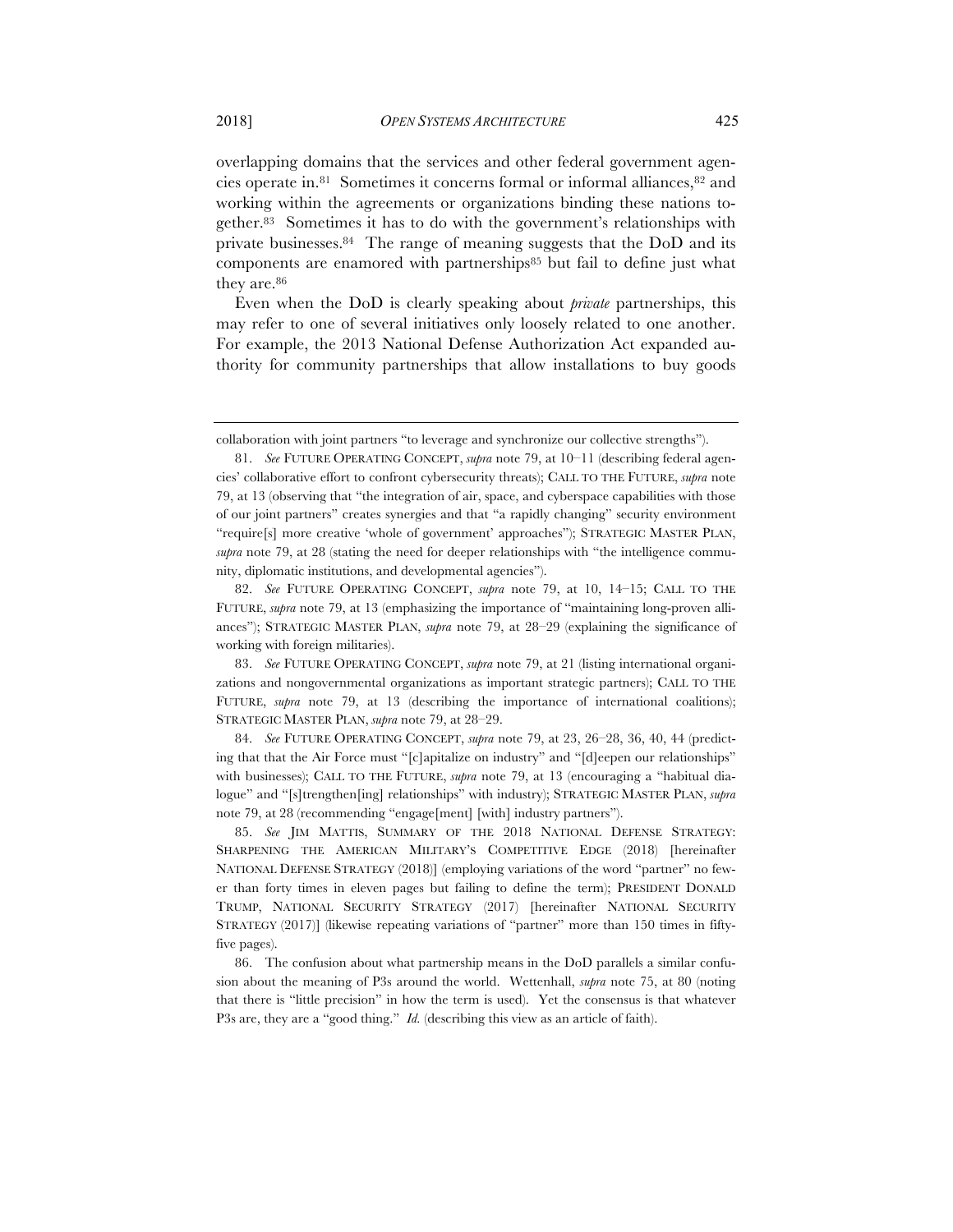and services using existing state and local contract vehicles.87 Separately, housing on military installations has been privatized<sup>88</sup> successfully by some accounts.89 Yet the DoD's special interest in partnerships as to innovation lies in a particular type of private partnership.

The partnership in question is the P3. The *National Security Strategy* has touted it on and off for two decades.90 The Clinton Administration's 1998 *Strategy* first mentioned P3s,<sup>91</sup> and its 2000 *Strategy* endorsed them again.<sup>92</sup> Both Obama Administration editions mentioned P3s.93 The 2010 version, in particular, dilated on P3s' potential benefits to national security:

88. *See* David W. Gaffey, *Outsourcing Infrastructure: Expanding the Use of Public-Partnerships in the United States*, 39 PUB. CONT. L.J. 351, 358–59 (2010) (describing the 1996 Military Housing Privatization Initiative as one of America's largest P3 projects to date).

<sup>87.</sup> *See* National Defense Authorization Act for Fiscal Year 2013, Pub. L. No. 112-239, 126 Stat. 1632 § 331 (2013). For background on the history of installations collaborating with local communities in this manner and a study of this new initiative, see BETH E. LACHMAN, SUSAN A. RESETAR & FRANK CAMM, MILITARY INSTALLATION PUBLIC-TO-PUBLIC RELATIONSHIPS (2016). Communities near installations are, understandably, eager for such partnerships. *See, e.g.*, ASS'N DEF. COMMUNITIES, ADVANCING PUBLIC-PRIVATE PARTNERSHIPS IN DEFENSE COMMUNITIES: AN ADC POLICY PAPER (2007), https://www.google.com/url?sa=t&rct=j&q=&esrc=s&source=web&cd=1&cad=rja&uact =8&ved=2ahUKEwjlz5S\_vfTaAhVjdt8KHTQ3C7cQFjAAegQIABAo&url=http%3A%2F %2Fwww.ncdsv.org%2Fimages%2FADC\_Advancing-public-private-partnerships-in-defense-communities\_2007.pdf&usg=AOvVaw0mrS94CF-MEMoaP2qqlgHF .

<sup>89.</sup> Whether one considers privatized housing a success depends on the metric. If success means reducing costs, the venture has undoubtedly succeeded. *Id.* (citing the General Accountability Office's [now Government Accountability Office's] 2002 study indicating that the government paid only \$185 million for what otherwise would have cost \$1.19 billion). But if end-user satisfaction is factored in, anecdotal evidence would suggest that the results are less clear cut.

<sup>90.</sup> Even if P3s received less attention during George W. Bush's Administration, Republican administrations have proven equally supportive of initiatives to privatize government functions if not more so. *See, e.g.*, Kelsey Hogan, *The Business of Nation-Building: Protecting the Public in Public-Private Partnerships: Strategies for Enduring Adaptability in Concession Contracts*, 2014 COLUM. BUS. L. REV. 420, 429 (2014).

<sup>91.</sup> *See* WHITE HOUSE, A NATIONAL SECURITY STRATEGY FOR A NEW CENTURY 18 (1998) (recommending \$2 billion for a P3 that would teach children to reject drugs).

<sup>92.</sup> *See* WHITE HOUSE, A NATIONAL SECURITY STRATEGY FOR A GLOBAL AGE 21 (2000) (reporting \$400 million spent on P3s for antipersonnel mine removal efforts).

<sup>93.</sup> *See* WHITE HOUSE, NATIONAL SECURITY STRATEGY 18–19 (2010) [hereinafter NATIONAL SECURITY STRATEGY (2010)] (describing P3s as a tool to help governments prepare for terrorist attacks and natural disasters); PRESIDENT BARACK OBAMA, NATIONAL SECURITY STRATEGY 27 (2015) (reporting that the U.S. government has used P3s in Latin America to support "education, sustainable development, access to electricity, climate resilience, and countering transnational organized crime.").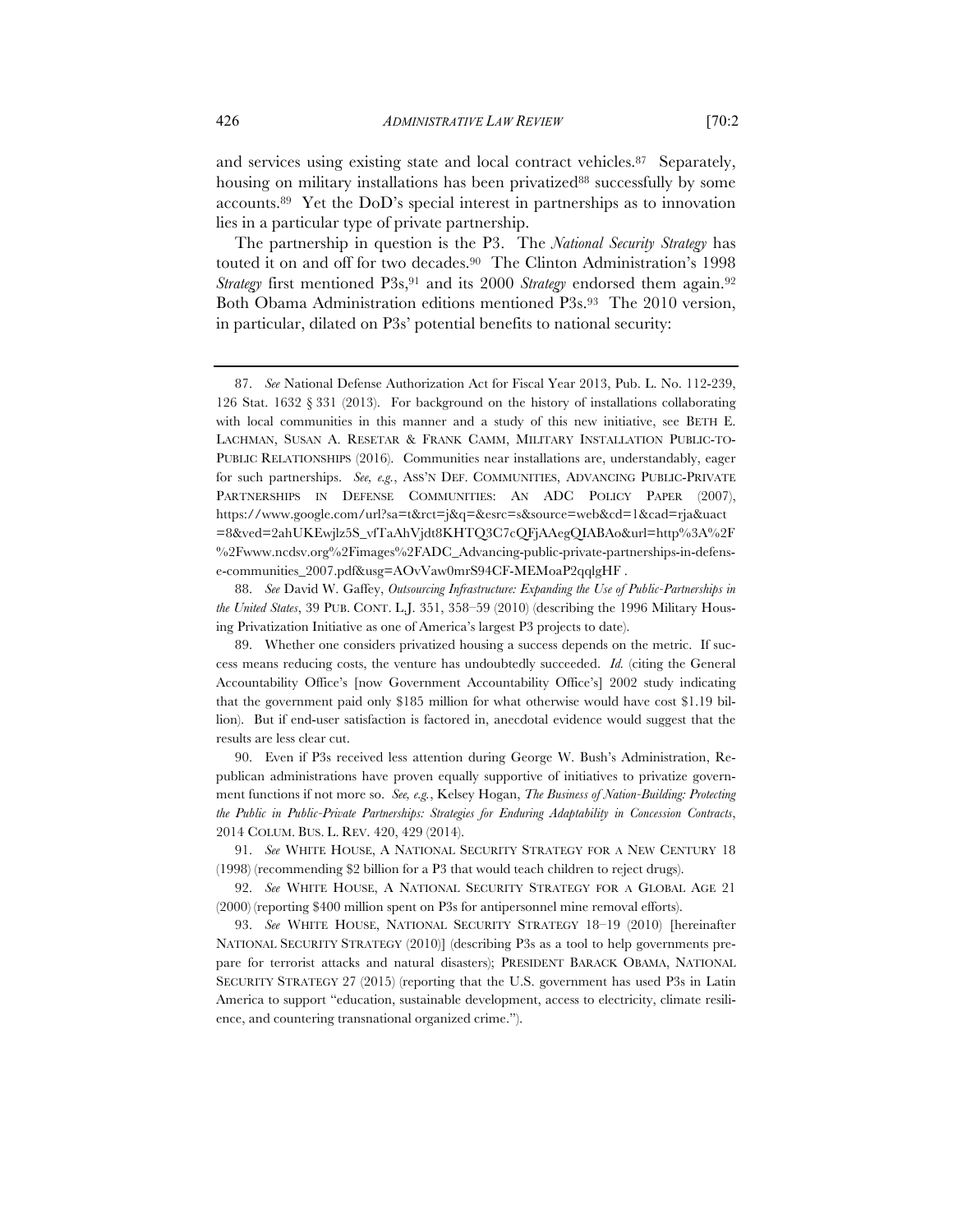Improve Resilience Through Increased Public-Private Partnerships: . . . We must, therefore, strengthen public-private partnerships by developing incentives for government and the private sector to design structures and systems that can withstand disruptions and mitigate associated consequences, ensure redundant systems where necessary to maintain the ability to operate, decentralize critical operations to reduce our vulnerability to single points of disruption, develop and test continuity plans to ensure the ability to restore critical capabilities, and invest in improvements and maintenance of existing infrastructure.94

This passage suggests that policymakers maintain that P3s can incentivize the private sector to develop new technology and thereby stimulate innovation.95 Similarly, in 2013 then-Deputy Secretary of Defense, Ashton Carter, and the Vice Chairman of the Joint Chiefs, signed a policy memorandum entitled "Public-Private Partnerships Supporting the DoD Mission" underscoring the Obama Administration's commitment to P3s.96

The Obama Administration's 2010 *National Security Policy* is one of the few official policy statements explicitly connecting P3s and innovation, <sup>97</sup> but several others leave the door open to that possibility.98 Two recent Air

96. *See* Memorandum from Ashton Carter, Deputy Sec'y of Def., & Admiral James A. Winnefeld, Jr., Vice Chairman, Joint Chiefs of Staff, to Sec'ys of the Military Dept's, Under Sec'ys of Def., Deputy Chief Mgmt. Officer, Combatant Commands, Dir. of Cost Assessment and Program Evaluation, Dir. of Operational Test and Evaluation, DoD Gen. Counsel, DoD Inspector Gen., Assistant Sec'ys of Def., Public-Private Partnerships Supporting the DoD Mission, (Apr. 25, 2013) (directing components to remove impediments to P3s and encouraging their use).

97. *See* U.S. DEP'T OF DEF., PUBLIC-PRIVATE PARTNERING FOR PRODUCT SUPPORT: GUIDEBOOK 12 (2016) (anticipating that P3s would "introduce commercial innovation, technology, and management practices into organic product support processes"); U.S. DEP'T OF STATE, QUADRENNIAL DIPLOMACY AND DEVELOPMENT REVIEW 22 (2010) (promising to build P3s and that these "partnerships will promote innovation and technological change."). The Obama Administration was even more aggressive in promoting P3s outside of the DoD, in particular with its launch of the Build America Investment Initiative in 2014. *See* Jean Heilman Grier, *PPPs #5: Treasury Papers on PPP Use in U.S.*, PERSPS. ON TRADE (June 14, 2016), http://trade.djaghe.com/?p=2939 (summarizing the Administration's P3s promotion efforts and attempts to describe the "conditions under which a [P3] can be a better means of undertaking an infrastructure project than conventional procurement").

98. *See* QDR, *supra* note 14, at v–viii, 12, 22 (three times mentioning "innovative partnerships," perhaps alluding to P3s, and four times calling "innovation" "paramount" or "a central line of effort"); NATIONAL DEFENSE STRATEGY, *supra* note 85, at 8 (describing a strat-

<sup>94.</sup> NATIONAL SECURITY STRATEGY (2010), *supra* note 93, at 19; *see also id.* at 16 (calling partnerships "critical" to U.S. security at home and abroad).

<sup>95.</sup> *See* James Stavridis & Evelyn N. Farkas, *The 21st Century Force Multiplier: Public Private Collaboration*, 35 WASH. Q. 7, 7 (2012) (observing that the 2010 *National Security Policy* "calls on the executive branch to work with the private sector, repeatedly referring to public-private partnerships").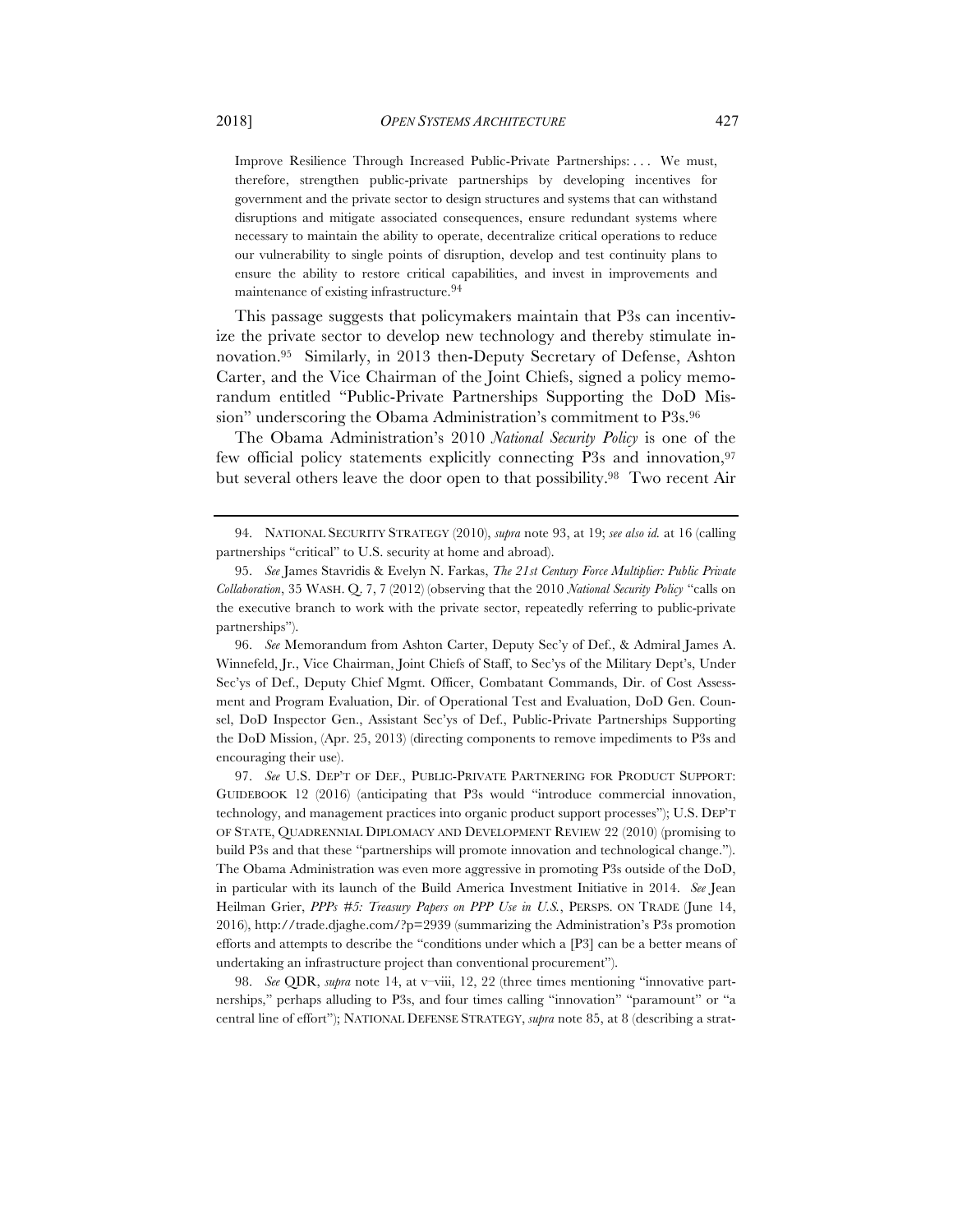Force strategy documents extol P3s' virtues and capacity to stimulate innovation.99 Whatever official policy may be, the literature is filled with glowing praise for P3s' potential as engines for innovation,100 the legislative authority for implementing P3s already exists,101 and success stories are

egy that will employ "new public-private partnerships to work with small companies, startups, and universities" as necessary for developing a "modern, agile, informationadvantaged" military); NATIONAL SECURITY STRATEGY (2017), *supra* note 85, at 21 (though not using the term "P3," stating that to innovate the DoD "will establish strategic partnerships with U.S. companies to help align private sector research and development (R&D) resources to priority national security applications").

99. *See* CALL TO THE FUTURE, *supra* note 79, at 13 (arguing that private sector partnerships are "fertile ground" for innovation and technological development); STRATEGIC MASTER PLAN, *supra* note 79, at 28 ("Industry is our key partner in developing technology and delivering and sustaining systems and platforms for the warfighter."). Even if P3s are not specifically mentioned in these two documents, the sorts of partnerships contemplated resemble P3s more than they do traditional contracts. The "law disfavors perpetual contracts." 17A AM. JUR. 2D *Contracts* § 457 (2018). Partnerships, by contrast, imply a relationship that is longer term and stickier than a contract between a buyer and seller operating at arm's length. In this respect, Air Force "partnerships" with defense contractors would resemble P3s more than traditional contracts, public or private.

100. *See, e.g.*, First Lieutenant Matthew H. Ormsbee, *Silicon Symbiosis: A Blueprint for Public-Private Partnerships in U.S. Air Force Acquisition of New Technology*, 77 A.F. L. REV. 235, 249–50 (2017) (arguing that P3s "are highly suitable for technology development and acquisition"); Sarah E. Light, *The Military-Environmental Complex*, 52 B.C. L. REV. 879 (2014) (describing efforts to use P3s for innovation in conservation research); Alex Ward, *Air Force Has the Strategic Edge: a New Strategy Shows the Service's Enduring Value*, REALCLEARDEF. (Aug. 13, 2014), http://www.realcleardefense.com/articles/2014/08/13/air\_forces\_new\_strategy\_the\_best\_ of\_its\_kind\_107365.html (arguing that "since it is now known that technologies will not only change the battlefield but also civilian life, the U.S. government needs to strengthen [P3s] to anticipate, shape, and leverage technological change"); Stavridis & Farkas, *supra* note 95, at 9–13 (advocating greater use of P3s to establish enduring relationships with firms having technological, innovation, and entrepreneurial expertise). Even more has been written about P3s' role in innovation generally than about their role in defense innovation. *See, e.g.*, ALBERT N. LINK, PUBLIC/PRIVATE PARTNERSHIPS: INNOVATION STRATEGIES AND POLICY ALTERNATIVES 24–25 (2006) (describing P3s' role in correcting market failure in research funding); Louis Witters, Revital Marom & Kurt Steinert, *The Role of Public-Private Partnerships in Driving Innovation*, *in* THE GLOBAL INNOVATION INDEX 2012: STRONGER INNOVATION LINKAGES FOR GLOBAL GROWTH 81, 86 (Soumitra Dutta ed., 2012) (arguing that P3s are indispensable for funding research for immature technologies that the market would not otherwise support).

101. *See, e.g.*, IKE K. CHANG ET AL., USE OF PUBLIC-PRIVATE PARTNERSHIPS TO MEET FUTURE ARMY NEEDS 45–53 (1999) (explaining that more flexible contracts vehicles were created in the 1990s to make P3s possible and that these include Cooperative Research and Development Agreements (CRADAs), Cooperatives Agreements (CAs), and Other Transaction Authorities (OTAs)).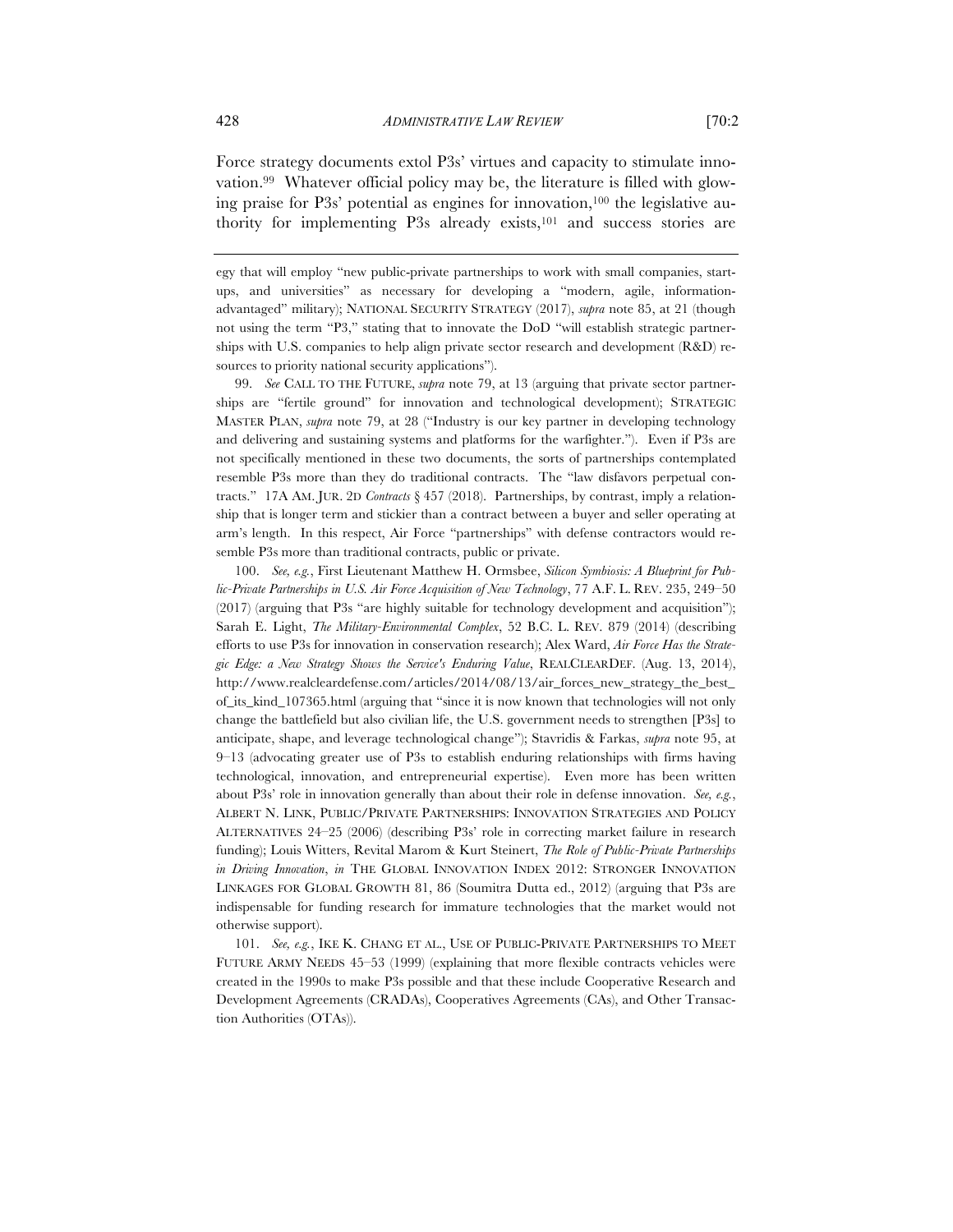plentiful.102

Whether the DoD has committed itself to using P3s specifically for innovation is unclear. Undoubtedly, some high-ranking officials view P3s as the next big thing and a promising avenue for technological development.103 Yet the DoD has never said so explicitly.<sup>104</sup> At the same time, it seems using P3s in this way is what the strategy documents reviewed above contemplate.105 Because of their track record, P3s have become a fashionable poli-

103. For example, the former Supreme Allied Commander Europe, Admiral James Stavridis, coauthored a piece cited above arguing that P3s are underutilized and can foster innovation. *See* Stavridis & Farkas, *supra* note 95, at 9–13. General Steven W. Wilson, Vice Chief of Staff of the Air Force, also said while heading Air Force Global Strike Command, that he endorsed public-private partnerships to fund research into more fuel-efficient B-52 engines. *See* Aaron Mehta, *USAF Looking at B-52 Engine Options*, DEF. NEWS (Feb. 12, 2015), https://www.defensenews.com/home/2015/02/12/usaf-looking-at-b-52-engine-options/. Likewise, Admiral James A. Winnefeld, Jr., then-Vice Chairman of the Joint Chiefs of Staff, lauded the "'innovation and creative thinking'" that come from P3s. *See* Nick Simeone, *Winnefeld: Military's Public-Private Partnerships Yield Benefits*, U.S. DEP'T OF DEF. (Sept. 29, 2014), https://www.defense.gov/News/Article/Article/603345/winnefeld-militarys-public-private -partner ships-yield-benefits/. Further, two more junior Air Force officers recently endorsed P3s as a key policy tool for developing next-generation military technology. *See generally* Nicholas C. Frommelt, *Better Buying Power and Incentivizing Public-Private Partnerships Through Non-Monetary Incentives*, ARMY LAW, Jan. 2017, at 13–23; Ormsbee, *supra* note 100, at 235.

104. *But see* Jared Serbu, *DoD Wants New Public-Private Partnerships to Get its Satellites into Space*, FED. NEWS RADIO (Jan. 28, 2016, 5:36 AM), https://federalnewsradio.com/defense/ 2016/01/dod-wants-new-public-private-partnerships-get-satellites-space/ (describing plans to stimulate competition and innovation for the production of space launch technology using P3s).

105. *See supra* notes 77–97 and accompanying text (reviewing what Air Force and DoD strategy documents say about P3s and innovation)*; see also* DEF. BUS. BD., REPORT TO THE SECRETARY OF DEFENSE, PUBLIC-PRIVATE COLLABORATION IN THE DEPARTMENT OF DEFENSE (2012) (responding to a tasking from the Vice Chairman of the Joint Chiefs of Staff of Staff to prepare a report on how the DoD "could more fully exploit the benefits" of private collaboration and finding that opportunities for further cooperation exist in innovation).

<sup>102.</sup> *See, e.g.*, Samuel Bendett, *Defense Partnerships: Documenting Trends and Emerging Topics for Action*, DEF. HORIZONS, March 2015, at 1, 11 n.1 (reporting that P3s are "time-proven effective solutions" based on a review of more than 4,000 examples); Vincent J. Napoleon & Diana Vilmenay, *Public-Private Partnerships—Is This a New Concept in Government Contracting?*, NIXON PEABODY (June 12, 2015) https://www.nixonpeabody.com/en/ideas/articles/ 2015/06/12/public-private-partnershipsis-this-a-new-concept-in-government-contracting (reporting that many examples of "successful uses of P3s or some variation thereof for military and defense projects" exist); *School Reform: Pakistan Is Home to the Most Frenetic Education Reforms in the World*, ECONOMIST (Jan. 4, 2018), https://www.economist.com/ news/briefing/21733978-reformers-are-trying-make-up-generations-neglect-pakistan-homemost-frenetic (describing Pakistan's rapid advances in education using P3s).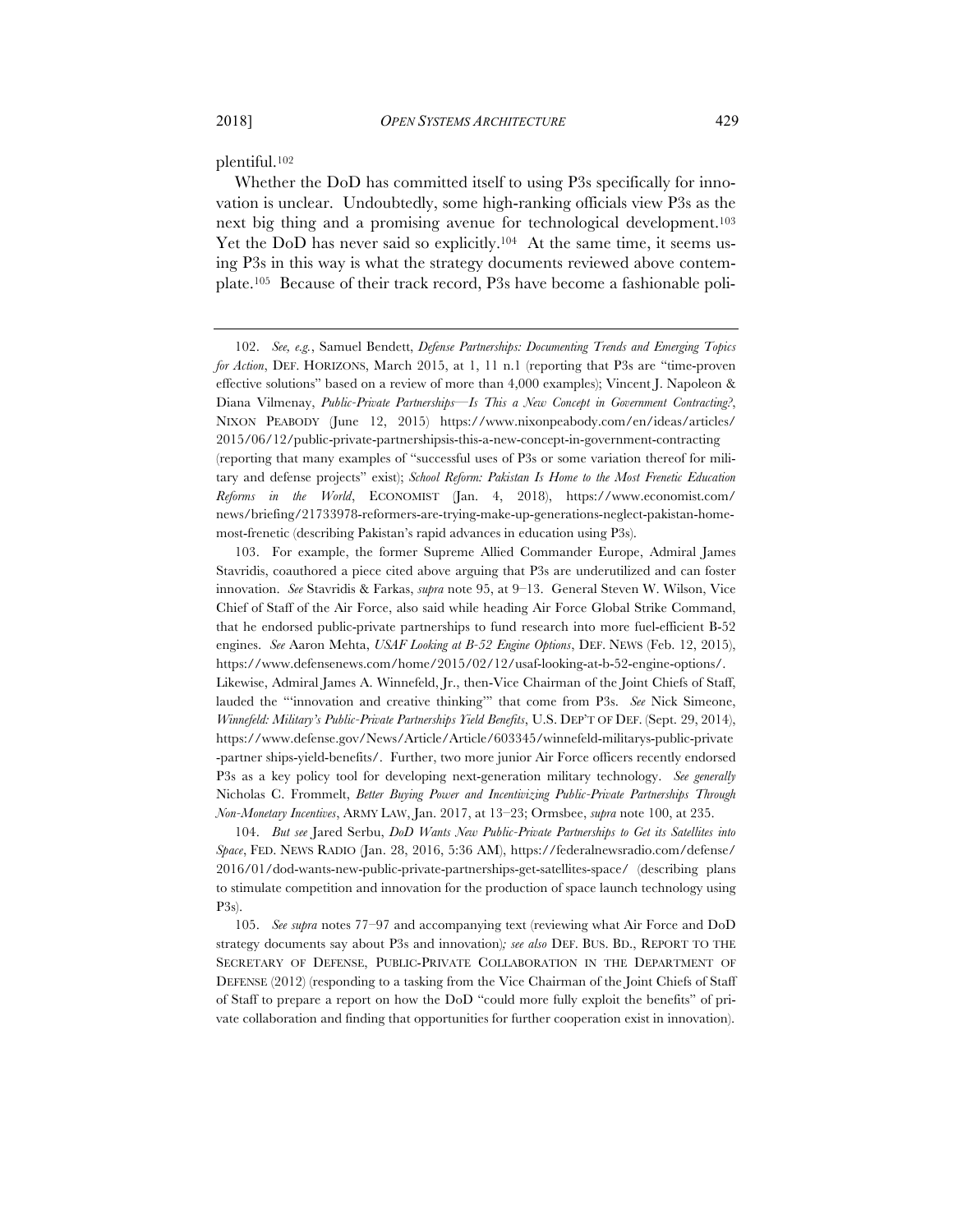cy tool and have an alluring solution for all manner of problems governments face,106 including efficiently using public funds to build a better mouse trap.107 Based on the available evidence, this Article posits that the DoD is either already staking its innovation dollars on P3s or soon may be inclined to do so. The next Section explains why this is a risky wager.

# II. PUBLIC-PRIVATE PARTNERSHIPS

Bipartisan agreements are few. Yet a consensus about P3s is emerging.108 Indeed, P3s' "value in building infrastructure is not theoretical."109 Although some evidence undermining the irrational exuberance for P3s is presented, the goal is not to debunk P3s. The aim is narrower. After providing some background and reasons for doubting that P3s could remedy all that ails the public sector, this Section argues that whatever their merits elsewhere, P3s are unlikely to stimulate innovation; they would likely have the opposite effect. They would entrench vendor lock with incumbents who are less likely to deliver innovation than more spritely newcomers.

# *A. Background*

Lost amid the enthusiasm for P3s is the fact that they are nothing new.<sup>110</sup>

107. *See, e.g.*, Witters, Marom & Steinert, *supra* note 100, at 85–86 (calling P3s "critical instruments for innovation," touting their success in healthcare and agriculture innovation, and describing their potential for the information technology sector).

108. *See, e.g.*, Ben Goldman, *Do Brookings and Heritage Agree on Public-Private Partnerships?*, STREETSBLOG USA (Jan. 20, 2012), https://usa.streetsblog.org/2012/01/20/do-brookingsand-heritage-agree-on-public-private-partnerships/ (observing that although these think tanks come from opposite sides of the spectrum and rarely agree on any subject, there is an emerging consensus regarding P3s). *But see* Cynthia Mog, *The P3 Wars*, LAW360 (July 13, 2015), http://www.law360.com/articles/677967/print?section=governmentcontracts (describing the grassroots opposition to the emerging consensus among academics and policymakers); Graeme A. Hodge & Carsten Greve, *Public-Private Partnerships: An International Performance Review*, 67 PUB. ADMIN. REV. 545, 549 (2007) (describing the extreme rhetoric on both sides of the P3 debate).

109. Samuel R. Staley, *The Infrastructure Bank We Need*, NAT'L REV., Dec. 31, 2016, at 18, 20 (citing successful P3s in Colombia, Chile, France, Mexico, Germany, Ireland, the Netherlands, Slovakia, Japan, and China).

110. *See, e.g.*, Hodge & Greve, *supra* note 108, at 545, 553 (arguing that "much confu-

<sup>106.</sup> *See, e.g.*, Wettenhall, *supra* note 75, at 77 (explaining that P3s have become so fashionable that "it is difficult today to open a public sector management journal, look at a prospectus for a public sector management conference or a publisher's list of new books on public sector management, or even scan a policy statement about public sector management from a politician, without seeing a reference to [them]").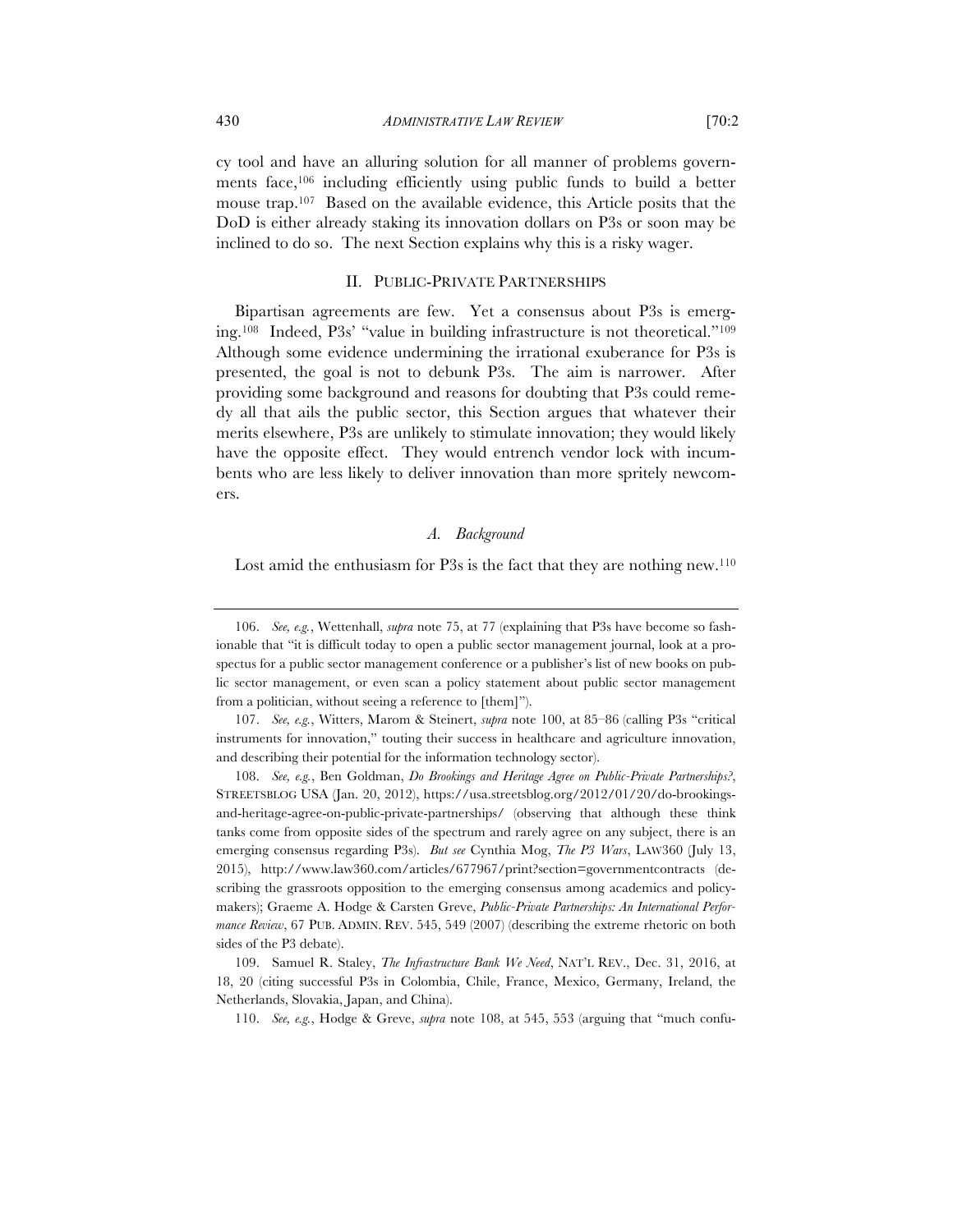"From the perspective of American history," writes William Novak, P3s are "distinctly old rather than surprisingly new."111 Opinions about their origin vary. Some trace precursors to ancient Rome.112 Others say P3s originated in seventeenth century France<sup>113</sup> or colonial America.<sup>114</sup> Whatever their origin,<sup>115</sup> it seems that modern P3s took root in the UK,<sup>116</sup> spread to Eu-

111. William J. Novak, *Public-Private Governance: A Historical Introduction*, *in* GOVERNMENT BY CONTRACT: OUTSOURCING AND AMERICAN DEMOCRACY 23, 39 (Jodi Freeman & Martha Minow eds., 2009); *see also* David Menefee-Libey et al., *Symposium: Governing the United States in 2020: The Real World of Interdependence of Governments and Corporations: What We Know vs. What We Teach*, 2014 UTAH L. REV. 927, 927 (2014) (reporting that American, Canadian, and British governments have used P3s for centuries whenever "governments have wanted to accomplish important policy purposes . . . but have lacked the means to accomplish those purposes on their own").

112. John Forrer et al., *Public-Private Partnerships and the Public Accountability Question*, 70 PUB. ADMIN. REV. 475, 475 (2010) (citing "the use of private tax and toll road collectors"); Napoleon & Vilmenay, *supra* note 102 (attributing the origin the reign of Caesar Augustus who granted "concessions to the Salassi tribe and authorized them to raise money (by way of tolls) from travelers crossing the Saint Bernhard Pass").

113. *See* Darrin Grimsey & Mervyn K. Lewis, *Introduction* to THE ECONOMICS OF PUBLIC PRIVATE PARTNERSHIPS, at xiii (Darrin Grimsey & Mervyn K. Lewis eds., 2005) (arguing that although the literature on P3s is relatively new, "the concept itself is not new;" calling the French the "founder[s]" of modern P3s with the award of a concession contract to construct a canal in 1638).

114. *See, e.g.*, de Vries, *supra* note 56, at 11–19 (describing P3s and the emergence of modern economies in Holland, Britain, and America); Dominique Custos & John Reitz, *Public-Private Partnerships in the USA*, 58 AM. J. COMP. L. 555, 557, 569–70 (2010) (arguing that national roads projects in early nineteenth century America were the "precursors" to P3s and that although "often touted as new," the "basic ideas . . . are seen in government contracts going back to the founding of the Republic, if not before."); Forrer et al., *supra* note 112, at 475 (arguing that the Continental Congress's enlistment of "privateers to harass the British Navy" was an early example of a P3); Chris Brown, *The Back Door to Socialism*, MISES.ORG (Dec. 12, 2008), https://mises.org/print/9363 (claiming that P3s in America date back to the Water Works Company of Boston in 1652).

115. *See, e.g.*, DAVID HALL, WHY PUBLIC-PRIVATE PARTNERSHIPS DON'T WORK: THE MANY ADVANTAGES OF THE PUBLIC ALTERNATIVE 7 (2015) (equating P3s with concession contracts that "have existed for centuries" whereby private companies invest their money "in return for which the state guaranteed a monopoly"); Katharine Southard, *U.S. Electric Utilities: The First Public-Private Partnerships?*, 39 PUB. CONT. L.J. 395, 400–02 (2010) (arguing that electric companies in the early twentieth century functioned as P3s "before the nomenclature . . . even existed"); *cf.* Calabresi & Leibowitz, *supra* note 54, at 1008–67 (2013) (re-

sion" surrounds "what is new about the partnership forms that are in vogue today," that "history indicates that there has always been some degree of cooperation," and that P3s have a "long historical pedigree"); Wettenhall, *supra* note 75, at 80 (criticizing the unfounded popularity of P3s and observing that the "rhetorical power of a new slogan can blind us to the fact that the idea on which it is based is far from new").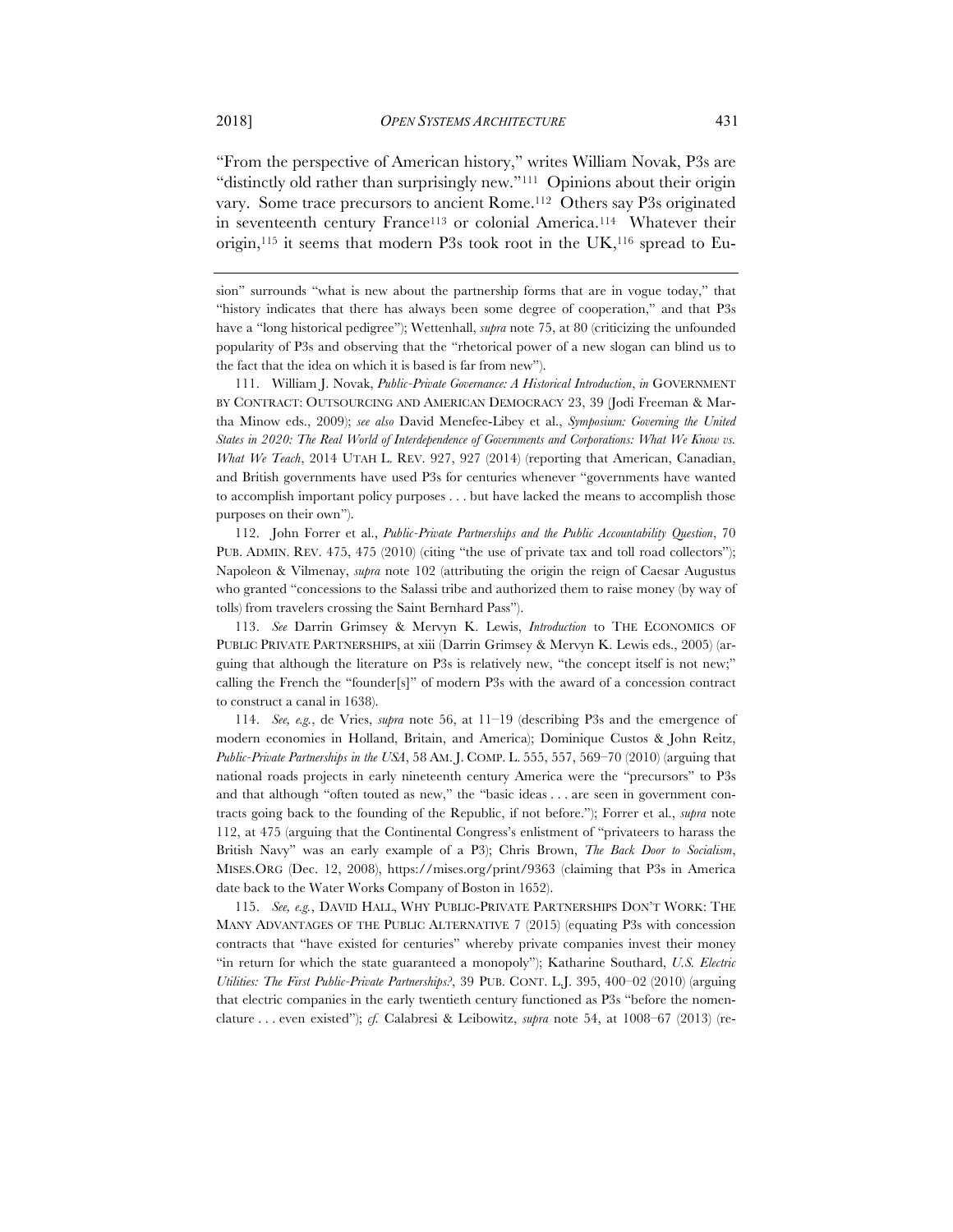rope,117 and reemerged in the United States in the 1990s.118 The enthusiasm in the United States took root under the Clinton Administration's reinventing government initiative,<sup>119</sup> and has since been rapidly transplanted.<sup>120</sup> Between 1996 and 2008, use of P3s for public transportation increased tenfold.121

Part of the allure is that P3s are said to constitute a new revenue stream.<sup>122</sup> Private funds supplement public coffers whenever the govern-

119. *See* Custos & Reitz, *supra* note 114, at 565.

120. *See id.* at 562.

121. *See* Etienne B. Yehoue & Piet de Vries, *Introduction* to THE ROUTLEDGE COMPANION TO PUBLIC-PRIVATE PARTNERSHIPS 1 (Piet de Vries & Etienne B. Yahoue eds., 2013).

122. *See, e.g.*, ENGEL, FISCHER & GALETOVIC, *supra* note 118, at 12–13 (reciting the argument that P3s "allow governments to provide infrastructure without raising taxes" and detailing the problems with this argument); Ron Hodges, *Accountability and Accounting for Public-Private Partnerships*, *in* THE ROUTLEDGE COMPANION TO PUBLIC-PRIVATE PARTNERSHIPS

counting the history of royally granted monopolies in England since 1624); *id.* at 1009–67 (recounting America's own history of state-granted monopolies).

<sup>116.</sup> *See, e.g.*, CHRISTOPHER BOVIS, PUBLIC-PRIVATE PARTNERSHIPS IN THE EUROPEAN UNION 76 (2014) (reporting that the UK claims "intellectual paternity" for the modern P3 based on the Blair Administration's Public Finance Initiative); Hogan, *supra* note 90, at 429 (citing JOHN D. DONAHUE, THE PRIVATIZATION DECISION: PUBLIC ENDS, PRIVATE MEANS 4 (1989)) (attributing the modern P3 to Margaret Thatcher's Administration); Antonio Estache & Stéphane Saussier, *Public Private Partnerships and Efficiency: A Short Assessment* 2, IAE PANTHEON SORBONNE DISCUSSION PAPER, July 2014 (explaining that although concession contracts have existed for some time, the modern P3 originated more recently in the UK); David Parker & Keith Hartley, *Transaction Costs, Relational Contracting, and Public Private Partnerships: A Study of UK Defence*, 9 J. PURCHASING & SUPPLY MGMT. 97, 98 (2003) (observing that "the UK has dominated Europe in terms of both the number and value of [P3s]"). *But see Britain's Hard Bargains*, ECONOMIST (Jan. 18, 2018), https://www.economist.com/ news/leaders/21735028-britain-worlds-leading-privatiser-public-services-needs-get-better-itcarillions (observing that the country that pioneered "contracting out" public services risks becoming a cautionary tale in the wake of the Carillion scandal).

<sup>117.</sup> *See, e.g.*, de Vries, *supra* note 56, at 21–24 (describing the spread of P3s to Europe and around the world).

<sup>118.</sup> *See* EDUARDO ENGEL, RONALD D. FISCHER & ALEXANDER GALETOVIC, THE ECONOMICS OF PUBLIC-PRIVATE PARTNERSHIPS: A BASIC GUIDE 7 (2014) (reporting that although the United States lags behind Europe, use of P3s has been growing rapidly in the last two decades). P3s are not entirely new in the United States. P3s in the form of concession contracts have a history in America dating back to colonial times but the practice fell into disuse. For example, Virginia opened the Dulles Greenway tollway in 1995, its first private toll road since 1816. *See* Jay Sharma, *Public-Private Partnership Projects in the United States*, *in*  INTERNATIONAL PUBLIC PROCUREMENT 401, 407–09 (Roberto Hernández García ed., 2009).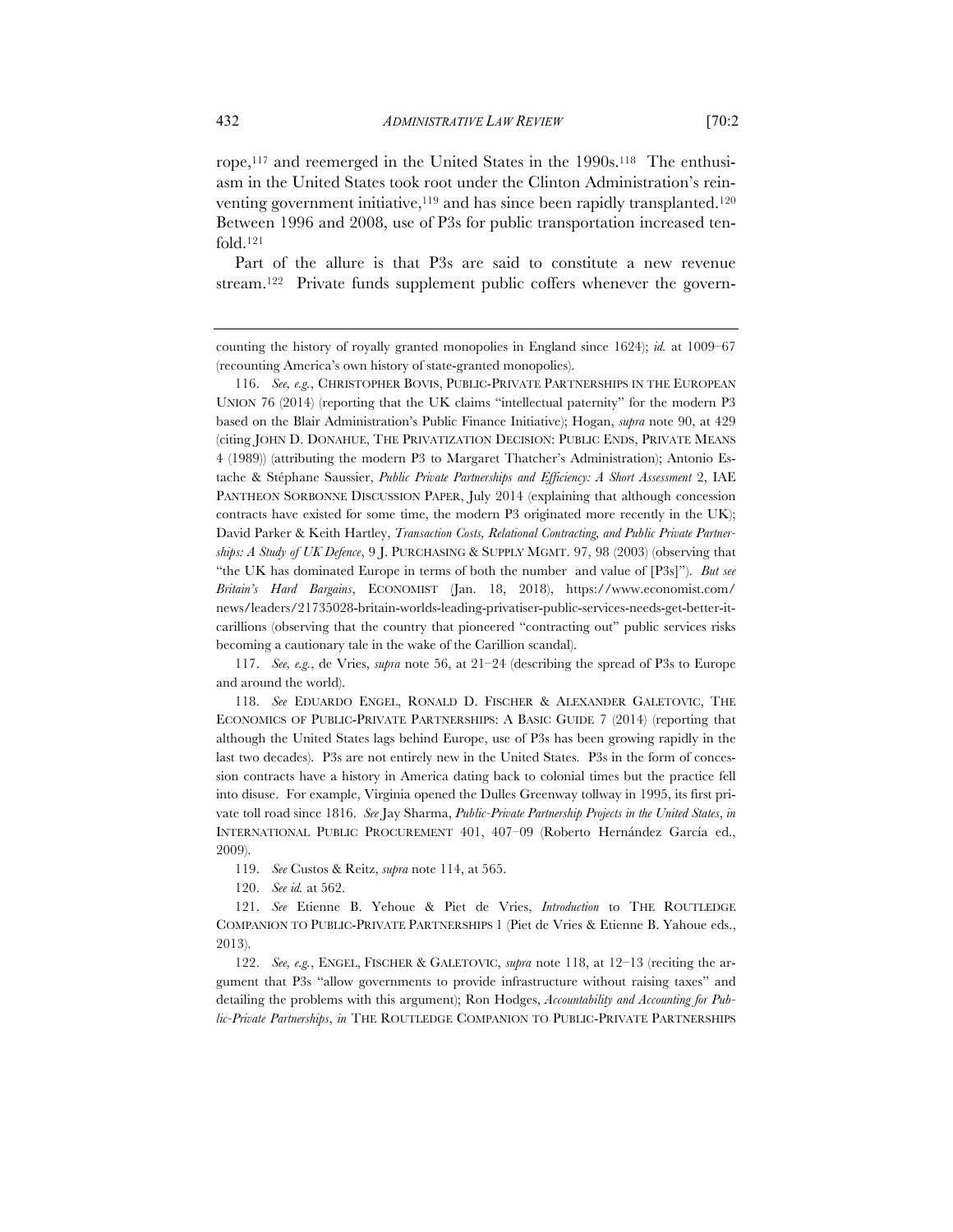ment cannot afford what it wants to buy or build. Governments around the world enter into P3s to shore up funding gaps.<sup>123</sup> Critics argue that rather than providing a genuinely new funding source, P3s "conceal public borrowing" and are "an accounting trick, a way around the government's own constraints on public borrowing."124 Accountants are still grappling with classifying this new form of public debt, $125$  and economists worry that P3s "hide the true value of the government's future liabilities."<sup>126</sup> Because Congress jealously guards the power of the purse and thus prohibits augmentations to the budget, federal agencies' freedom to employ P3s as a novel funding source is limited.127 Thus, this supposed benefit has little relevance to federal procurement and will not be considered further.

No standard definition of P3s exists.128 Nor does the federal government

124. HALL, *supra* note 115, at 3, 7. The British Private Finance Initiative (PFI) is instructive. Although P3s are often associated with cash-strapped governments who cannot otherwise fund what they want to buy or build, Britain's motive was not to borrow for what it could not afford. Instead, it sought to reclassify long-term infrastructure debt as a recurring expenditure to comply with the Maastricht Treaty's public debt requirements. Perhaps the moral of this story from the birthplace of the modern P3 is that P3s are less innovation than gimmick, just as critics allege. *See generally Government Accounting: Book-Cooking Guide*, ECONOMIST (Apr. 7, 2012), http://www.economist.com/node/21552221#print; *The Art of Concealment*, ECONOMIST (Mar. 17, 2010), http://www.economist.com/node/15716664/ print.

125. *See* Hodges, *supra* note 122, at 414 (listing among the two themes that dominate the literature the question of "how [P3] projects should be accounted for").

126. *See* Parker & Hartley, *supra* note 116, at 99.

127. *See* U.S. GEN. ACCOUNTING OFFICE, GAO-06-382SP, PRINCIPLES OF FEDERAL APPROPRIATIONS LAW 6-162 (2004) ("As a general proposition, an agency may not augment its appropriations from outside sources without specific statutory authority."); *cf.* GARRETT HATCH & KATE M. MANUEL, CONG. RESEARCH SERV., R43337, PUBLIC-PRIVATE PARTNERSHIPS FOR PURPOSES OF FEDERAL REAL PROPERTY MANAGEMENT 28–29 (2013) [hereinafter HATCH & MANUEL] (advocating that Congress amend the statutes prohibiting executive agencies from keeping the savings that accrue from P3s).

128. *See, e.g.*, HENRIK ANDERSEN, ET AL., PUBLIC-PRIVATE PARTNERSHIPS: AN INTERNATIONAL ANALYSIS FROM A LEGAL AND ECONOMIC PERSPECTIVE 19, 30, 229–35

<sup>413, 414 (</sup>Piet de Vries & Etienne B. Yahoue eds., 2013) (observing that P3s are attractive as they "may enable assets to be brought on stream for the provision of public services without the capital costs being incurred or reported immediately against public borrowings").

<sup>123.</sup> *See America's Crumbling Infrastructure: Bridging the Gap*, ECONOMIST (June 27, 2014), https://www.economist.com/news/united-states/21605932-country-where-everyone-drives -america-has-shoddy-roads-bridging-gap (describing the recent use of P3s to fund roads); *Local-Government Debt: Looking for Ways to Spend*, ECONOMIST (Sept. 12, 2015), https://www.economist.com/news/china/21664238-buried-debt-government-struggles-lure-investors-local-projects-looking-ways (describing Chinese efforts to build hospitals and elderly care homes without accruing additional debt by using P3s).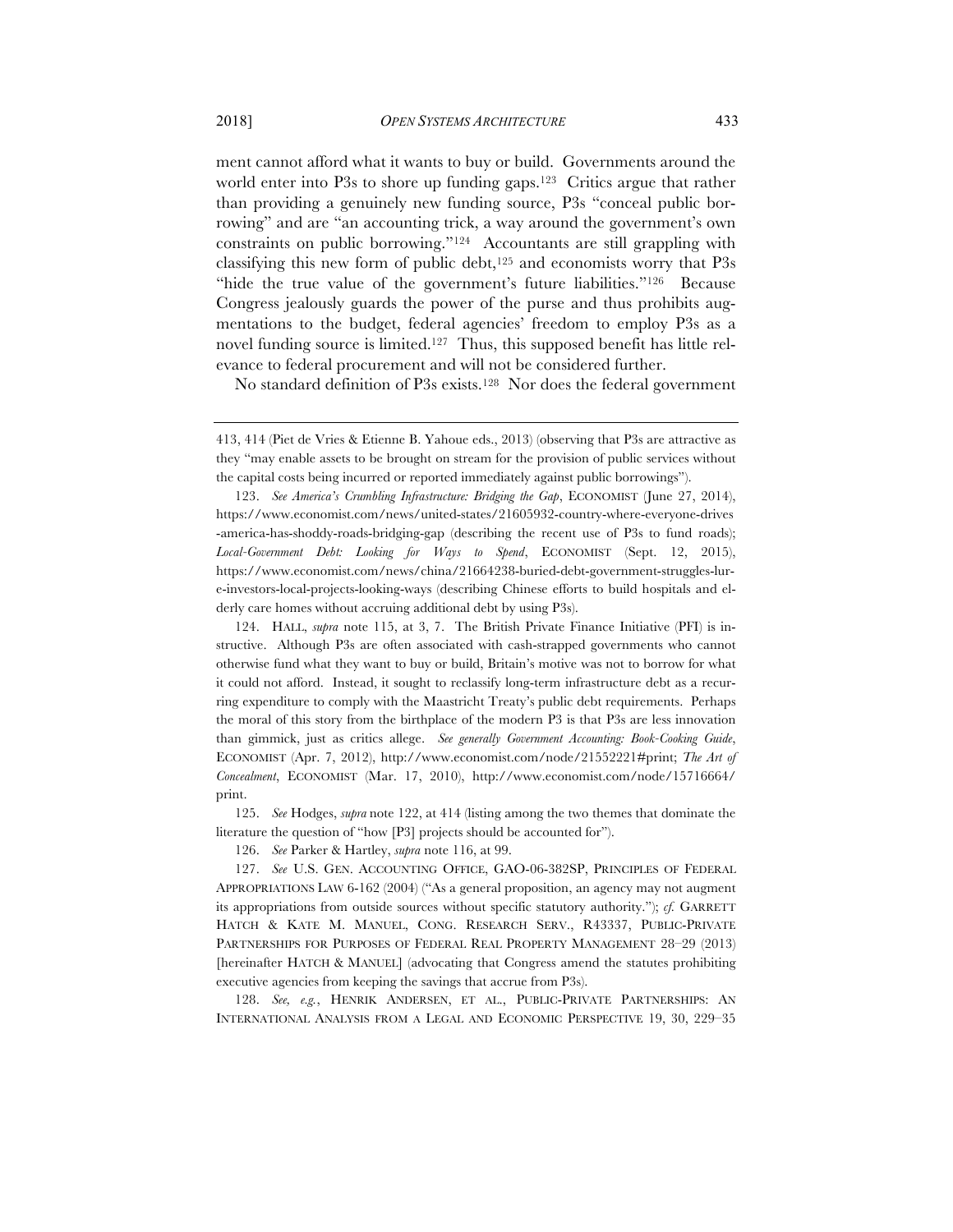provide one that applies across the agencies.129 Defining P3s "is not an easy task" due in part to the "polysemous nature of the concept," and in part to the "complexity of the American legal structure,"130 which employs P3s in distinct ways at federal, state, and local levels.131 This problem extends abroad.132 P3s encompass an assortment of legal relationships: "service contracts, management contracts, leases, build operate transfer and its variants, and concessions."133 This wide array has been dubbed a "perniciously broad category."134

The Department of Transportation defines P3s as a "*contractual* agreement formed between public and private sector partners [that] allows more

129. *See* HATCH & MANUEL, *supra* note 127, at 9 (reporting that "federal law is generally silent as to" P3s and "does not define the term"); Custos & Reitz, *supra* note 114, at 557 (explaining that no general legislation has been enacted and that the lack of a general statute results in a fragmented system); Southard, *supra* note 115, at 399 (noting that the United States "lacks a comprehensive legal framework to authorize, control, and guide [P3s]").

130. Custos & Reitz, *supra* note 114, at 558 (explaining the P3 is "an umbrella concept, which encompasses a wide range of contractual arrangements"); *see also* Hogan, *supra* note 90, at 425 (saying this term "encompasses a wide array of agreements whereby governments contract with private entities for the provision or delivery of facilities or services").

<sup>(</sup>Christina D. Tvarnø ed., 2010) (explaining that the World Trade Organization, EU, and Chinese law lack a definition); Tobias Indén & Karsten Naundrup Olesen, *Legal Aspects of Public Private Innovation*, 7 EUR. PROCUREMENT & PUB. PRIV. PARTNERSHIP L. REV. 258, 258 (2012) (writing that "[t]here is no legal or authoritative definition"); John Kitsos, *Privatisation and Public Private Partnerships: Defining the Legal Boundaries from an International Perspective*, 10 EUR. PROCUREMENT & PUB. PRIV. PARTNERSHIP L. REV. 17, 23 (2015) (reporting that no "standard definition" exists); Sharma, *supra* note 118, at 401 (stating that there is "no universal definition"). The Organization for Economic Co-operation and Development (OECD) is a prominent international organization, but its definition has not been widely adopted. *See* ORG. FOR ECON. COOP. & DEV., PUBLIC-PRIVATE PARTNERSHIPS: IN PURSUIT OF RISK SHARING AND VALUE FOR MONEY 17 (2008), http://dx.doi.org/10.1787/9789264046733 en (defining P3s as "an agreement between the government and one or more private partners . . . according to which the private partners deliver the service in such a manner that the service delivery objectives of the government are aligned with the profit objectives of the private partners").

<sup>131.</sup> Custos & Reitz, *supra* note 114, at 557 (explaining that the law of P3s is "fragmented" both because the United States lacks a federal statute and because "not all states have laws on this matter.").

<sup>132.</sup> *See* Wettenhall, *supra* note 75, at 80 (observing that partnership, especially P3s, "has become a dominant slogan," but also cautioning that "the word covers many things").

<sup>133.</sup> Sharma, *supra* note 118, at 401; *see also* Estache & Saussier, *supra* note 116, at 2 (explaining that P3s cover "a wide diversity of contractual agreements").

<sup>134.</sup> JOHN D. DONAHUE & RICHARD J. ZECKHAUSER, COLLABORATIVE GOVERNANCE: PRIVATE ROLES FOR PUBLIC GOALS IN TURBULENT TIMES 256 (2011).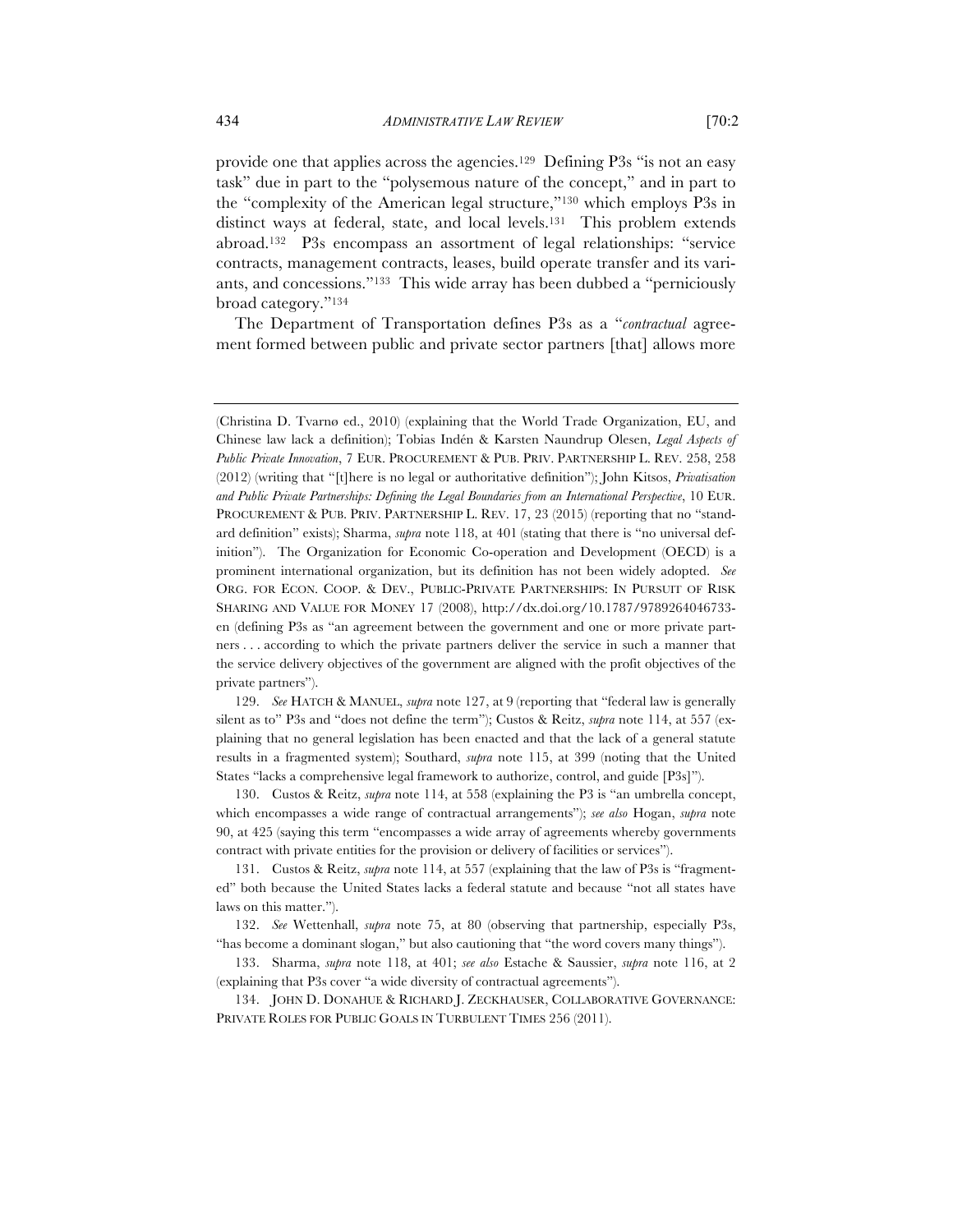private sector participation than is traditional."135 This captures an aspect of their character lost amid the enthusiasm: calling P3s "partnerships" is a misnomer. They are more accurately a form of government contract rather than a true analogue to the eponymous private-sector business organization where two or more owners share the management, risks, and profits of a concern.136

Two defining characteristics distinguish P3s from other public contracts.137 First, they typically entail the integration of several phases of a project under a single provider.138 When governments enter into P3s, they usually contract with a single private firm to design, construct, finance, operate, and maintain the project in question—a road, school, or hospital.139 Economists maintain that such "bundling" can create efficiencies.<sup>140</sup> P3s

136. *See* Custos & Reitz, *supra* note 114, at 559–60 (explaining that the P3s is a government contract and that "[d]espite its name, it rarely takes the legal form of a partnership, in which the respective parties are co-owners of a business and share in profits and losses").

137. *See* ENGEL, FISCHER & GALETOVIC, *supra* note 118, at 73 (writing that a P3 is "an intertemporal contract between the government and a private firm that bundles" various phases of the project in question); Grimsey & Lewis, *supra* note 113, at xxiv (stating that two recurring themes in the essays assembled in their book are that P3s are bundled contracts and that they are long-term cooperative arrangements); Gaffey, *supra* note 88, at 352–53 (listing bundling and relatively long-term contracts among the general characteristics that define P3s).

138. *See* Ronald Daniels & Michael Trebilcock, *Private Provision of Public Infrastructure: An Organizational Analysis of the Next Privatization Frontier*, 46 U. TORONTO L.J. 375, 390 (1996) (describing bundling as "[t]he most distinctive feature"); Grimsey & Lewis, *supra* note 113, at xxvi (calling bundling a "defining characteristic").

139. *See* ENGEL, FISCHER & GALETOVIC, *supra* note 118, at 1 (writing that P3s "bundle financing, construction, operations, and maintenance within a single firm"); Estache & Saussier, *supra* note 116, at 2 (calling P3s "global contracts . . . with delayed payments"); Daniels & Trebilcock, *supra* note 138, at 390 (explaining that P3s integrate "within a single private sector firm or consortium of all (or most of) the functions of financing, designing, building, operating, and maintaining" the project in question); Gaffey, *supra* note 88, at 353 (observing that P3s are defined by contractors assuming responsibility for "design, completion, implementation, and funding of the project").

140. *See, e.g.*, ENGEL, FISCHER & GALETOVIC, *supra* note 118, at 80–81 (explaining that the "main reason" for using P3s is that "bundling induces efficient behavior"); Yehoue & de Vries, *supra* note 121, at 1–2 (contrasting traditional government contracts' failure to bundle with P3s and citing the literature arguing that synergies and efficiencies can arise from bundling) (citing David Martimort & Jerome Pouyet, *To Build or Not to Build: Normative and Positive Theories of Public-Private Partnerships*, 26 INT'L J. INDUS. ORG. 393 (2008)); Rausser & Ameden, *supra* note 49, at 127, 130–31 (explaining that bundling may increase efficiency because the benefits of private-sector investments in such contracts are "internalize[d]").

<sup>135.</sup> U.S. DEP'T OF TRANSP., REPORT TO CONGRESS ON PUBLIC-PRIVATE PARTNERSHIPS viii (2004) (emphasis added).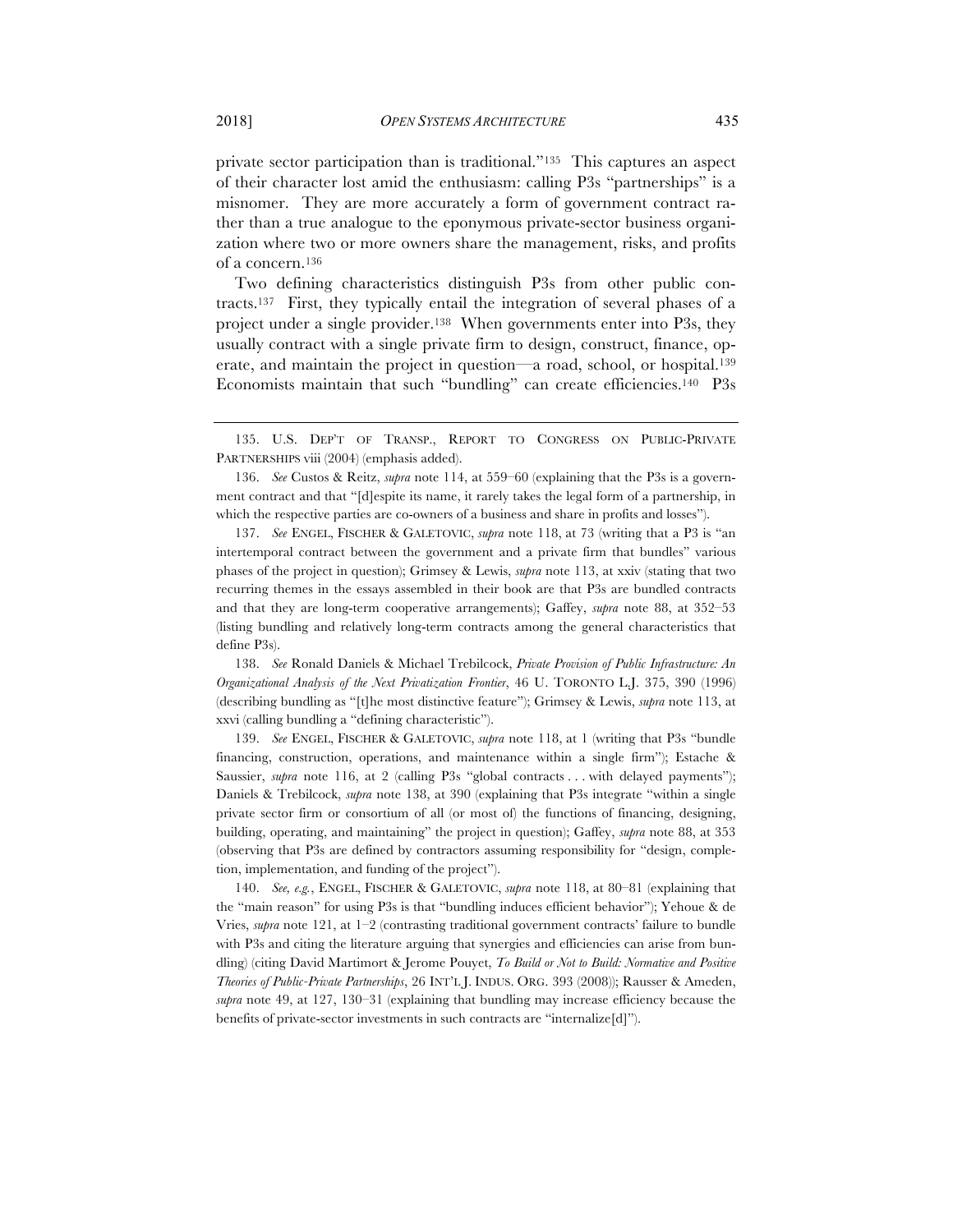are also different in that they entail long-term cooperation.141 Economists sometimes call P3s "intertemporal," which is another way of saying that P3s are typically long-term.142

These two characteristics are interrelated and together contribute to the efficiencies that are thought to arise from P3s.143 In fact, some economists argue that P3s are more efficient than traditional contracts precisely because they entail bundling over the long term.<sup>144</sup> Others remain unconvinced and believe further study is necessary to test such claims.145

Although many different contractual relationships are employed, modern P3s are most often used in two sectors: construction and services.146 While in the past P3s were used mainly for transport, energy, and water,  $147$ more recently their use has been extended to other sectors.<sup>148</sup> Such infra-

145. *See* Iossa & Martimort, *supra* note 142, at 42 (writing that "little theoretical and empirical work has been carried" out); ENGEL, FISCHER & GALETOVIC, *supra* note 118, at 147 (reporting that "practice ran ahead of a clear understanding of the economics and politics of" P3s); Hodge & Greve, *supra* note 108, at 549 (observing that despite the rhetoric for and against P3s, "[s]erious evidence on the veracity of these claims and counterclaims is less voluminous").

<sup>141.</sup> *See* BOVIS, *supra* note 116, at xiii (observing that although a common definition is lacking, P3s share common characteristics such as the lengthy duration of the contractual relationship); Kathy Sharp et al., *Public Private Partnerships: Evolutions in the U.S. Procurement System and Lessons Learned from the UK and the EU*, INT'L GOV'T CONTRACTOR, Mar. 2005, at 1, 1 (describing "a relatively long-term relationship" between public and private partners as a salient characteristic of P3s).

<sup>142.</sup> *See generally* Eduardo Engel, Ronald Fischer & Alexander Galetovic, *The Basic Public Finance of Public-Private Partnerships* (Nat'l Bureau of Econ. Research, Working Paper No. 13284, 2007); Elisabetta Iossa & David Martimort, *The Simple Micro-Economics of Public-Private Partnerships* (Brunel Univ., Working Paper No. 09-03, 2009), http://citeseerx.ist.psu.edu/viewdoc/download?doi=10.1.1.554.755&rep=rep1&type=pdf.

<sup>143.</sup> *See* ENGEL, FISCHER & GALETOVIC, *supra* note 118, at 140–41 (mentioning a presumption that P3s may create efficiencies and explaining workings of such efficiencies).

<sup>144.</sup> *See* Joaquim Miranda Sarmento, *Do Public-Private Partnerships Create Value for Money for the Public Sector?: The Portuguese Experience*, 2010/1 OECD J. BUDGETING, 2010, at 2–4 (reporting that the economics literature has identified ownership, bundling, and risk transfer as three qualities that together distinguish P3s from standard government procurement); Iossa & Martimort, *supra* note 142, at 42–43 (arguing that bundling and long-term contracts create incentives for contractors to factor in costs); ENGEL, FISCHER & GALETOVIC, *supra* note 118, at 73 (arguing that P3s work because they bundle services over the long run and grant private firms "a large measure of freedom to manage the infrastructure").

<sup>146.</sup> *See* Kitsos, *supra* note 128, at 17.

<sup>147.</sup> *See* Iossa & Martimort, *supra* note 142, at 2.

<sup>148.</sup> *See id.* (listing "IT services, accommodation, leisure facilities, prisons, military training, waste management, schools and hospitals" among the new frontiers for P3s).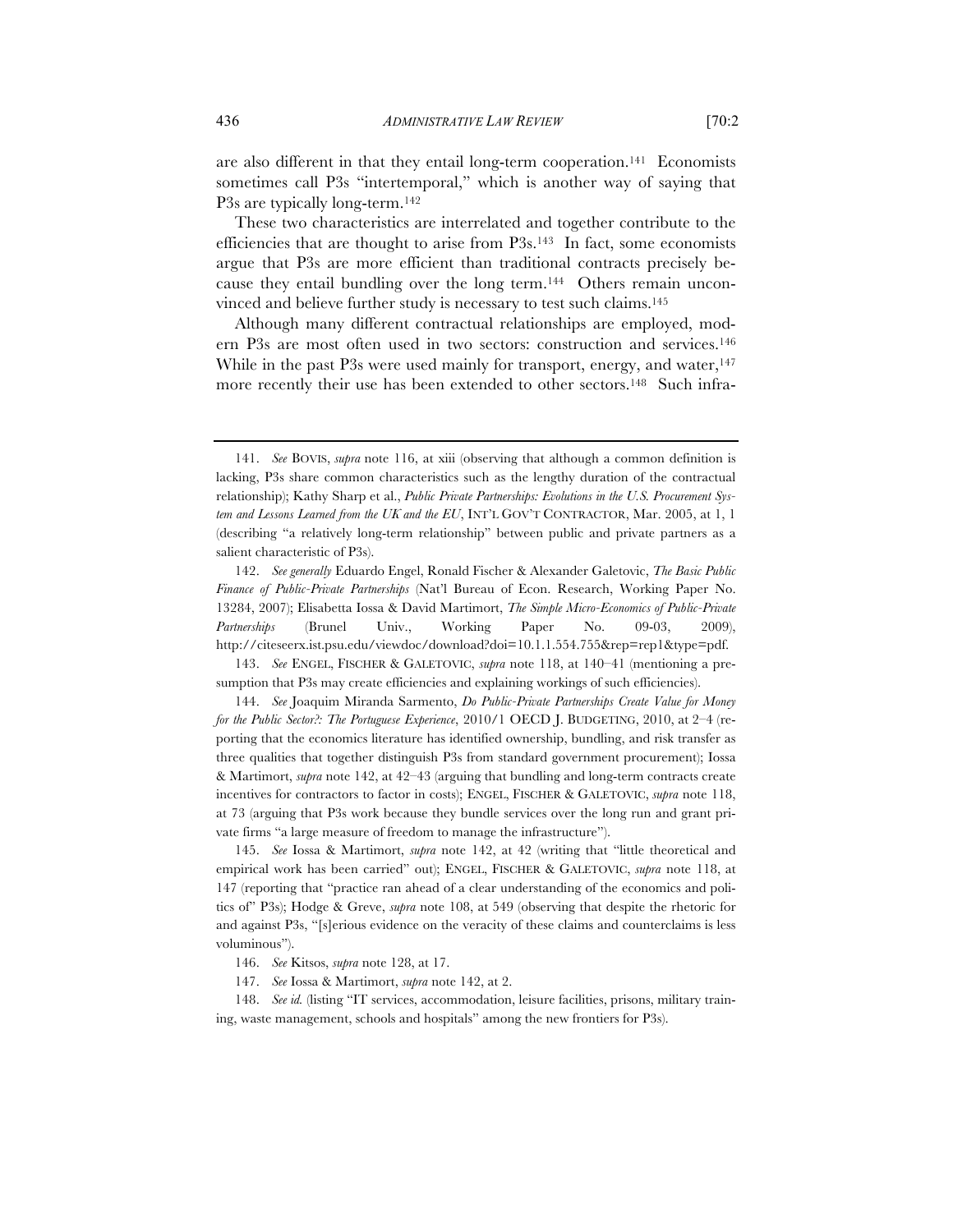structure projects work best when requirements are clearly defined.<sup>149</sup> When confined to this sphere, P3s have worked well.<sup>150</sup> Yet mounting evidence suggests that P3s are unsuited to sectors where contract requirements are undefined or perhaps undefinable,151 such as information technology (IT).152 Contrary to the sometimes tendentious rhetoric,153 P3s are not a panacea.154 Some sectors lie beyond their proper scope.155

This Article is less concerned with P3s' more general problems than with their misapplication to purchasing innovation. The next Section nonethe-

150. *See, e.g.*, ENGEL, FISCHER & GALETOVIC, *supra* note 118, at 74–75 (arguing that P3s deliver efficiency gains when used in sectors where quality is contractible); Hodge & Greve, *supra* note 108, at 553 (conceding that some "glowing policy promises . . . have been delivered," especially when P3s are used in sectors such as transportation).

151. *See, e.g.*, Daniel E. Schoeni, *Long on Rhetoric, Short on Results: Agile Methods and Cyber Acquisitions in the Department of Defense*, 386 SANTA CLARA HIGH TECH. L.J. 385, 399 n.74 (describing the problems associated with defining requirements for emerging technologies) (citing CLAYTON M. CHRISTENSEN, THE INNOVATOR'S DILEMMA: WHEN NEW TECHNOLOGIES CAUSE GREAT FIRMS TO FAIL 147–63 (1997)).

152. *See* Hodge & Greve, *supra* note 108, at 553 (explaining that P3s have proven a poor fit for IT); Iossa & Martimort, *supra* note 142, at 3 (citing the UK's experience with widespread performance failures for specialized IT).

153. *See, e.g.*, Hodge & Greve, *supra* note 108, at 549 (observing that we are "drowning in promises" about P3s); Wettenhall, *supra* note 75, at 80 (reporting that P3s have been become inflated by popular rhetoric).

154. *See* Claude Ménard, *Is Public-Private Partnership Obsolete?: Assessing the Obstacles and Shortcomings of PPP*, *in* THE ROUTLEDGE COMPANION TO PUBLIC-PRIVATE PARTNERSHIPS 149, 160 (Piet de Vries & Etienne B. Yahoue eds., 2013) (arguing P3s are neither panacea nor magic formula); Hodge & Greve, *supra* note 108, at 552–54 (reviewing "contradictory evidence" as to the success of P3s).

155. *See, e.g.*, ENGEL, FISCHER & GALETOVIC, *supra* note 118, at 3 (saying attempts "to delimit the type of infrastructure for which [P3s] are appropriate and those for which traditional provision or privatization would be a better choice."); *id.* at 73–76 (distinguishing sectors where P3s work from those where they don't). Even staunch P3 advocates concede that "they are not always appropriate." Baruch Feigenbaum, *Risks and Rewards of Public-Private Partnerships for Highways*, REASON FOUND., Dec. 2011, at 3–4.

<sup>149.</sup> *See* ENGEL, FISCHER & GALETOVIC, *supra* note 118, at 113, 144 (listing a "welldefined project" as a feature of an optimal contract and explaining that "well-defined performance standards" are necessary for non-concession P3 contracts); ELLEN M. PAWLIKOWSKI, AIR FORCE PROGRAM EXECUTIVE OFFICER FOR SPACE, DEPOT PARTNERING GUIDE 5 (2012) (observing that "[t]he key to a successful partnership is to have clearly defined requirements"); Ted R. Bromund, *Contracting Out in Defense: Lessons from the British Experience for the U.S. and Great Britain*, HERITAGE FOUND., May 2009, at 16 (concluding P3s work for "well-defined and essentially civilian assets, such as housing" but are inappropriate "when the nation has a win-or-lose battlefield stake in the success or failure of the contract for a one-off military asset.").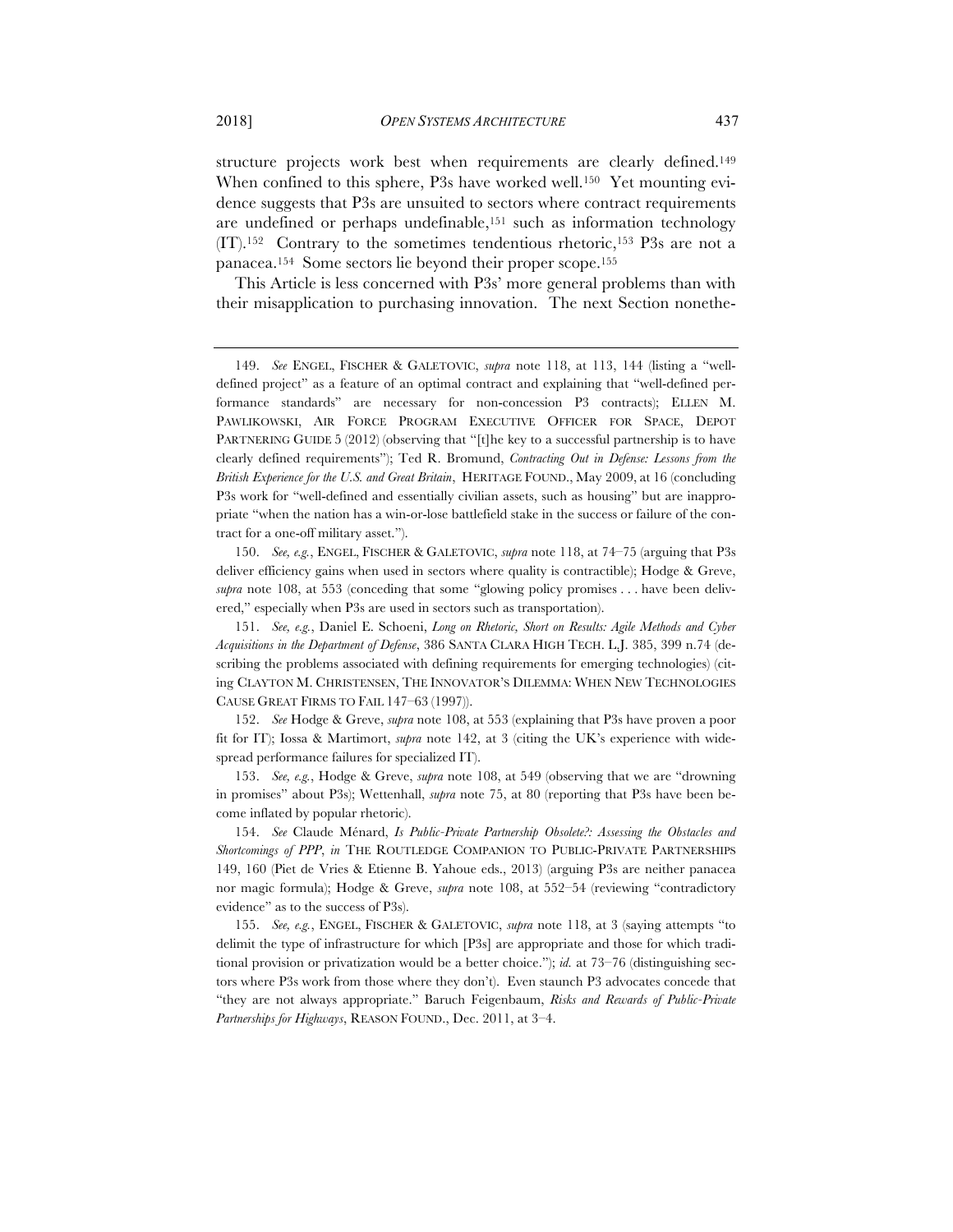#### *B. Some Problems with Public-Private Partnerships*

The benefits of P3s are well publicized.156 They are thought to improve efficiency and reduce operating costs, especially for the provision of public services and infrastructure.<sup>157</sup> Although most success stories come from state and local government,158 the military has enjoyed success with P3s in the form of privatized housing159 and maintenance depots.160 Such anecdotal evidence has given rise to the near bipartisan consensus and enthusiasm cited above.161

Risks associated with P3s are discussed far less than benefits.162 A good example is a study written for the Army two decades ago on the use of P3s to help the military to maintain technical superiority while lowering costs.163 Conspicuously absent from this 116-page report is any mention of

158. *See, e.g.*, Custos & Reitz, *supra* note 114, at 570 (observing that "most important examples of [P3s] in the United States involve contracts on the state and local level"); Feigenbaum, *supra* note 155, at 1 (describing P3s as infrastructure contracts "for the provision of . . . power, water, transportation, education, and health" that are increasingly used by state and local governments); James Panero, *Code of the City*, CITY J., Winter 2015, at 75– 79 (describing New York's groundbreaking efforts to map the genetics of its diverse population using P3s). Though most P3 initiatives have been at the state and local levels, that is not to say that the federal government is indifferent to privatization. The Eisenhower Administration Office of Management and Budget issued Circular A-76 ordering "competitions between public and private sectors to determine who should perform the work," which remains a requirement for federal agencies. Hogan, *supra* note 90, at 429 (citing U.S. OFFICE OF MGMT. & BUDGET, EXEC. OFFICE OF THE PRESIDENT, OMB CIRCULAR NO. A-76, PERFORMANCE OF COMMERCIAL ACTIVITIES (2003)).

159. *See* Gaffey, *supra* note 88, at 358–59 (describing \$1 billion savings from the first ten projects under the privatization initiative) (citing James J. McCullough et al., *Feature Comment: The Military Housing Privatization Initiative*, 46 GOV'T CONTRACTOR 1, 3 (2014)).

160. *See* Dave Floyd & Tom Gorman, *Public-Private Partnerships: The Key to Retaining Government and Industry Capabilities*, DEF. AT&L, Jan. 2013, at 32, 35 (describing how P3s have helped to cut depot maintenance costs).

161. *See supra* notes 108–109 and accompanying text.

<sup>156.</sup> *See* Wettenhall, *supra* note 75, at 77–81 (describing the popular rhetoric surrounding P3s); Hodge & Greve, *supra* note 108, at 549 (observing that some commentators dub P3s a "marriage made in heaven" and claim they "provide public sector services more cheaply and quickly, with reduced pressure on government budgets.").

<sup>157.</sup> *See, e.g.*, Gaffey, *supra* note 88, at 354–55.

<sup>162.</sup> *See* HATCH & MANUEL, *supra* note 127, at 6 (observing that "risks and limitations are . . . typically less discussed than the potential benefits of [P3s]"); *id.* at 24 (listing some of the risks that are sometimes unmentioned).

<sup>163.</sup> *See* CHANG, ET AL., *supra* note 101, at xiii.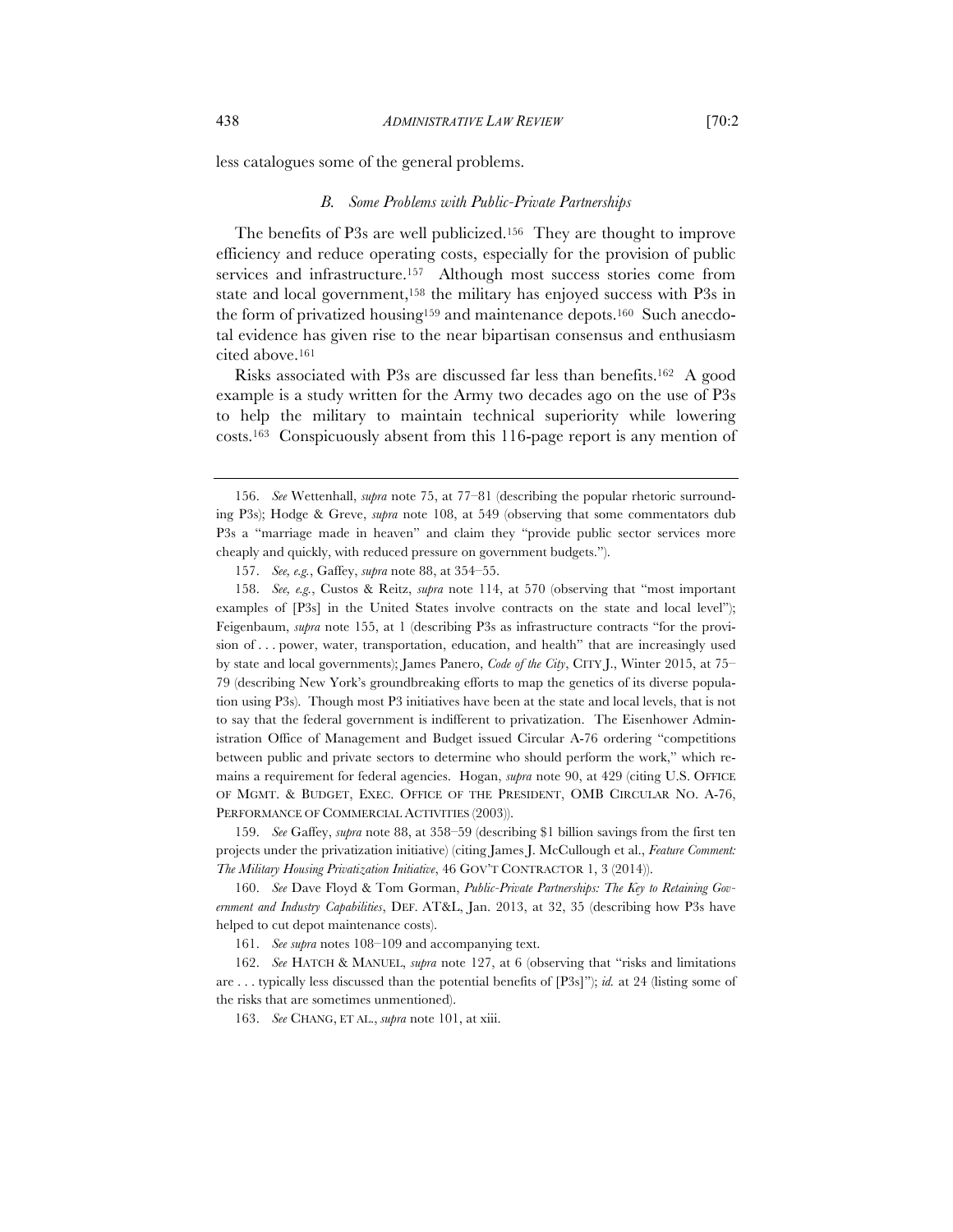risks, leaving one with the impression that the only obstacle to a brave new world of savings, value, and innovation is insufficient legal authority for P3s.164 Would that it were so. The risks, costs, and problems associated with P3s are as real as they are ignored. These can be grouped into three main categories.

First, despite hopes that P3s can offer the best of both worlds, they behave more like the public sector than the private enterprises they seek to emulate. P3s' allure lies in the promise of bringing the free market's discipline to bear on the public sector.165 Experience suggests that when government partners with private business, a "muddled middle ground" results.<sup>166</sup> Instead of a "marriage made in heaven,"<sup>167</sup> P3s display the "full array of government failures."168 Because the private- and public-sector are

167. Hodge & Greve, *supra* note 108, at 549.

168. Fred L. Smith, Jr., *The Problem with Public-Private Partnerships*, COMPETITIVE ENTERPRISE INST. (Nov. 5, 2010), https://cei.org/blog/problem-public-private-partnerships (listing among these failures log-rolling, corruption, and weak management). Critics also complain that P3s sometimes serve as subterfuge for sweetheart deals. *See, e.g.*, *Heavy Lifting* 

<sup>164.</sup> *See id.* at 2–6 (listing the benefits of P3s but skipping over the risks); *id.* at 55 (describing legislation that has gradually provided more opportunities for P3s, where the legal authorities had limited their use in the past). The Army is not alone. Another recent study extolls the "well known" benefits of P3s and encourages study of their "lesser known and less quantifiable, intangible benefits" but fails to seriously consider dangers, risks, or costs. *See*  Bendett, *supra* note 102, at 8. Again, the main problem with P3s, according to the author, is insufficient authority. *See id.* at 6 (reporting that within the DoD "opinion varies widely" as to the authority for P3s). This is a tendentious view. *See also* Stavridis & Farkas, *supra* note 95, at 14–17 (arguing that the only "challenges" and "obstacles" to the benefits of P3s are "legal and regulatory restrictions," distrust of P3s, and insufficient "institutionalization").

<sup>165.</sup> Private-sector and public-sector efficiency comparisons are sometimes overstated. *See, e.g.*, Michael J. Trebilcock & Edward M. Iacobucci, *Privatization and Accountability*, 116 HARV. L. REV. 1422, 1422 (2003) (claiming that "flaws in private markets, significant though they may be, pale in comparison to the flaws associated with public provision or even public oversight of private actors.").

<sup>166.</sup> *See* Ann Hagedorn, *The Perils of Privatization*, AM. PROSPECT (Mar. 3, 2015), http://prospect.org/article/perils-privatization-0; *see also* Kellen S. Dwyer, *Dormant Commerce Clause Review of Public-Private Partnerships After* United Haulers*: A Competitive Bidding Solution*, 18 VA. J. SOC. POL'Y & L. 203,  $211-17$  (2011) (describing the "muddle" created by "murky" public-private ventures). P3s not only inherit problems familiar to public-sector enterprises. *See Stiglitz and the Progressive Ouroboros*, ECONOMIST (Apr. 11, 2011), https://www.economist.com/blogs/democracyinamerica/2011/04/inequality\_and\_politics #print (inveighing against the "explosion of public-private 'partnerships' and the inevitable political corruption and economic distortion they produce"). These public-private hybrids create entirely new problems. *See* Grimsey & Lewis, *supra* note 113, at xxvii (writing that the government's special status in a public contract "can pose distinct and quite vexing contractual difficulties") (summarizing Daniels & Trebilcock, *supra* note 138).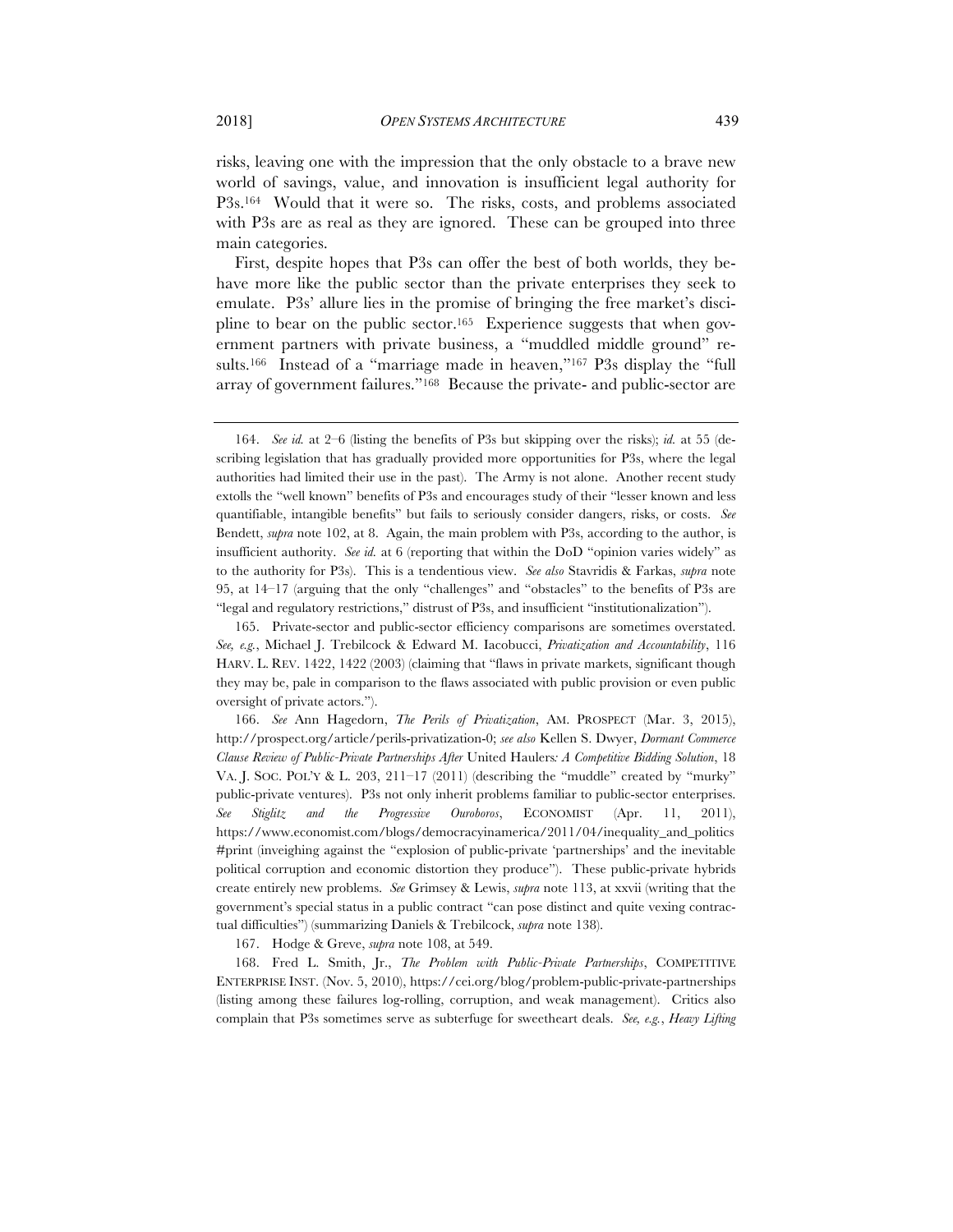fundamentally different,<sup>169</sup> the virtues of the free market are not easily grafted on.<sup>170</sup> Tempting though privatization may be, <sup>171</sup> the government cannot be run on a "business basis."172

The second set of problems is closely related to the first: in terms of risk allocation, P3s "are much closer to public provision than to privatization."173 Chief among the benefits that are attributed to P3s is that they are thought to shift risk from the public sector to private investors.174 Critics, however, allege "there is no substantive risk transfer."<sup>175</sup> While not all would agree with this charge,<sup>176</sup> there is some truth to it. P3s often result in

169. *See, e.g.*, Keith Hartley, *Problems of Using Partnerships and Similar Private Sector Practice in the Public Sector Environment: The Example of PPPs/PFI*, *in* SUE ARROWSMITH & MARTIN TRYBUS, PROCUREMENT: THE CONTINUING REVOLUTION 187, 188–89 (2003) (contrasting the private sector that is characterized "by competition and rivalry among suppliers, by a capital market which provides a threat of take-over and bankruptcy for poor performance, and by an incentive system based on the profit motive" with public sector where these are absent).

170. *See* Estache & Saussier, *supra* note 116, at 8–9 (concluding that there are specific hazards for public contracts that are not present for private contracts and questioning whether P3s can remedy these hazards) (citing Pablo T. Spiller, *An Institutional Theory of Public Contracts: Regulatory Implications*, *in* REGULATION, DEREGULATION, REREGULATION: INSTITUTIONAL PERSPECTIVES 45 (Claude Ménard & Michel Ghertman eds., 2009)).

171. *See generally* Martha Minow, *Public Values in an Era of Privatization: Public and Private Partnerships: Accounting for the New Religion*, 116 HARV. L. REV. 1229 (2003).

172. *See* MURRAY N. ROTHBARD, MAN, ECONOMY, AND STATE: A TREATISE ON ECONOMIC PRINCIPLES WITH POWER AND MARKET: GOVERNMENT AND THE ECONOMY 946–52 (2d ed. 2009) (describing the fallacy of government that seeks to operate on a "business basis" when it lacks the incentives to do so); *cf.* RISCH, *supra* note 1, at 8 (quoting a Revolutionary War commissary officer who similarly contrasted public and private business).

173. Engel, Fischer & Galetovic, *supra* note 142, at 41.

174. *See, e.g.*, ENGEL, FISCHER & GALETOVIC, *supra* note 118, at 3, 11–12, 76–77 (explaining that P3s shift ownership to the concessionaire, and are thereby thought to relieve the public sector from substantial costs and risks, and that this is "one of the main themes").

175. Sarmento, *supra* note 144, at 11; *see also* Bromund, *supra* note 149, at 15–16 (concluding that the UK's experience demonstrates that "[i]f the government is involved, risks cannot be wholly transferred to the private sector.").

176. *See, e.g.*, Darrin Grimsey and Mervyn Lewis, *Public Private Partnerships and Public Procurement*, 14 AGENDA 171, 177–78 (2007) (arguing that P3s lead contractors to think longer

*for Boeing: Sweetheart Deal Helps Defense Contractor and Hurts Taxpayers*, LIVELEAK.COM (Mar. 19, 2001), https://www.liveleak.com/view?i=bd81339669528 (reporting that the Air Force sought to enter into a P3 that would enrich Boeing with little public benefit); Hagedorn, *supra* note 166 (recounting problems with Blackwater and warning that "market discipline can be short-circuited by political influence that steers contracts to favored companies despite their poor performance"). Custos and Reitz warn that such "[s]ole-source contractors cannot be said to be under any market discipline." Custos & Reitz, *supra* note 114, at 572.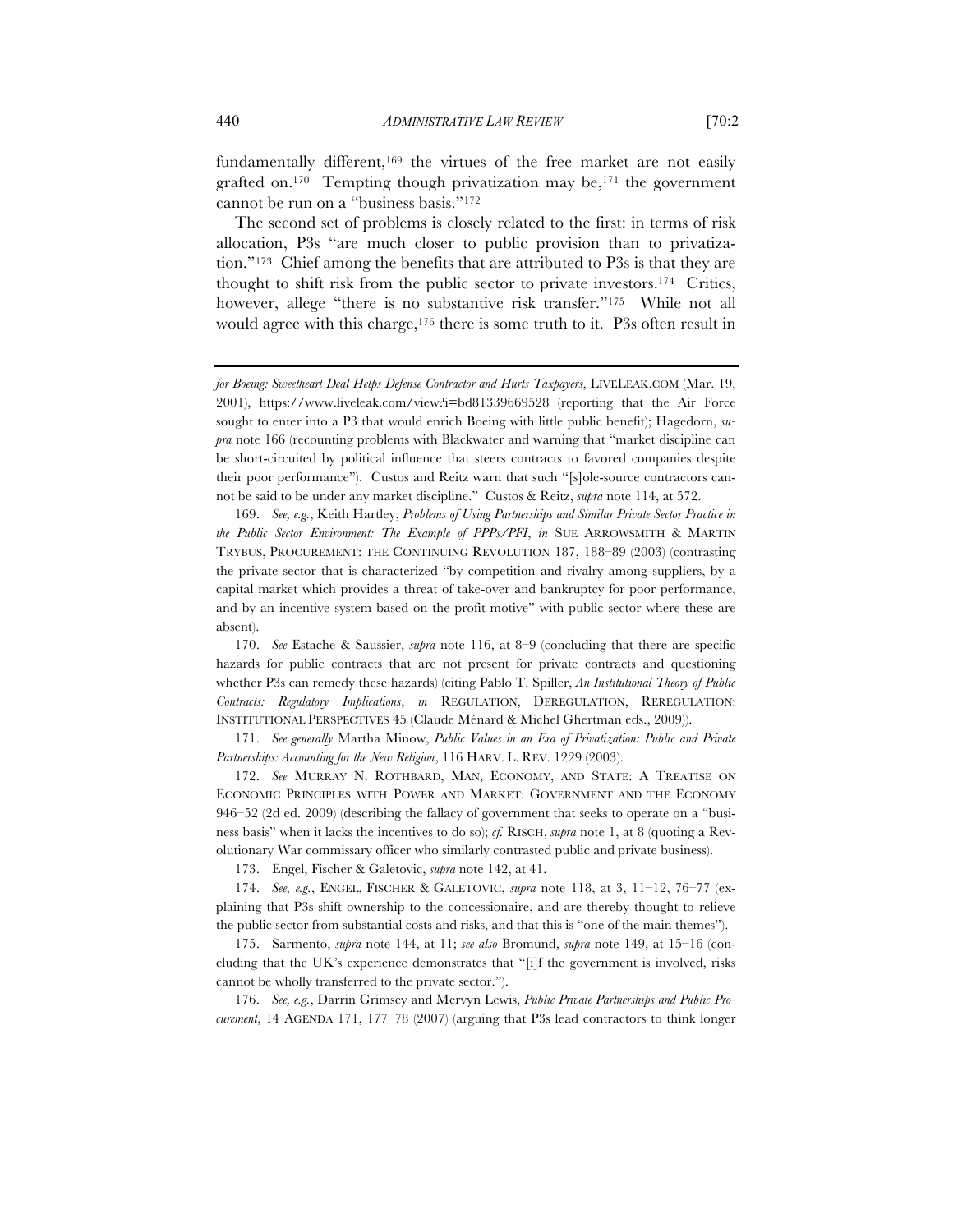public bailouts.177 Further, P3s sometimes "hide the true value of the government's future liabilities,"178 governments exceed spending limits without exciting public ire,179 and waste tax dollars on white elephants.180 Rather than shifting risk to private investors, P3s may privatize profits and socialize costs.

While the first two categories concerned the public side, the third concerns the perverse incentives P3s create for their private partners. P3s are touted for cost savings, but private partners "have little incentive to conserve costs or purchase efficiently."<sup>181</sup> Worse, private and public interests diverge,182 creating principal-agent problems183 and opportunistic behav-

177. *See* ENGEL, FISCHER & GALETOVIC, *supra* note 118, at 19 (reporting that P3s are "bailed out by governments when they run into financial troubles, which happens often") (citing JOSE A. GOMEZ-IBAÑEZ & JOHN R. MAYER, GOING PRIVATE: THE INTERNATIONAL EXPERIENCE WITH TRANSPORT PRIVATIZATION (1993)); *see also* Parker & Hartley, *supra* note 116, at 105 (warning that government bailouts can create moral hazards in public contracts).

178. Parker & Hartley, *supra* note 116, at 99.

179. BOVIS, *supra* note 116, at 7; *see also* Hodge & Greve, *supra* note 108, at 552 (averring that private financing via P3s "has essentially given governments a new capacity to use a 'mega-credit card' with which to charge infrastructure deals."); HALL, *supra* note 115, at 10 (warning that P3s "worsen fiscal problems," citing Greece, Ireland, and Spain as examples among the "six countries which have made the greatest use of [P3s] in recent years").

180. *See, e.g.*, Estache & Saussier, *supra* note 116, at 4 (defining optimism bias and citing the example of Spanish P3s that built underutilized airports and train stations that were later closed). Optimism bias is part of a larger concern with *allocative* efficiency, or the socially desirable allocation of resources. *See* ROBERT BALDWIN & MARTIN CAVE, UNDERSTANDING REGULATION: THEORY, STRATEGY, AND PRACTICE 81 (1999) (defining allocative efficiency as a policy choice or regulation that makes at least one consumer better off without making another worse off). *But see* Jean-Etienne de Bettignies & Thomas W. Ross, *The Economics of Public-Private Partnerships*, 30 CANADIAN PUB. POL'Y 135, 142 (2004) (reciting the argument that public provision yields greater allocative efficiency, while private provision yields greater technical efficiency) (citing Klaus Schmidt, *The Costs and Benefits of Privatization: An Incomplete Contracts Approach*, 12 J.L. ECON. & ORG. 1, 4 (1996)).

181. Southard, *supra* note 115, at 405–06 (citing U.S. electric utilities that were effectively granted monopolies and simply passed their costs on to consumers).

182. *See, e.g.*, Hogan, *supra* note 90, at 432–34 (describing problems associated with the misalignment of interests).

183. Principal-agent problems are a familiar subject in the procurement literature, so it comes as no surprise that such problems arise here. *See, e.g.*, PETER TREPTE, REGULATING PROCUREMENT: UNDERSTANDING THE ENDS AND MEANS OF PUBLIC PROCUREMENT REGULATION 70–83 (2004); Christopher R. Yukins, *A Versatile Prism: Assessing Procurement Law Through the Principal-Agent Model*, 40 PUB. CONT. L.J. 63, 85–86 (2010).

term because they cannot just walk away after completing the construction of one phase of the project).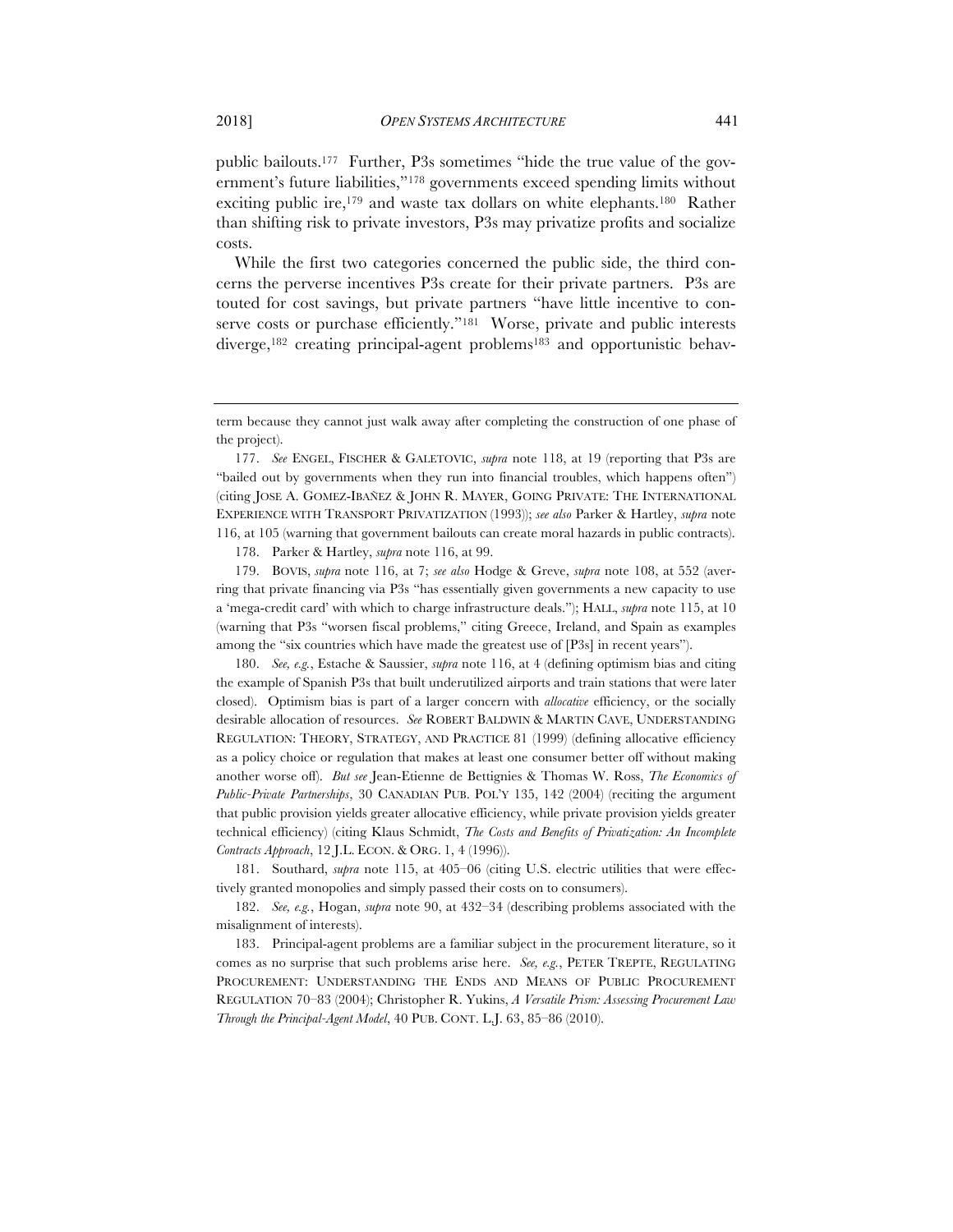ior.184 It is no wonder that industry lobbies for more P3s.185

Apart from these three problems, any review of P3s' risks and rewards is subject to one additional qualification: the available evidence is insufficient for a dispassionate assessment.186 As it stands, we have sparse evidence and a surfeit of rhetoric.187 It seems that the P3 movement may have as much to do with ideology as with convincing evidence of efficiency or savings.188

184. *See, e.g.*, Eva I. Hoppe & Patrick W. Schmitz, *Public-Private Partnerships Versus Traditional Procurement: Innovation Incentives and Information Gathering*, 44 RAND J. ECON. 56, 70 (2013) (concluding that P3s encourage dysfunctional relationships and rent-seeking behavior from private partners); Christian Lohmann & Peter G. Rötzel, *Opportunistic Behavior in Renegotiations Between Public-Private Partnerships and Government Institutions: Data on Public-Private Partnerships of the German Armed Forces*, 17 INT'L PUB. MGMT. J. 395, 397 (2014) (explaining that a private partner "tends to behave opportunistically because of the conflict of interest between the government's objective of welfare maximization and the private company's objective of profit maximization") (citing Crocker & Reynolds, *supra* note 51; Schmidt, *supra* note 180). Renegotiation is an especially strong incentive for partners to behave opportunistically, *see id.*  at 399, which is a particular concern for the DoD given its historic problems with vendor lock. *See supra* notes 66–68 and accompanying text.

185. *See, e.g.*, AEROSPACE INDUS. ASS'N, ACQUISITION REBALANCING: RECOMMENDATIONS FOR SMART, EFFICIENT & EFFECTIVE DEFENSE PROCUREMENT 19 (2014), http://www.aia-aerospace.org/wp-content/uploads/2016/05/Acquisition\_Report\_ singlepages1.pdf (reporting that defense P3s are currently limited to depot maintenance activities set forth in 10 U.S.C. § 2460 and recommending that Congress amend the statute "to ensure the best use of organic and industry resources in collaborative partnerships to the benefit of the warfighter.").

186. *See, e.g.*, Hodge & Greve, *supra* note 108, at 553–54 (concluding that "insufficient research has been undertaken to be fully informed on outcomes" and that assessments have been made too early in the lifecycle of long-term P3 projects to be reliable); INT'L MONETARY FUND, PUBLIC-PRIVATE PARTNERSHIPS 10–12 (2004), https://www.imf .org/external/np/fad/2004/pifp/eng/031204.pdf (warning P3s entail risks that "have not been subject to extensive economic analysis"). Even zealous P3s advocates acknowledge that more research is necessary. *See* Bendett, *supra* note 102, at 2, 7 (noting that most evidence is anecdotal and recognizing that "more study and rigorous documentation are needed").

187. *See, e.g.*, Wettenhall, *supra* note 75, at 78–80 (cautioning that rhetoric has overtaken logic and evidence in the P3 debate); Mog, *supra* note 108 (describing the passionate rhetoric on both sides of "The P3 Wars"); Hodge & Greve, *supra* note 108, at 548–49 (noting that P3s have "been the subject of much rhetorical assessment and commentary").

188. *Compare* ENGEL, FISCHER & GALETOVIC, *supra* note 118, at 1 (observing that the privatization movement in the 1970s and 1980s was "driven by both efficiency and ideological considerations"), *with* Sarmento, *supra* note 144, at 24 (observing that "the literature is less than unanimous about whether public-private partnerships create value for money or not"). *See also* Sam Perlo-Freeman & Elisabeth Sköns, *The Private Military Industry*, STOCKHOLM INT'L PEACE RES. INST., Sept. 2008, at 1, 17 (concluding that the efficiency of outsourcing military services "can be challenged on a number of grounds"); HALL, *supra* note 115, at 43–44 (citing several studies questioning efficiency); Estache & Saussier, *supra* note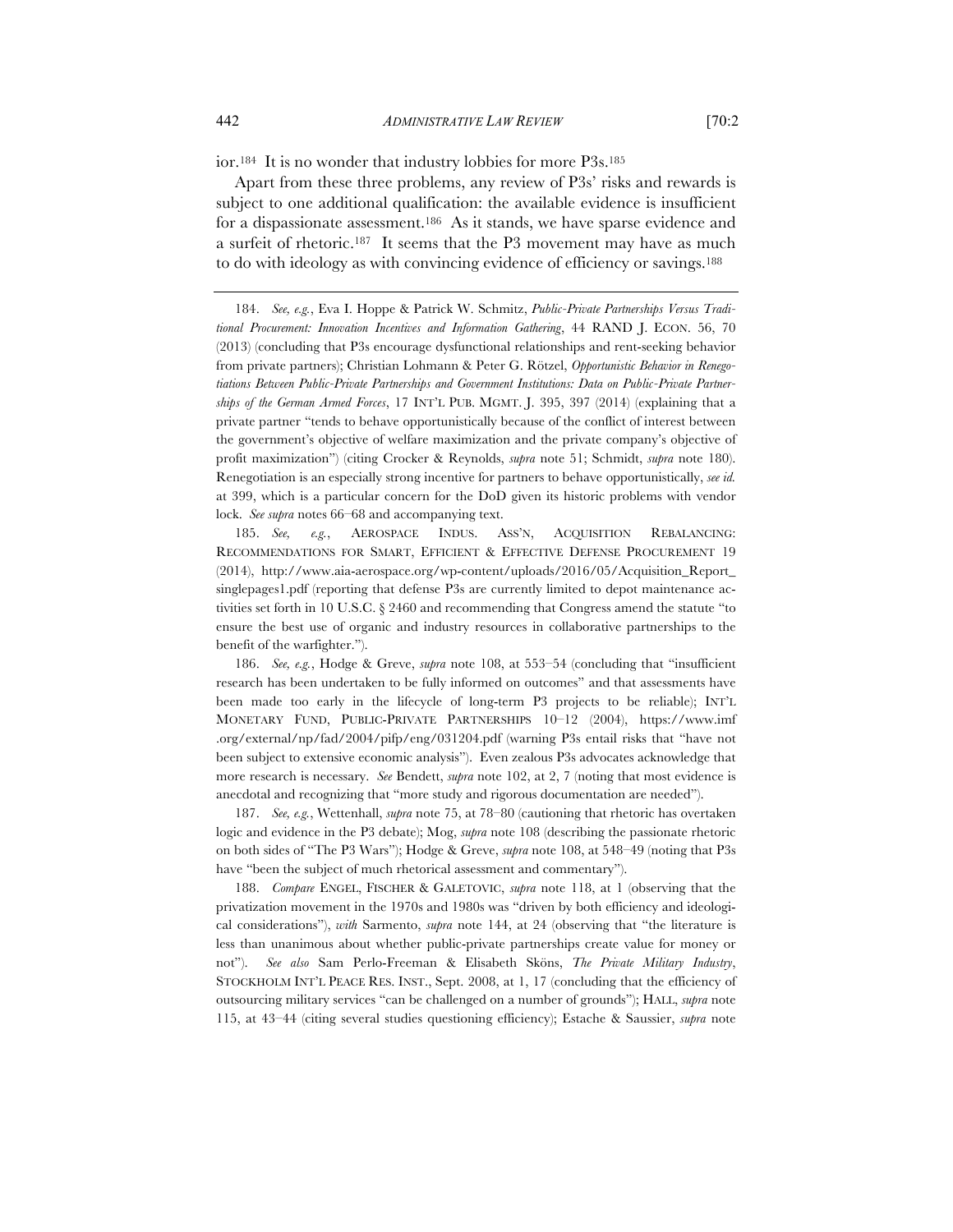This Section has listed some problems with P3s that fervent advocates sometimes ignore; however, its aim is to demystify rather than to debunk. Whether P3s are an effective policy tool remains an open question and will require further study.189 Meanwhile, policymakers should be skeptical. Writing in a libertarian magazine in 1981, economist Murray Rothbard fomented against what was "euphemistically called 'the partnership of government and industry.'"190 He facetiously advocated the advent of "a corporate spokesman who embraces the government-business partnership with enthusiasm and joy—a kind of Big-Businessman-as-Philosopher. When such a champion emerges, Mr. and Ms. America, keep a sharp eye on your wallets—you are about to be fleeced."191

Enthusiasm for P3s verges on dogmatic fervor. This Article does not attempt to entirely debunk but merely counsels that some skepticism is in order.192 As a rule, one should be wary whenever policymakers thoroughly and uniformly agree on anything. P3s are no exception. Whatever their merits elsewhere,193 the next Section examines whether P3s are the best vehicle for buying innovation. It concludes that they are not.

## *C. Why Public-Private Partnerships Will Not Deliver Innovation*

Having considered general problems with P3s in the last Section, this Section turns to the Article's core argument: that P3s are incompatible with innovation. This is almost axiomatic in the literature for several reasons,  $194$ 

190. Murray Rothbard, *Felix the Fixer to the Rescue*, INQUIRY (Apr. 27, 1981), https://archive.lewrockwell.com/rothbard/rothbard97.html.

191. *Id.*

192. *See* Parker & Hartley, *supra* note 116, at 104 (observing that rhetoric surrounding P3s may seem persuasive but warning that appearances can be deceiving, and urging "critical scrutiny—carefully distinguishing myths, emotion and special pleading from statements which can be supported with reliable empirical evidence.").

193. *But cf. U.S. GOV'T ACCOUNTABILITY OFFICE, GAO-08-44, HIGHWAY PUBLIC-*PRIVATE PARTNERSHIPS: MORE RIGOROUS UP-FRONT ANALYSIS COULD SECURE POTENTIAL BENEFITS AND PROTECT THE PUBLIC INTEREST 34–35 (2008) (suggesting that though P3s work for highway construction projects, they may be inapplicable to other sectors); Ménard, *supra* note 154, at 150–51 (reciting the alleged economic benefits of P3s and observing that "each of these presumed advantages have been challenged").

194. *See, e.g.*, Paul Hare, *PPP and PFI: The Political Economy of Building Public Infrastructure and Delivering Services*, 29 OXFORD REV. ECON. POL'Y 95, 109 (2013) (explaining that P3s

<sup>116,</sup> at 3 (reporting that research shows that P3s' efficiency is "less predictable than often assumed").

<sup>189.</sup> *See* Estache & Saussier, *supra* note 116, at 1, 9 (writing that "robust theoretical and empirical research" as to the efficiency of P3s has "only emerged relatively recently" and concluding that more theoretical and empirical investigations "should obviously be developed," not least because "[g]etting [P3s] wrong is unlikely to be cheap.").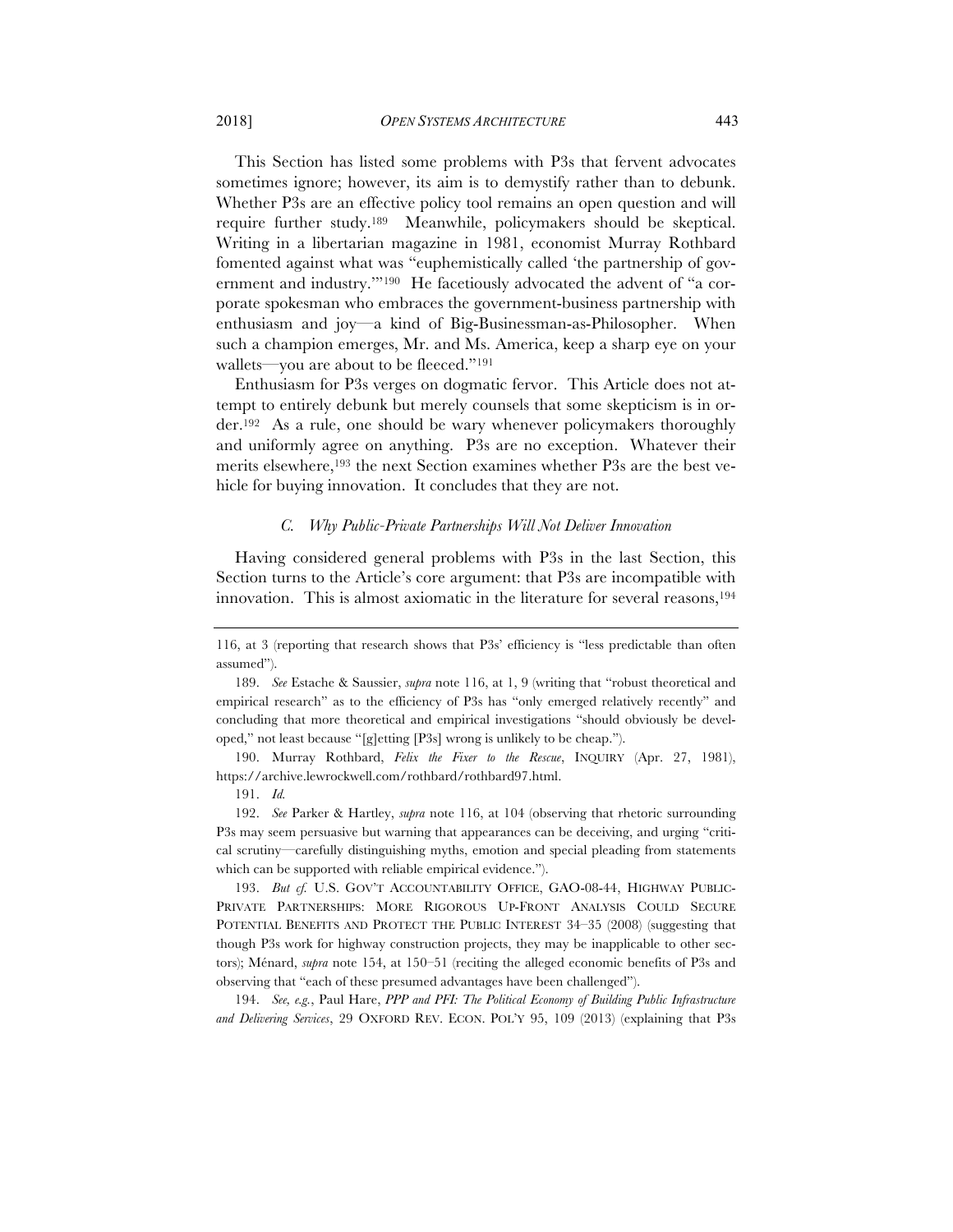but three of these are especially relevant in the context of military innovation. First, P3s work best where risk is limited and uncertainty is low. Second, P3s are ill-suited when output quality determines success or failure. Third, P3s encourage closer and longer-term relationships with incumbents and thereby reduce the incentive to innovate. Each is considered in turn.

Because technology changes rapidly and is inherently uncertain and high risk,195 P3s are unsuited to buying innovation.196 P3s struggle to manage change, uncertainty, and risk because they entail long-term commitments197 and are thus inflexible.198 They fare better in low-risk environments where demand is stable and easily forecasted.199 Few private buyers are willing to assume the risk for uncertain and high-risk government contracts, without which P3s cannot achieve the economies that supposedly distinguish them from traditional government contracts.200 Incentives to innovate are also weak because public-sector managers prefer well-defined projects that can

196. *See* Iossa & Martimort, *supra* note 142, at 3 (observing that P3s are "unsuitable for fast-moving sectors"). Defense is a particularly fast-moving sector where the technology is constantly evolving. Bellais & Droff, *supra* note 14, at 209 (explaining that given the competition among rival militaries, defense is "an endless quest for the technology frontier").

197. *See supra* notes 141–142 and accompanying text (explaining that P3s are by definition long-term).

198. *See* BOVIS, *supra* note 116, at xiii, 75 (observing that P3s are often criticized for being inflexible); Grimsey & Lewis, *supra* note 176, at 182 (explaining that P3s typically "contain detailed specification of the outputs required and the penalties for not meeting them under long-term contracts that are inflexible").

199. *See, e.g.*, Iossa & Martimort, *supra* note 142, at 43 (arguing that P3s "are more beneficial . . . when demand for the service is stable and easy to forecast," contrasting the stable transport and water sectors with IT services and explaining that demand for the latter "evolves quickly over time"); Hoppe & Schmitz, *supra* note 184, at 70 (concluding that P3s struggle with incomplete contracts and uncertain future events).

200. *See* Elisabetta Iossa & David Martimort, *Risk Allocation and the Costs and Benefits of Public-Private Partnerships*, 43 RAND J. ECON. 442, 464 (2012) (predicting that P3s are unlikely "to deliver efficiency gains for highly innovative and complex services where risks are high and it is difficult for the public authority to commit to transfer such high risks to the private sector").

provide weak incentives for innovation and that the preference instead is for "a well defined 'product' with known performance parameters that could be justified to superiors" and auditors); Grimsey & Lewis, *supra* note 176, at 171–81 (reporting that it is "conventional wisdom" that P3s are unsuitable for uncertain and complex sectors such as IT); Smith, *supra* note 168 (arguing P3s have weak incentives to innovate).

<sup>195.</sup> *See, e.g.*, Schooner & Castellano, *supra* note 23, at 52 ("Innovation entails risk."); Mariana Mazzucato, *Schumpeter*: *Startup Myths and Obsessions*, ECONOMIST (Feb. 3, 2014, 4:09 PM), http://www.economist.com/node/ 21595798/print (explaining that the private sector is sometimes reluctant to invest in emerging technologies because they entail such "high capital intensity and high technological/market risk").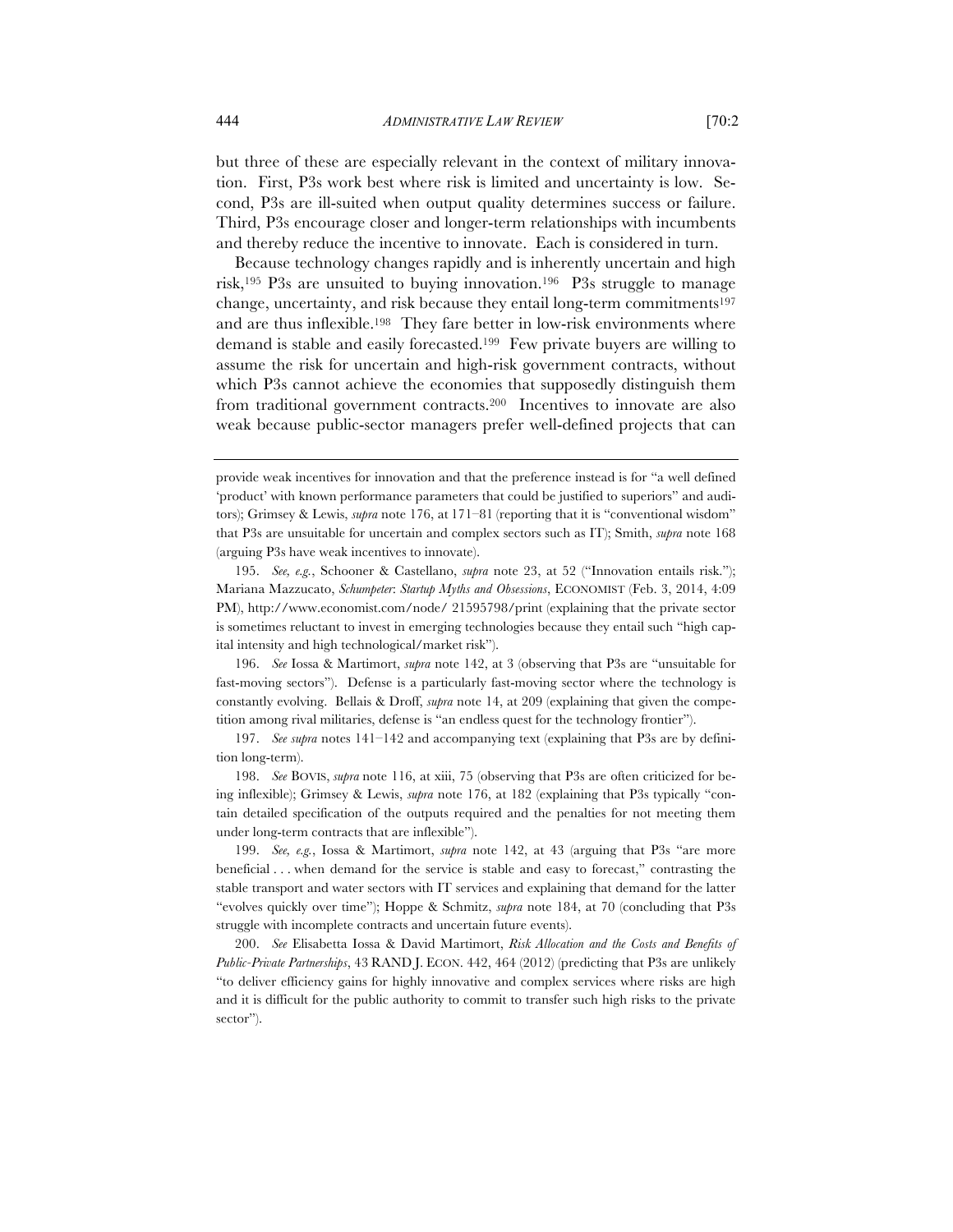be justified to supervisors and auditors—and, thus, so do their contractors.201

One fast-moving sector that fares especially poorly is IT.202 This is notable given the areas of new technology that the Third Offset seeks to develop: namely, "robotics, advanced computing, miniaturization, and 3D printing."203 That each of these is either itself a form of IT or a closely related field suggests that P3s are a poor fit for the DoD's specific innovation goals.

The second reason P3s are unsuited for innovation is that quality is essential for defense innovation and such requirements are often difficult to define or contract for. This requires some explanation. P3s work well on projects whose "quality standards can be defined, measured, and enforced," and fare poorly on projects lacking goals or standards that are readily quantifiable.204 While defining objective standards for building bridges or roads may be straightforward, this is difficult or impossible for projects whose "services are complex and goals are ambiguous."205 Military innovation falls in the latter category,206 especially for the sort of technological leap forward that the Third Offset's envisions.207 Economists call such contracts "incomplete" because the contract terms are unknown or unquantifiable and thus cannot be bargained for.208 P3s work best where quality is contractable.209 Further, the savings that accrue from P3s' bundling210 often

<sup>201.</sup> *See* Hare, *supra* note 194, at 109 (concluding that under this risk-averse framework innovation "was the last thing anyone wanted").

<sup>202.</sup> *See, e.g.*, Iossa & Martimort, *supra* note 142, at 3 (reporting that in the UK "performance failures have been widespread" for specialized IT); Grimsey & Lewis, *supra* note 176, at 181 (explaining that IT "projects are subject to such uncertainties and complexities" that they are commonly thought to be unsuitable for P3s); Hodge & Greve, *supra* note 108, at 553 (reporting that P3s have been "discontinued as a viable policy option" for IT).

<sup>203.</sup> *See* Hagel, *supra* note 3.

<sup>204.</sup> ENGEL, FISCHER & GALETOVIC, *supra* note 118, at 142.

<sup>205.</sup> *Id.* at 142–43 (listing education, health, jails, and IT among such complex services).

<sup>206.</sup> *See* Lyon, *supra* note 50, at 223 (observing that the "nature of future innovations" for defense procurement "cannot be precisely specified in advance").

<sup>207.</sup> *See supra* notes 33–66 and accompanying text.

<sup>208.</sup> *See* Rausser & Ameden, *supra* note 49, at 127 (defining incomplete contracts).

<sup>209.</sup> *See* ENGEL, FISCHER & GALETOVIC, *supra* note 118, at 76 (arguing P3s "emerge as the preferred alternative when quality is contractible"); Oliver Hart, *Incomplete Contracts and Public Ownership: Remarks, and an Application to Public-Private Partnerships*, 113 ECON. J. C69, C74 (2003) (concluding that P3s work if quality is contractible and can be well-specified); Lohmann & Rötzel, *supra* note 184, at 390 (saying that renegotiations are "often the inevitable result of incomplete contracts" and that they adversely affect P3s); Estache & Saussier, *supra* note 116, at 7 (reporting that empirical evidence suggests that P3 contracts are a poor fit for complex projects).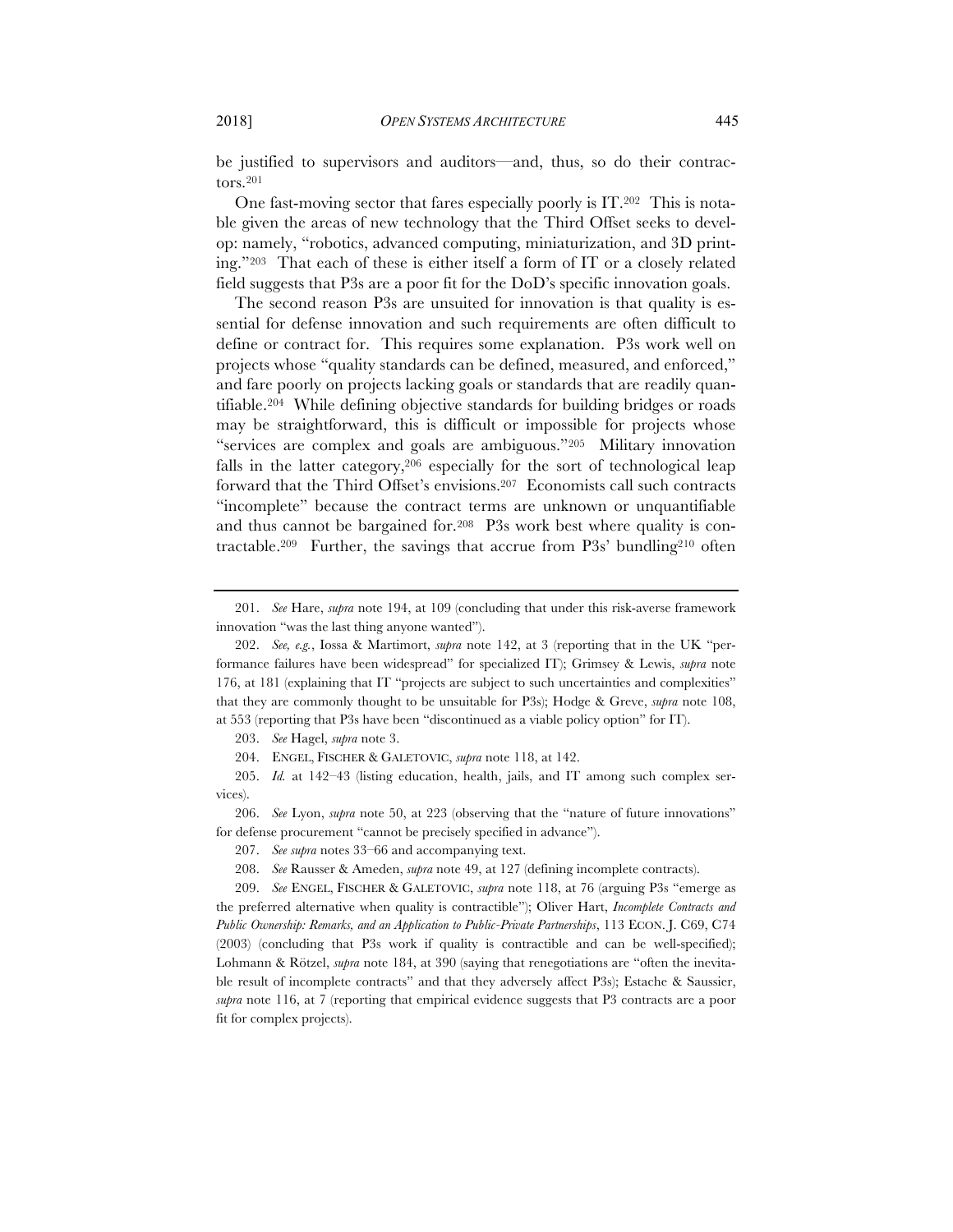come at the expense of quality.<sup>211</sup> For defense outputs, quality is often more important than price because not infrequently success or failure on the field of battle turns on quality.212

The third reason why P3s are unsuited to acquiring innovation concerns P3s' longer duration and the related tendency to foster close relationships with incumbents. As discussed above, P3s are by definition long-term contracts.<sup>213</sup> Long-term contracts are often more attractive to incumbents<sup>214</sup> than to inexperienced new entrants.215 The latter, however, are more likely technological disruptors and engines of innovation.216 Firms selected for

213. *See supra* note 142 and accompanying text; *see also* Gaffey, *supra* note 88, at 353–54 (including the duration of P3s as an essential feature of their definition); Forrer et al., *supra*  note 112, at 478 (reporting that P3s often last 30 years in the UK and that in the United States some have approached a century).

214. Not only are long-term contracts more attractive to incumbent contractors, they often have unique advantages in competing for P3s that are unrelated to the contract's subject matter. *See* ENGEL, FISCHER & GALETOVIC, *supra* note 118, at 18–19 (describing P3 renegotiation problems and explaining that P3 source selection favors incumbents with better lobbying skills over firms with greater technical expertise).

215. *See, e.g.*, *id.* at 139 (reporting that private firms sometimes consider P3s unattractive because they fear regulatory takings or similar expropriations); Borowski, *supra* note 63, at 188 (warning that defense contractors' IP "is a closely protected class of information that secures a competitive advantage" and that the DoD "can scare these suppliers away."); Nancy O. Dix, Fernand A. Lavallee & Kimberly C. Welch, *Fear and Loathing of Federal Contracting: Are Commercial Companies Really Afraid to Do Business with the Federal Government? Should They Be?*, 33 PUB. CONT. L.J. 5, 12 (2004) ("Companies contemplating doing business with the Government are vitally concerned with the protection of their intellectual property."); Dan Breznitz & Michael Murphree, *What the U.S. Should Be Doing to Protect Intellectual Property*, HARV. BUS. REV. (Jan. 27, 2016), https://hbr.org/2016/01/what-the-u-s-should-be-doingto-protect-intellectual-property (criticizing the government's failure to develop an IP strategy for its \$135 billion investment in innovation and to leverage that investment to further business interests).

216. *See generally* John Freeman & Jerome S. Engel, *Models of Innovation: Startups & Mature Corporations*, 50 CAL. MGMT. REV. 93 (2007) (comparing technological innovation coming from incumbents versus startups). But Steven Kelman cautions "about the existence of a government contracting ecosystem separate from the commercial world," and finds it distressing that "the top five IT vendors to the federal government . . . are all companies that

<sup>210.</sup> *See supra* notes 138–144 and accompanying text.

<sup>211.</sup> *See* ENGEL, FISCHER & GALETOVIC, *supra* note 118, at 73 (explaining that bundling reduces costs "but this cost cutting may occur at the expense of service quality and user welfare," which the authors call "Hart's trade-off").

<sup>212.</sup> *See* Parker & Hartley, *supra* note 116, at 105–06 (explaining that when contracts are incomplete businesses have an incentive to economize on the quality of output, but cautioning that for defense "quality of output can determine the difference between success and failure in conflict").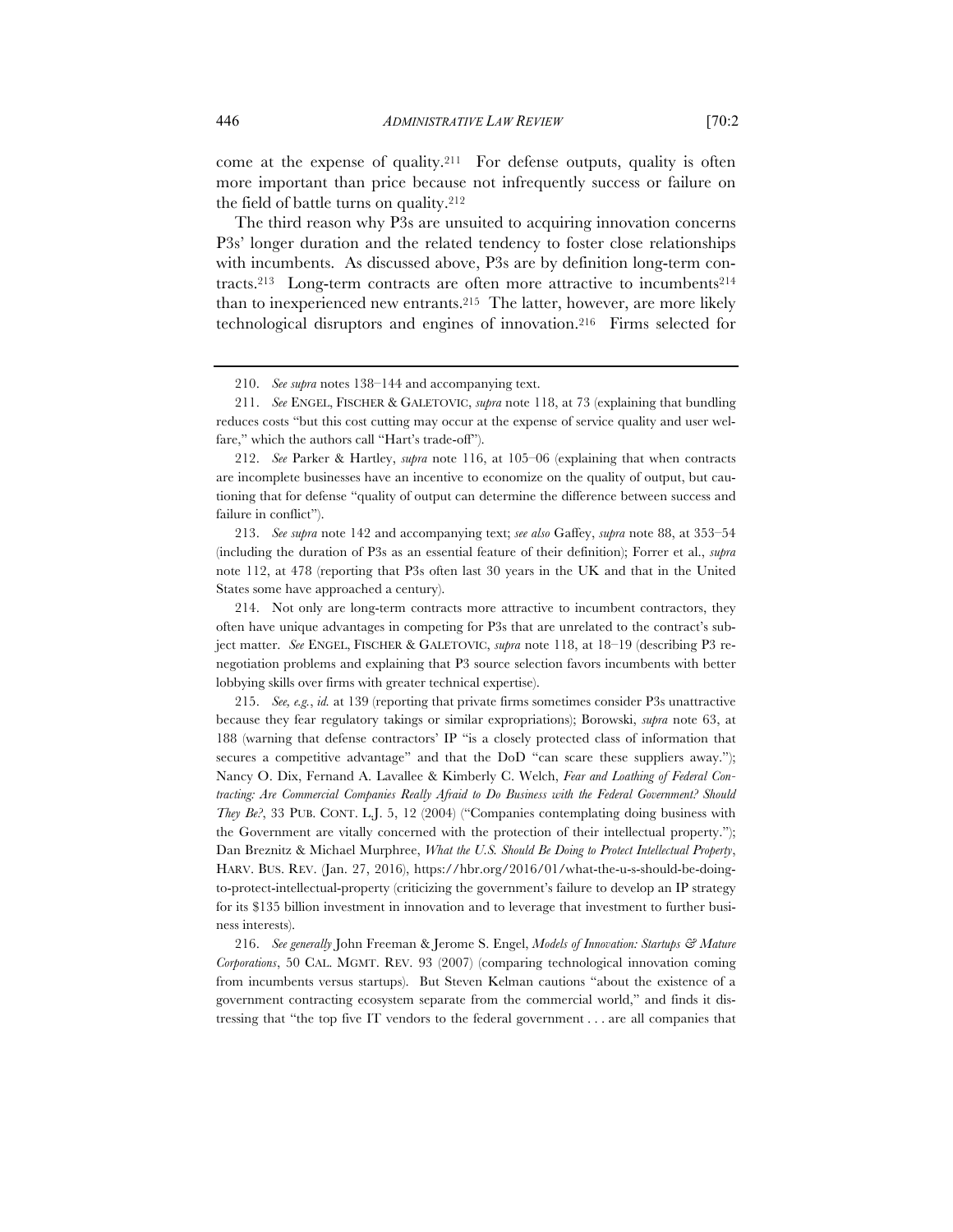P3s are essentially granted a monopoly:<sup>217</sup> they receive a guaranteed revenue stream218 and have little incentive to innovate.219 P3s would nudge the DoD toward deeper relationships with incumbents<sup>220</sup> and thereby perpetuate and exacerbate the market's natural imperfections.221 P3s endure longer than traditional government contracts (approaching a century on average in the United States),222 and employing P3s to buy innovation crowds out newcomers. This is not the way forward.

Finally, it bears mentioning once more that this Article's purpose is not to persuade that P3s are always inefficient or that they have no place in sectors where they have proven a useful policy tool. This Article's aim is narrower. P3s work better in some sectors than in others.223 The main thrust is that whatever their merits elsewhere, P3s have no place in purchasing innovation. To emphasize that P3s are an "expensive and inflexible way to engage with the private sector"224 is not to discount the private sector's indispensable role. This fact signifies only that government must learn to engage differently.

218. *See* Brown, *supra* note 114 (arguing that P3s bestow a government-granted monopoly and, therefore, that private partners have a guaranteed revenue stream).

219. *See id.* (arguing that private partners in P3s lack any incentive to innovate due to their market power).

220. *See, e.g.*, Hodge & Greve, *supra* note 108, at 552 (explaining that P3s suffer from the "lock-in effect" because incumbents benefit from long-term contracts and the government lacks flexibility); Hogan, *supra* note 90, at 433–34 (observing that governments find themselves locked into contracts that often endure for several decades).

221. *See* BIALOS ET. AL., *supra* note 33, at 51 (describing the market imperfection resulting from long-term programs that are awarded to incumbent defense contractors that are largely insulated from commercial markets); *supra* notes 43–49 and accompanying text (describing the bilateral monopolies associated with long-term defense contracts). *But see*  Frommelt, *supra* note 103, at 16–17 (arguing that it is precisely the long-term character of P3s that creates a powerful incentive for industry, citing a study conducted by three other Air Force officers and published by the Defense Acquisition University).

222. *See* Forrer et al., *supra* note 112, at 478.

223. *See* Estache & Saussier, *supra* note 116, at 3, 8 (explaining that econometric evidence indicates that P3s' results vary widely depending on the sector they are employed in).

224. BOVIS, *supra* note 116, at xiii (calling this the "principal criticism" of P3s).

sell only to government." Steven Kelman, *Could "Microconsulting" Disrupt Government Contracting?*, FCW (July 12, 2017, 2:13 PM), https://fcw.com/blogs/lectern/2017/07/kelmanmicroconsulting.aspx.

<sup>217.</sup> *See, e.g.*, ENGEL, FISCHER & GALETOVIC, *supra* note 118 at 18–19 (explaining that competition is often limited to initial source selection and that consequent bilateral monopoly creates hold-up problems); Hartley, *supra* note 169, at 192 (listing the concern that private partners may "seek to exploit their monopoly power and earn monopoly profits" once longterm contracts are awarded).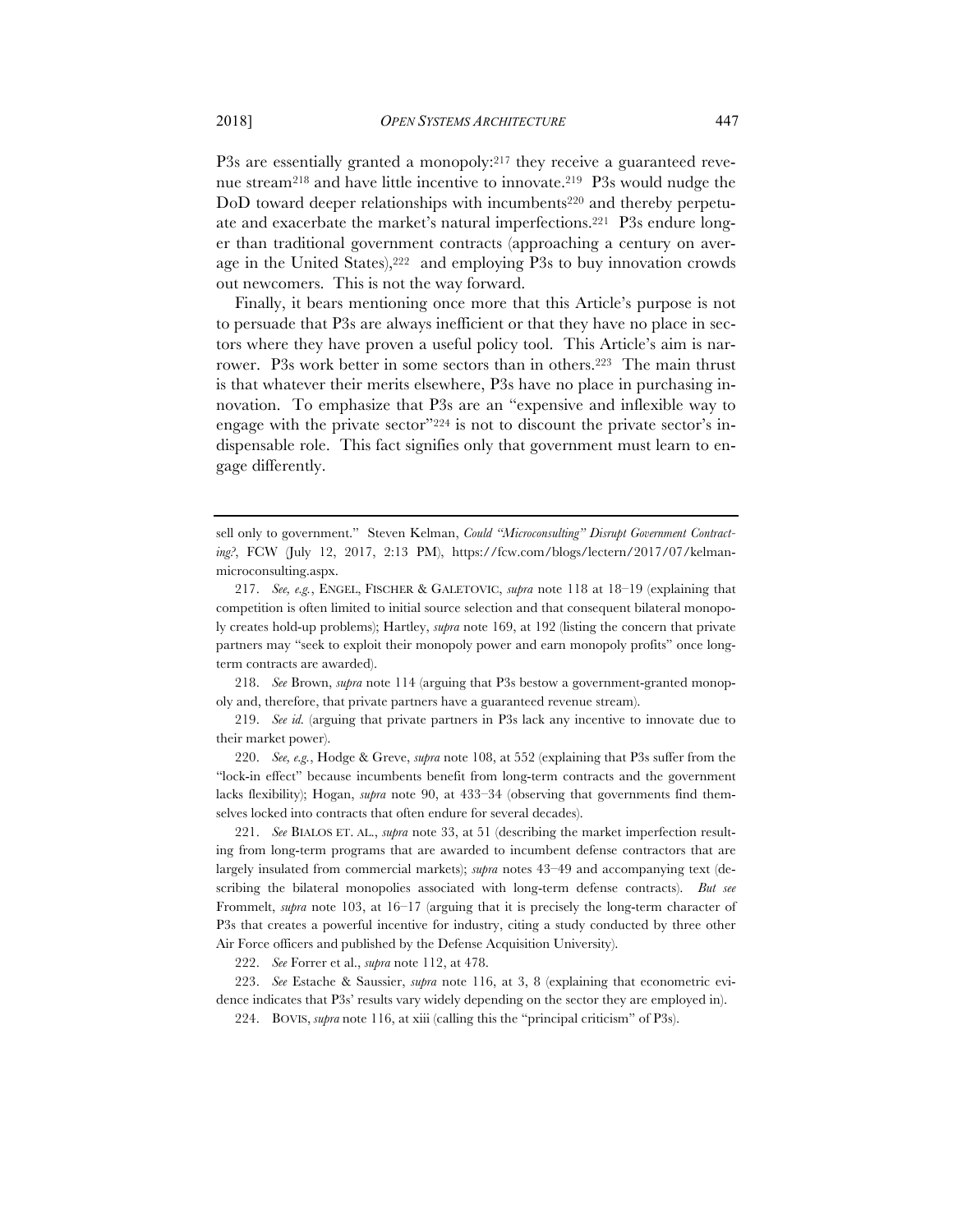# III. OPEN SYSTEMS ARCHITECTURE

For more than two decades, policymakers have hoped OSA would disrupt the vendor lock on legacy systems, reduce costs, and spark innovation. Experiments have shown promise and suggest that this policy may still be the DoD's best policy option. It is high time for procurement officials to fully implement the DoD's longstanding OSA policies and reap the competitive forces that these will unleash.

As outlined above, this Article considers a narrow question. It juxtaposes two competing policy options and considers which of these is more likely to deliver technological innovation. To that end, this Section introduces OSA and explains why it proves the better option. There is more to say about OSA,225 but more than a brief introduction would be an article unto itself.

### *A. Background*

The military-industrial complex ineluctably yields vendor lock. Familiar results ensue. Incumbents exercise market power.226 Weapons systems are "antiquated before they are fielded, parts are obsolete and unobtainable, support is a nightmare, costs soar, and the program becomes only marginally viable."227 Yet one commercial best practice presents a "glimmer of hope."228

Starting with information technology<sup>229</sup> then moving to manufacturing and beyond,230 OSA has been a prevailing commercial practice for four

228. *Id.* at 9.

<sup>225.</sup> Given OSA's wide adoption in the private sector and the extent to which it has transformed not only the high-technology industry but also the economy as a whole, it is remarkable how little has been written on this subject from a government procurement perspective. The government contracts and the defense economics literature is nearly silent.

<sup>226.</sup> *See* VIRGINIA L. WYDLER, *supra* note 66, at 3 (explaining that vendor lock entails "monopoly power and thus creates the opportunity to earn far greater profits than it could in the absence of such dependence.").

<sup>227.</sup> REPORT OF THE DEFENSE SCIENCE BOARD TASK FORCE ON OPEN SYSTEMS 7 (1998) [hereinafter DEFENSE SCIENCE BOARD TASK FORCE ON OPEN SYSTEMS] (arguing that rapid technological growth should be a boon but instead creates challenges due to vendor lock).

<sup>229.</sup> *See* ALAN R. SIMON & TOM WHEELER, OPEN SYSTEMS HANDBOOK 16 (2d ed. 1995) (arguing that the advent of the personal computer in 1975 laid the foundation for open systems); *id.* at 45 (recounting the introduction of OSA in the 1980s).

<sup>230.</sup> *See id.* at 5 (describing General Motors' pioneering application of open systems to manufacturing); *see also* U.S. GOV'T ACCOUNTABILITY OFFICE, GAO-14-617R, DEFENSE ACQUISITIONS: REVIEW OF PRIVATE INDUSTRY AND DEPARTMENT OF DEFENSE OPEN SYSTEMS EXPERIENCES 8 (2014) [hereinafter GAO-14-617R] (reporting that the oil and gas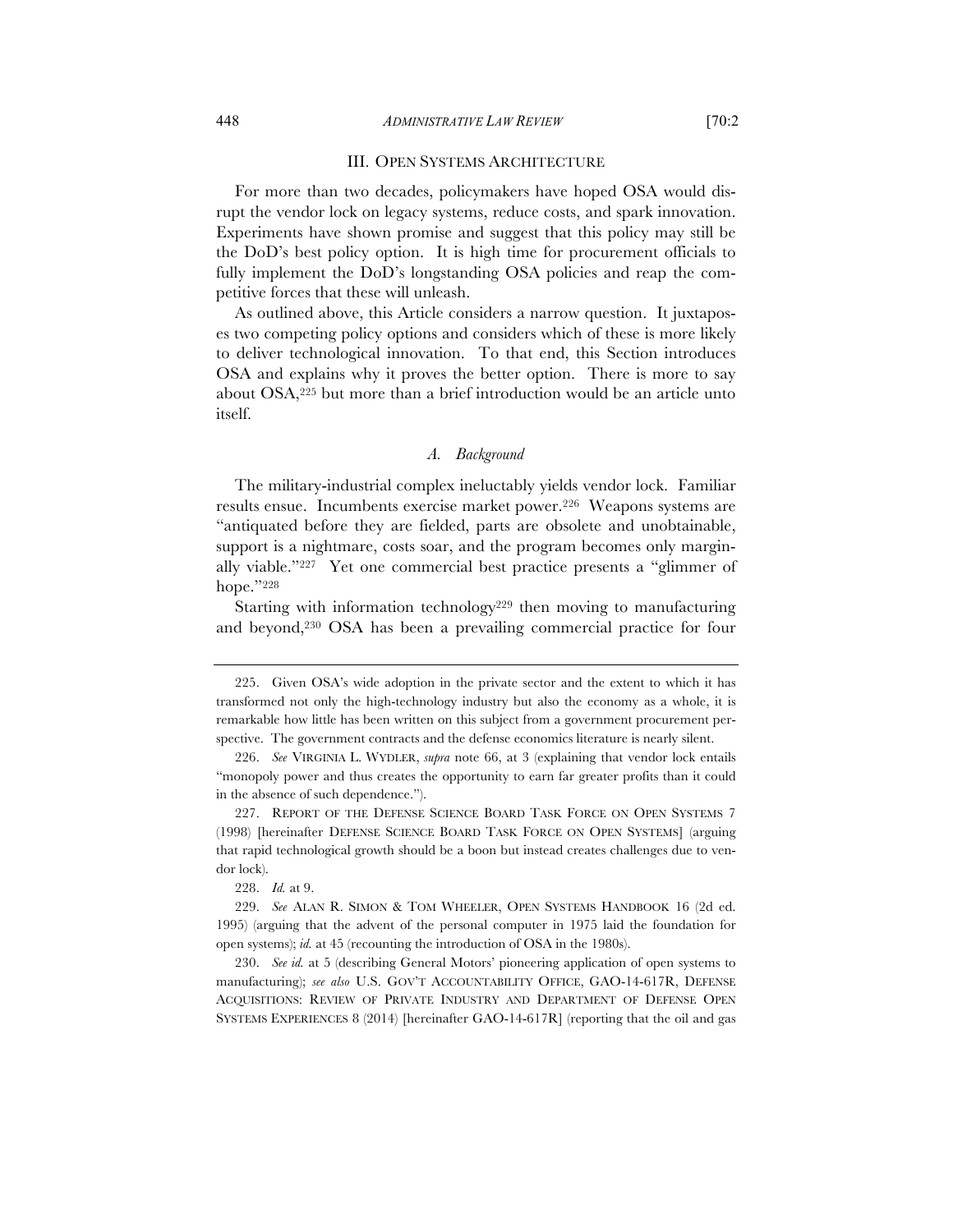decades.231 The DoD eventually followed suit. In 1994, the Undersecretary of Defense for Acquisition and Technology first directed its use for weapon systems' electronic components.232 Six years later, DoD directives mandated that "a modular, open systems approach be employed, where feasible."233 In 2008, the DoD directed program managers to employ OSA.234 The last three iterations of the Better Buying Power initiative in 2010, 2012, and 2015235 have "renewed emphasis" on OSA.236 In 1998, the Defense Science Board recommended that OSA become an acquisition cornerstone, enabling the DoD to keep pace with new technology.237 It has in theory, if not yet in practice.

What exactly is a modular open systems architecture? Each part of this compound noun requires attention. *Modular* refers to goods that are discrete, self-contained units.238 *Open* goods are standardized, and their standards are public, allowing third-party vendors to supply or modify their components.239 *Architecture* refers to a system's basic organization or struc-

236. GAO-13-651, *supra* note 232, at 6.

industry has been driving OSA practices for the past decade).

<sup>231.</sup> *See* U.S. GEN. ACCOUNTING OFFICE, GAO-03-57, SETTING REQUIREMENTS DIFFERENTLY COULD REDUCE WEAPON SYSTEMS' TOTAL OWNERSHIP COSTS 50 (2003) [hereinafter GAO-03-57] (including OSA on a table listing of prevailing commercial practices); Douglas C. Schmidt, *The Architectural Evolution of DoD Combat Systems*, SEI BLOG (Nov. 25, 2013), https://insights.sei.cmu.edu/sei\_blog/2013/11/the-architectural-evolution-ofdod-combat-systems.html (explaining that OSA is derived from established commercial business practices).

<sup>232.</sup> *See* U.S. GOV'T ACCOUNTABILITY OFFICE, GAO-13-651, DEFENSE ACQUISITIONS, DOD EFFORTS TO ADOPT OPEN SYSTEMS FOR ITS UNMANNED AIRCRAFT SYSTEMS HAVE PROGRESSED SLOWLY 5 (2013) [hereinafter GAO-13-651].

<sup>233.</sup> *Id.* (citing DoD Directive 5000.01, E1.1.27, The Defense Acquisition System, (D.O.D. 2003) (this directive was first promulgated in 2000 and subsequently amended in 2003).

<sup>234.</sup> DoD Instruction 5000.02, Encl. 12, para. 8, Operation of the Defense Acquisition System, (D.O.D 2008).

<sup>235.</sup> *See* Memorandum from Frank Kendall, Implementation Directive for Better Buying Power 3.0 – Achieving Dominant Capabilities Through Tech. Excellence & Innovation 9 (April 9, 2015) (stating that this ongoing initiative is "closely tied . . . with modular open systems").

<sup>237.</sup> *See* DEFENSE SCIENCE BOARD TASK FORCE ON OPEN SYSTEMS, *supra* note 227, at 1; *see also* REPORT OF THE DEFENSE SCIENCE BOARD TASK FORCE ON DEFENSE INDUSTRIAL STRUCTURE TRANSFORMATION, CREATING AN EFFECTIVE NATIONAL SECURITY INDUSTRIAL BASE FOR THE TWENTY-FIRST CENTURY: AN ACTION PLAN TO ADDRESS THE COMING CRISIS 8 (2008) (listing implementation of OSA among its key recommendations).

<sup>238.</sup> *See* DEP'T. OF DEF., DOD OPEN SYSTEMS ARCHITECTURE, CONTRACT GUIDEBOOK FOR PROGRAM MANAGERS 137–38 (2013) [hereinafter OSA GUIDEBOOK].

<sup>239.</sup> *See id.* at 138.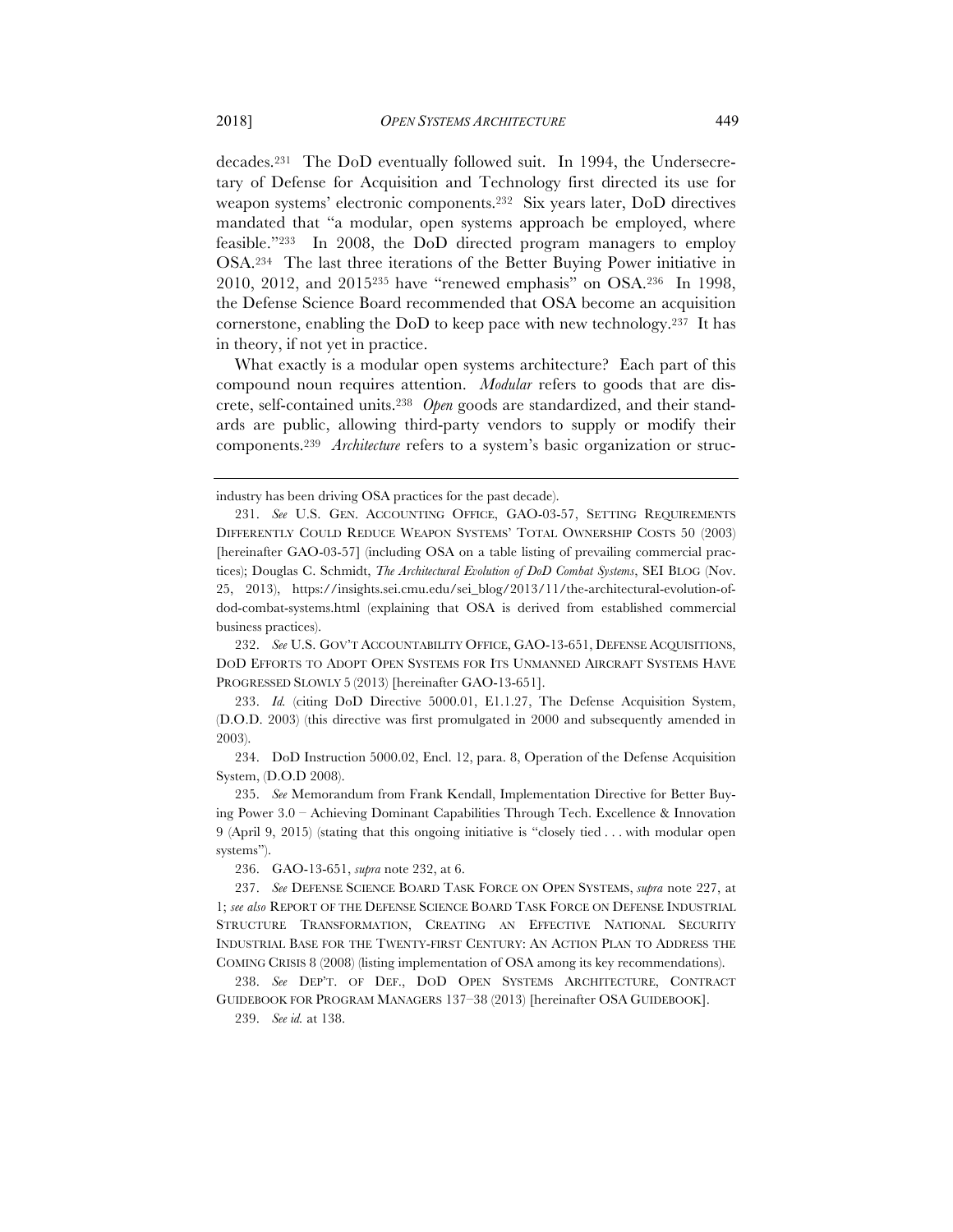ture.240 Taken together, this stands for an interoperable and connectible approach241 that encourages the "collaborative innovation of numerous participants."242

DoD publications list several requirements for successful implementation, but these can be boiled down to three core principles. First, designs must be based on standards with "loose coupling and high cohesion" to allow components to be purchased separately.<sup>243</sup> These standards should be "well defined, widely used, [and] preferably nonproprietary" and preferably ought to be based on industry-recognized standards.244

Second, common standards must facilitate upgrades without impairing the existing system.245 That is, the system must be modular. This architecture "isolate[s] system functions" so that "the overall system [is] easier to develop, maintain, and modify because components can be added, removed, modified, or replaced by consumers."246 New suppliers may thereby "plug into the existing system through open connections"247 and compete with incumbents.

Third, the necessary data rights must be purchased up front.<sup>248</sup> Common standards and modularity will be almost useless during later phases in the lifecycle if the DoD lacks the data rights to enable purchasing upgrades and replacements from third-party vendors.249 Given that weapon systems often have lifespans of several decades, the failure to acquire sufficient technical data at the outset may have long-term consequences.250

243. OSA GUIDEBOOK, *supra* note 238, at viii.

244. DEP'T OF DEF. INSPECTOR GEN., AUDIT REPORT, D-200-149, USE OF AN OPEN SYSTEMS APPROACH FOR WEAPON SYSTEMS 1 (2000).

<sup>240.</sup> *See id.* at 129.

<sup>241.</sup> *See* ANDREW P. SAGE, SYSTEMS ENGINEERING 168 (1992) (defining OSA as "any of several generic approaches the intent of which is to produce open systems that are inherently inoperable and connectible without the need for retrofit or redesign"); SIMON & WHEELER, *supra* note 229, at 3 (saying that OSA provides "portability, scalability, and interoperability through the use of approved standards").

<sup>242.</sup> Nikolas Guertin & Thomas Hurt, *DoD Open Systems Architecture Contracts Guidebook for Program Managers*, DEF. AT&L, Sept.–Oct. 2013, at 30, 32.

<sup>245.</sup> *See id.*

<sup>246.</sup> GAO-14-617R, *supra* note 230, at 5; *see also* GAO-13-651, *supra* note 232, at 3.

<sup>247.</sup> GAO-13-651, *supra* note 232, at 3.

<sup>248.</sup> OSA GUIDEBOOK, *supra* note 238, at viii.

<sup>249.</sup> *See* GAO-13-651, *supra* note 232, at 3 (saying data rights are "critical to enabling the department opportunities for competition" during the sustainment and modification phases of the procurement lifecycle).

<sup>250.</sup> *See* U.S. GOV'T ACCOUNTABILITY OFFICE, GAO-14-395, DEFENSE CONTRACTING: EARLY ATTENTION IN THE ACQUISITION PROCESS NEEDED TO ENHANCE COMPETITION 6–7, 18 (2014) [hereinafter GAO-14-395] (reporting that half the DoD's non-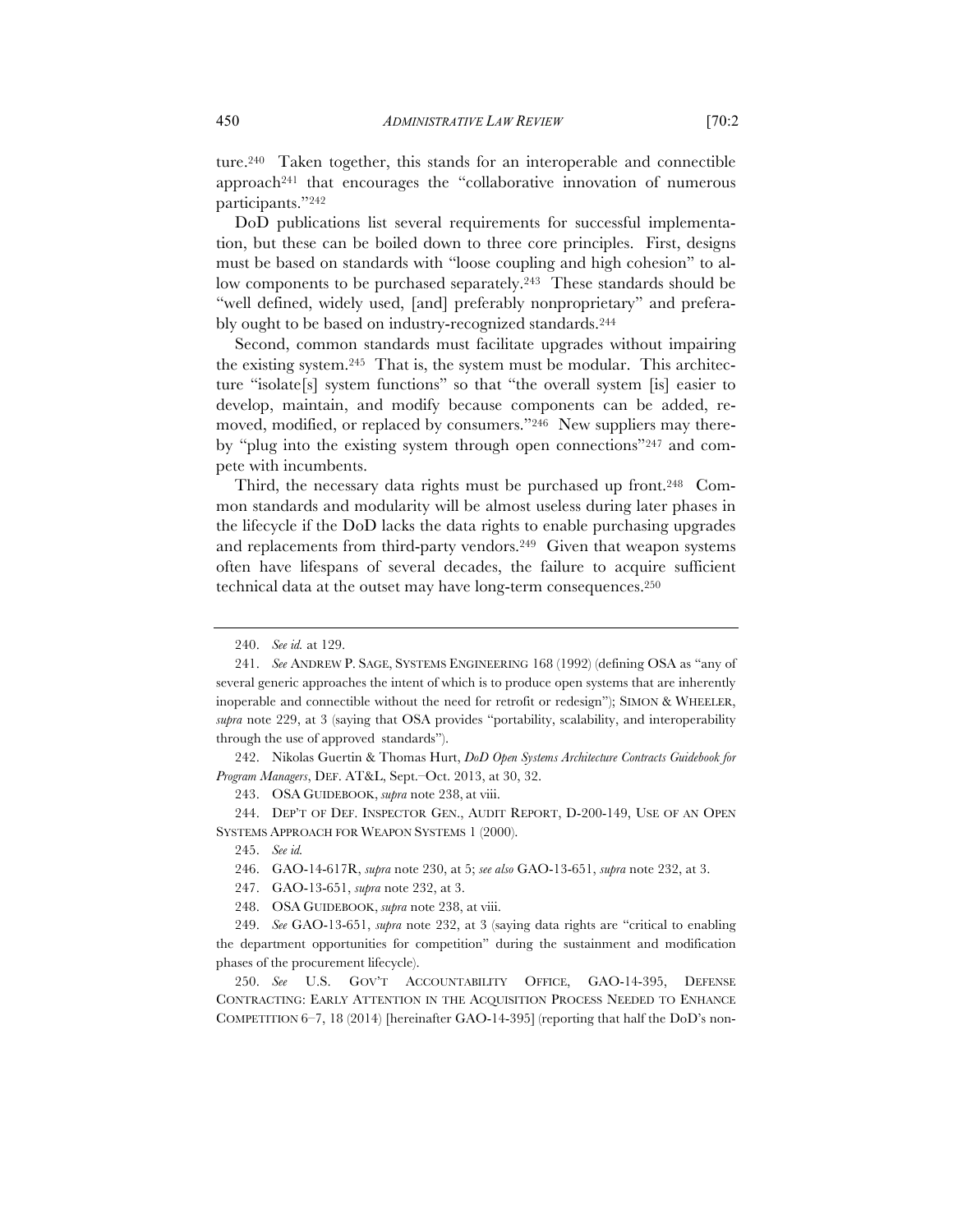The *Program Manager's Guidebook* distills these three principles into a single question: "Can one or more qualified third parties add, modify, replace, remove, or provide support for a component of a system, based on open standards and published interfaces for the component of that system?"251 If so, then the architecture is modular and open.

Perhaps a negative definition would also be helpful. In the late 1990s, Defense Secretary William Perry championed Commercial Off the Shelf (COTS) purchases.252 The DoD is to buy COTS where possible253 to reduce costs and ensure access to the latest technology.254 Systems built using OSA often include COTS components.255 But while COTS and OSA are related and complement one another, they are not the same thing. COTS concerns the mandate for the government to purchase commercial items whenever possible; OSA entails designing systems to ensure competition from a wide array of suppliers––both from those producing existing dualuse technologies (that is, COTS) and from those who may advance the state of the art. COTS are always preferable, but DoD requirements are frequently bespoke and thus unavailable commercially.256 OSA constitutes a platform that rewards innovation and encourages industry to answer such requirements. And such incentives are the true mother of invention.

The Government Accountability Office (GAO) has long criticized the pace of the DoD's adoption of OSA.257 Although the DoD first established

253. 48 C.F.R. § 11.004(b) (2016) (establishing that federal agencies are to research "commercial" and "nondevelopmental items" to see if they meet government requirements).

254. *See* DEP'T DEF. & GEN. SERVS. ADMIN. JOINT WORKING GRP. ON IMPROVING CYBERSECURITY AND RESILIENCE THROUGH ACQUISITION, IMPROVING CYBERSECURITY AND RESILIENCE THROUGH ACQUISITION: FINAL REPORT OF THE DEPARTMENT OF DEFENSE AND GENERAL SERVICES ADMINISTRATION 11 (2013).

255. *See, e.g.*, U.S. GOV'T ACCOUNTABILITY OFFICE, GAO-09-520, DEFENSE ACQUISITIONS: OPPORTUNITIES EXIST TO ACHIEVE GREATER COMMONALITY AND EFFICIENCIES AMONG UNMANNED AIRCRAFT SYSTEMS 6, n.4 (2009) [hereinafter, GAO-09- 520] ("Open systems allow the use of commercially available and widely accepted standard products from multiple vendors, rather than developing unique components.").

256. *See, e.g.*, Borowski, *supra* note 63, at 222 (observing that "the needs of defense have no commercial analog").

257. *See generally* GAO-13-651, *supra* note 232 (the title of which references the slow pro-

competitive contracts result from inadequate data rights); Borowski, *supra* note 63, at 223 (explaining that skimping on data rights "to redirect scarce capital resources to meet short term needs . . . means meeting longer term needs at a fair and reasonable price will be more difficult.").

<sup>251.</sup> OSA GUIDEBOOK, *supra* note 238, at viii.

<sup>252.</sup> *See, e.g.*, William Perry, *Defense Must Open the Commercial Door*, L.A. TIMES (Feb. 23, 1998) (arguing that the DoD "must give up its unique buying practices and employ best commercial practices").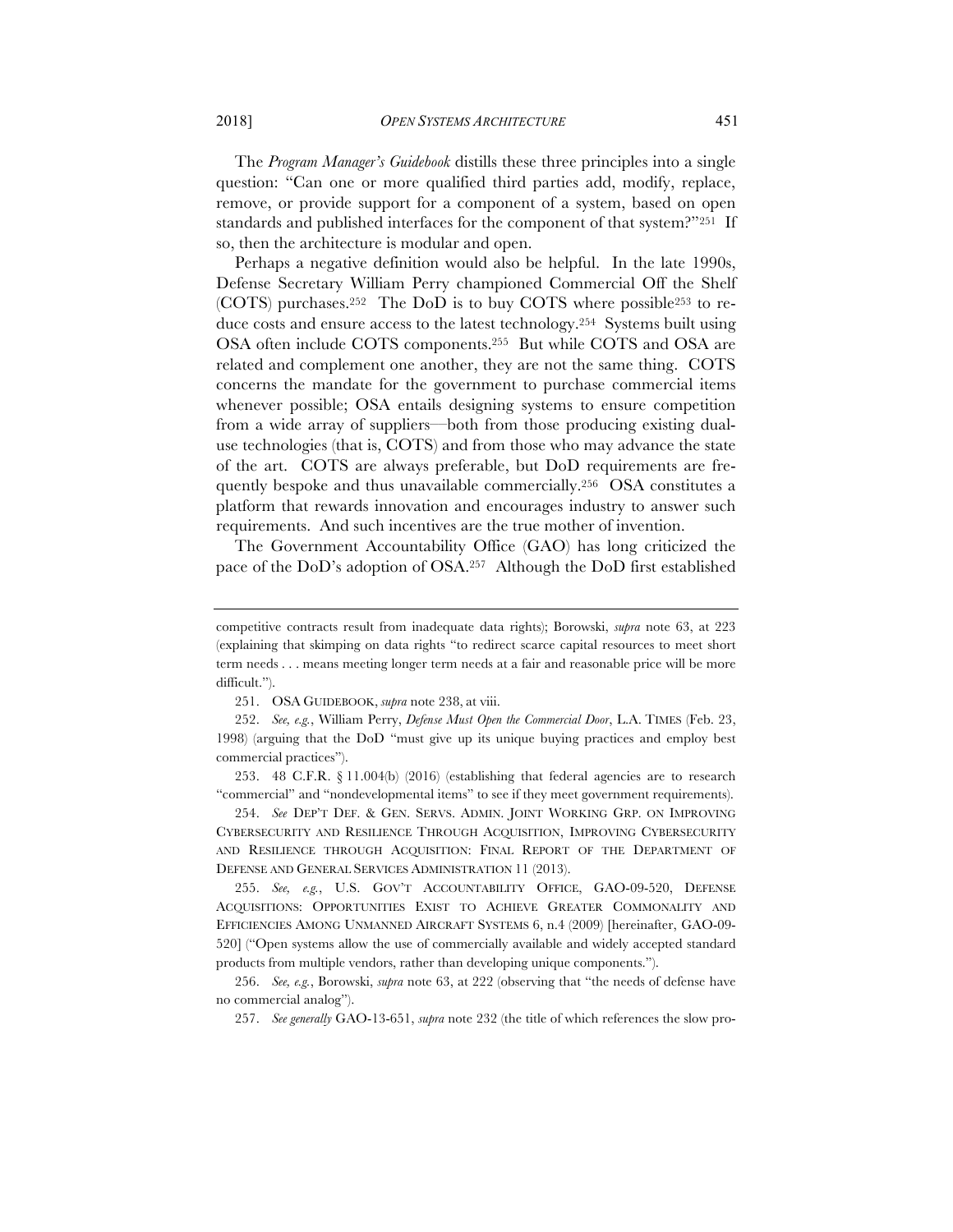OSA requirements in 1994, the Air Force and the Army have been criticized for a reluctant transition away from proprietary systems.258 The GAO attributes this to cultural barriers that are the "most difficult challenge" for implementing OSA.259 The services' reluctance probably arises in part from need for specific equipment that cannot be readily purchased through open systems.260 Incumbents are, of course, pleased to continue with the status quo and are not clamoring for reforms that would undercut their business model.261 Suffice it to say that despite the favorable anecdotes discussed below, adoption of OSA has been uneven.262

# *B. Why Open Systems Architecture May Deliver Innovation*

This Section addresses this Article's core argument: namely, that OSA is compatible with and fosters innovation, especially when compared with P3s. It further explains why OSA may be a better policy option for purchasing new technology, considers anecdotal evidence that OSA affords a favorable environment for innovation, and reviews some objections that

259. GAO-14-617R, Cover Letter, *supra* note 230, at 3 ("The most difficult challenge is overcoming a general cultural preference within the services for acquiring proprietary systems that puts life-cycle decisions in the hands of the contractors that developed and produced those systems."); *see also id.* at 17 (reporting that in 2013, the General Accountability Office (GAO) made four recommendations to implement OSA and that DoD had complied with none of them); GAO-03-57, *supra* note 231, at 11 (saying the DoD is "culturally and organizationally" unwilling); DEFENSE SCIENCE BOARD TASK FORCE ON OPEN SYSTEMS, *supra* note 227, at 9 (attributing difficulties to impediments that are "institutional, selfinflicted, and entrenched").

260. *See* GAO-09-520, *supra* note 255, at 18 (criticizing the "service-driven acquisition processes" and the ineffective inter-service collaboration that together "have resulted in service-unique subsystems, payloads, and ground control stations").

261. GAO-13-651, *supra* note 232, at 19 (reporting that "prime contractors may be resistant to providing open systems"); GAO-14-617R, *supra* note 230, at 16 (explaining that "[p]rime contractors are content not to provide open systems because they are able to achieve greater financial benefits by selling DOD proprietary products, which they alone can integrate, maintain, and upgrade over the life of the program").

262. *See, e.g.*, Chip Downing, *The Business Side of Open Systems Architecture*, WIND RIVER BLOG NETWORK (Aug. 18, 2014), http://blogs.windriver.com/wind\_river\_blog/2014/ 08/the-business-side-of-open-systems-architecture.html (describing business challenges that have prevented faster adoption of OSA).

gress in implementing OSA); *see also* GAO-03-57, *supra* note 231, at 57 (reporting that "implementation has been limited"). The Defense Science Board's 1998 report also recognized the DoD's reluctance to implement OSA. *See* DEFENSE SCIENCE BOARD TASK FORCE ON OPEN SYSTEMS, *supra* note 227, at 7, 9 (describing slow adoption of OSA and warning that "implementation will not be easy").

<sup>258.</sup> *See* GAO-13-651, *supra* note 232, at 22–23.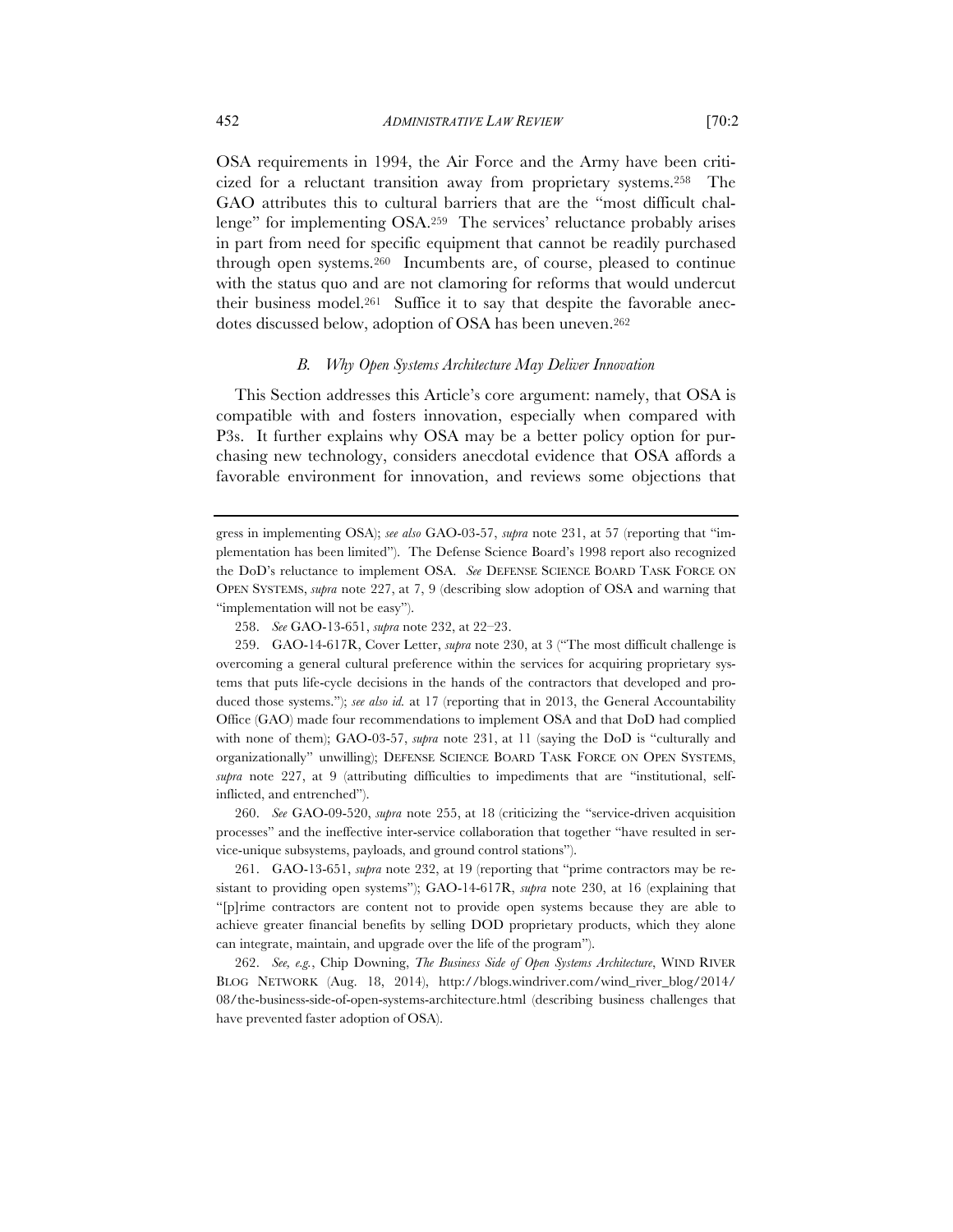may be raised.

If OSA is not itself a species of the platform economics that is currently revolutionizing markets,263 it is certainly akin to this business model. *The Economist* lists several examples: "The largest cab company owns no vehicles (Uber), the biggest hotelier has no property (Airbnb), the most comprehensive retailer holds no inventory (Alibaba), and the most valuable "media" company creates some content but not much (Facebook)."264

In like manner, OSA would have the DoD function as a systems integrator that would purchase the components for its weapon systems from competing commercial suppliers.265 This would relegate incumbent contractors to competition with wider industry and commoditize what was previously a highly specialized niche market.266 Apple and Microsoft invented platforms that transformed their industries, yet they cannot take credit for the outpouring of innovation that followed.267 Innovation accreted from numerous and diverse suppliers, whose names may be forgotten but whose collective and incremental contributions would have been impossible had Apple and Microsoft been left to their own devices.<sup>268</sup> "There are important parallels for the DoD."269

Too few DoD contracts are competitively sourced, and the GAO attributes this long-standing problem to "reliance on original equipment manufacturers" or vendor lock.<sup>270</sup> OSA would introduce multiple suppliers,<sup>271</sup>

<sup>263.</sup> *See* GEOFFREY G. PARKER, MARSHALL W. VAN ALSTYNE & SANGEET CHOUDRY, PLATFORM REVOLUTION: HOW NETWORKED MARKETS ARE TRANSFORMING THE ECONOMY AND HOW TO MAKE THEM WORK FOR YOU 14 (2016) (arguing that "[a]s a result of the rise of the platform almost all the traditional business management practices . . . are in a state of upheaval.").

<sup>264.</sup> *A New Way to Work*, ECONOMIST (July 15, 2017), at 72.

<sup>265.</sup> *See, e.g.*, STRATEGIC MASTER PLAN, *supra* note 79, at 28 (describing senior leadership's vision for the Air Force's new relationship with defense contractors).

<sup>266.</sup> *See* ANDREW MCAFFEE & ERIK BRYNJOLFSSON, MACHINE, PLATFORM, CROWD: HARNESSING OUR DIGITAL FUTURE 220 (2017) (explaining that platform economics "enhance competition by reducing barriers to entry" and thereby "often commoditize suppliers, making them more interchangeable to the consumers").

<sup>267.</sup> *See* DEFENSE SCIENCE BOARD TASK FORCE ON OPEN SYSTEMS, *supra* note 227, at 5.

<sup>268.</sup> *See id.* (explaining that technological development was possible due to "massive economies" of components designed and produced on a vast scale, including servers, microchips, and video cards).

<sup>269.</sup> *Id.* (also predicting that "major DoD priorities *cannot be achieved* without a massive infusion" of OSA) (emphasis in original); *see also* GAO-13-651, *supra* note 232 (analogizing the DoD's use of OSA to the platform economics of the Android operating system that stimulates innovation and keeps prices low by introducing third-party developers).

<sup>270.</sup> GAO-14-395, *supra* note 250, at 6.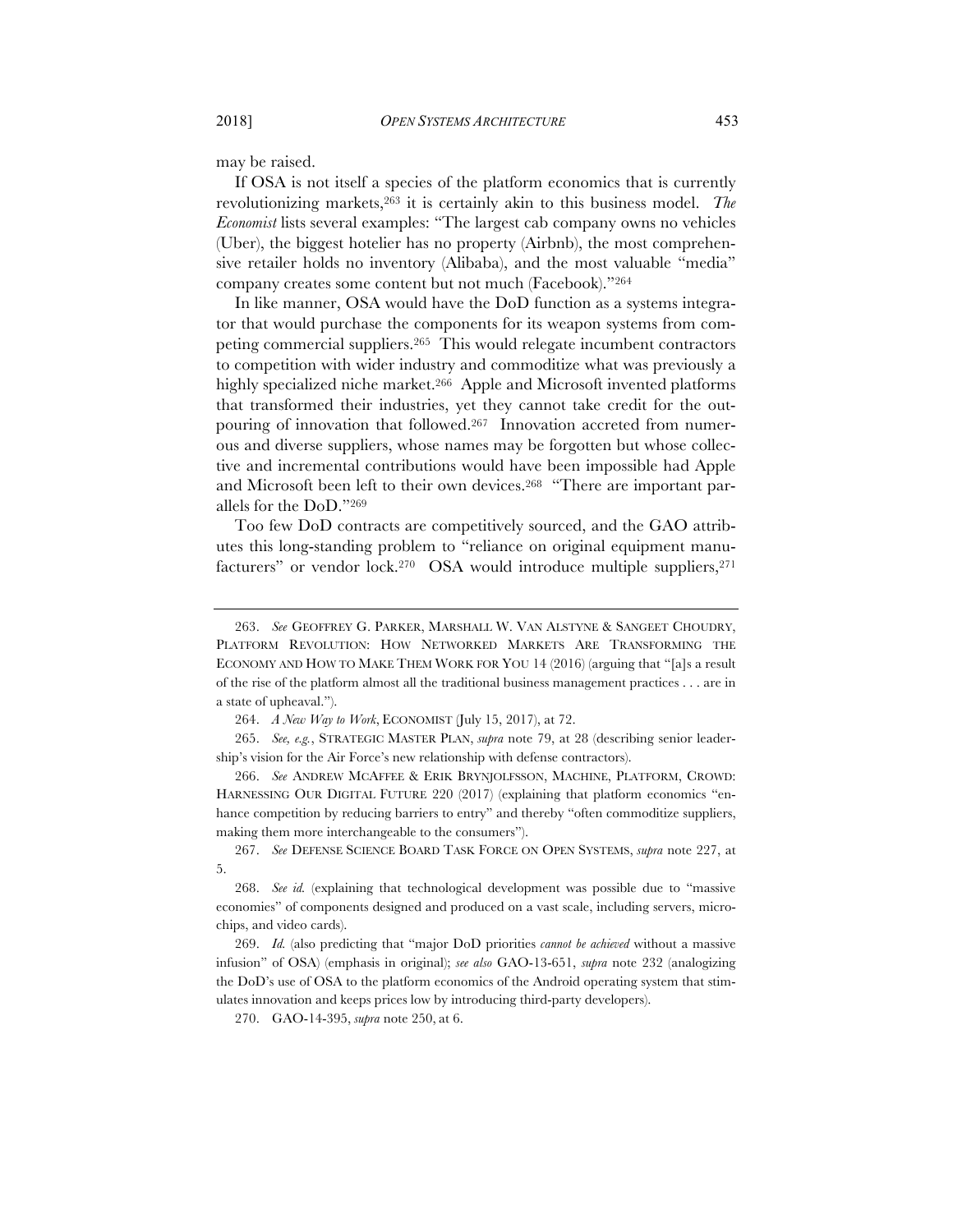who would disrupt an industry that is too complacent from a steady revenue stream from defense contracts spanning decades.272 This cuts costs during the initial production and throughout a program's lifecycle.273 OSA affords more than savings; it is an innovation enabler.274 OSA "leverages the collaborative innovation of numerous participants across the enterprise," thus "afford[ing] opportunities for competition and innovation."275 Like private-sector platform economics, broad participation would harness the market's animal spirits. No single incumbent nor a half-dozen of the largest defense contractors taken together could approximate what the wider private sector market can accomplish collectively.

Anecdotal experience bears out this optimism. Though the Army and the Air Force have been laggards, 276 the Navy has had considerable success.277 The GAO dedicated an entire report to the procurement of Unmanned Aircraft Systems and the Navy came out ahead again.278 The GAO's most recent report notes that the Air Force has made strides, incorporating OSA into its Joint Surveillance Target Attack Radar System (JSTARS) program.279 By all accounts, OSA has delivered lower costs and

274*. See* Eugene Gholz, *A Business Model for Defense Acquisition Under the Modular Open Systems Approach*, 44 DEF. ACQUISITION REV. J. 216, 220 (2007) (explaining that the private sector provides "continuous innovation . . . enabled by modularity of commercial products."); Rajiv Shah & Jay P. Kesan, *Lost in Translation: Interoperability Issues for Open Standards*, 8 I/S J.L. & POL'Y 119, 120 (2012) (observing that with open systems "it becomes possible for anyone to develop" useful applications); DEFENSE SCIENCE BOARD TASK FORCE ON OPEN SYSTEMS, *supra* note 267, at 64–65 (arguing that OSA lowers barriers to entry and encourages "minority player participation.").

275. DEFENSE ACQUISITION GUIDEBOOK, Ch. 3, § 2.4.1 (2017), https://www.dau.mil/tools/dag/Pages/DAG-Page-Viewer.aspx?source=https://www.dau. mil/guidebooks/Shared%20Documents%20HTML/Chapter%203%20Systems%20Engin eering.aspx.

276. *See, e.g.*, GAO-13-651, *supra* note 232, at 4–5 (recounting the Air Force's failure to incorporate OSA during early stages for the B-2 and C-130 and the consequent high costs paid for upgrades).

<sup>271.</sup> *See id.*

<sup>272.</sup> *See id.* at 7 (reporting that weapon systems often endure forty years or more).

<sup>273.</sup> *See id.* ("Early decisions made during design dictate operating costs over the entire lifecycle.").

<sup>277.</sup> *See id.* at 9–10 (describing the Navy's use of OSA for development of a sonar system starting in 1996); *id.* at 10 (recounting similar use of OSA for Virginia-class submarine upgrades).

<sup>278.</sup> *Compare id.* at 14–16 (describing the Army's and the Air Force's underutilization of OSA), *with id.* at 12–14 (recounting the Navy's successful implementation of OSA).

<sup>279.</sup> *See* U.S. GOV'T ACCOUNTABILITY OFFICE, GAO-17-222SP, DEFENSE ACQUISITIONS: ASSESSMENT OF SELECTED WEAPON PROGRAMS 160 (2017) [hereinafter GAO-17-222SP].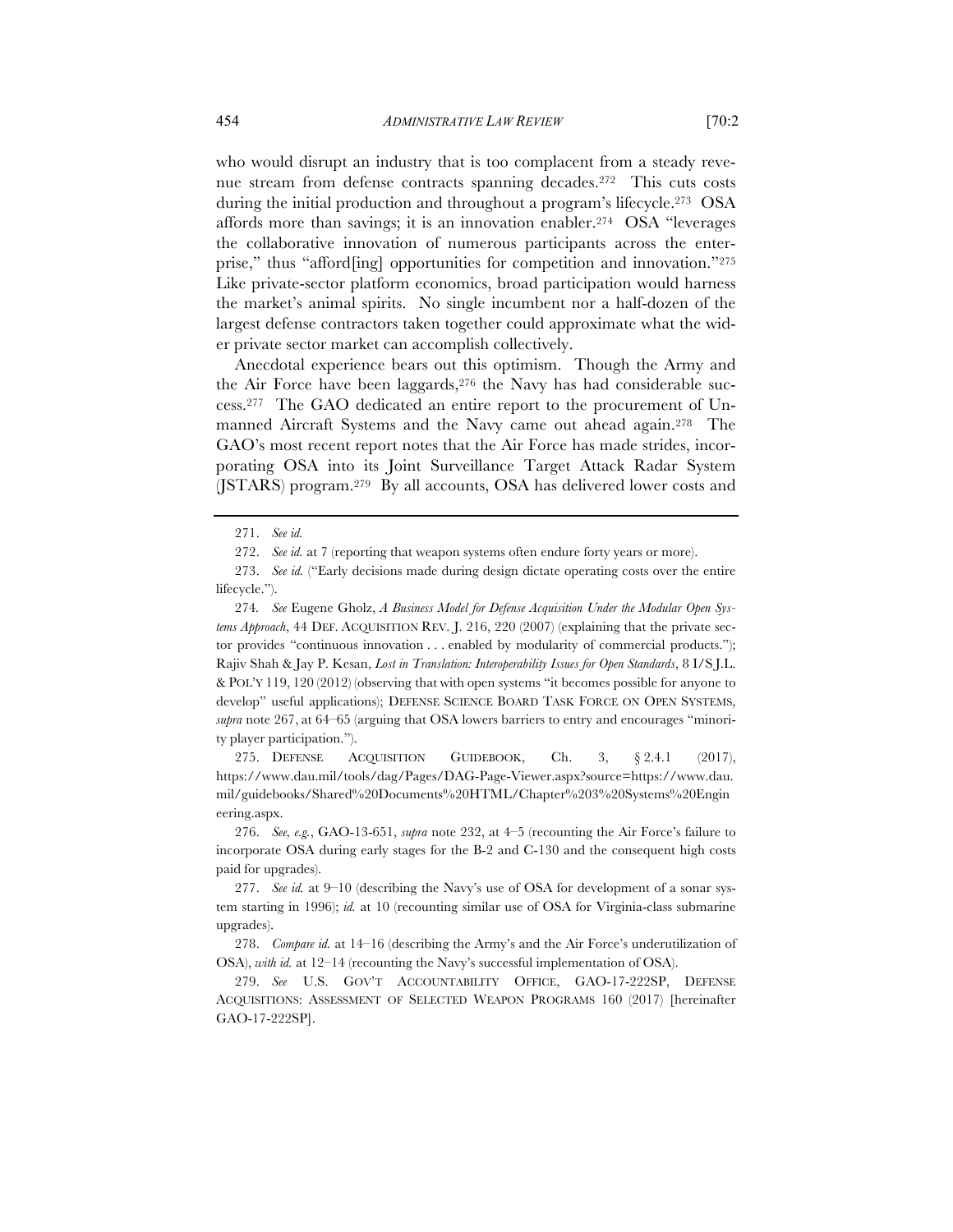faster delivery.280

Perhaps several success stories would illustrate how OSA stimulates innovation. The Army Aviation and Missile Research, Development, and Engineering Center provides one such example with its Modular Missile Technologies (MMT) program. MMT incorporates an open platform so that technologists can easily and cheaply tailor missile payloads. In addition to enabling innovation, the Army says that this has reduced lifecycle costs.281

The classic example is the Navy's sonar development in the late 1990s. U.S. submarines' sonar noise reduction technology had fallen behind our adversaries' advances. Coupled with post-Cold War spending cuts, this was a serious problem. OSA was the solution.282 The business plan featured a modular design and competition among multiple qualified sources, including "small innovative contractors and other non-traditional players."283 The results spoke for themselves: within just eighteen months, processing increased seven-fold, operator success increased by a factor of four, false alarms dropped by forty percent, detection times were reduced by twentyseven minutes; and not least, both short- and long-term costs were dramatically cut.284 Wider competition yielded tangible results.285

# *C. Some Lingering Problems on the Horizon*

This Author would be remiss if he left the reader with the impression that OSA is all silver linings and that nothing can go wrong. Several poten-

<sup>280.</sup> *See, e.g.*, GAO-13-651, *supra* note 232, at 10 (with respect to the Navy's sonar program, listing a seventeen percent reduction in production costs, a thirteen percent reduction in operating costs, and an eighty percent reduction in development time).

<sup>281.</sup> *See Modular Missile Technologies*, ARMY AVIATION & MISSILE RES., DEV. & ENGINEERING CTR., SUCCESS STORIES, https://www.amrdec.army.mil/amrdec/successmmt.html (last visited May 13, 2018) (explaining that the secret lies in the care "being taken to make the design principals broadly applicable to other guided munition development efforts regardless of diameter").

<sup>282.</sup> *See* MICHAEL BOUDREAU, ACOUSTIC RAPID COTS INSERTION: A CASE STUDY IN MODULAR OPEN SYSTEMS APPROACH FOR SPIRAL DEVELOPMENT, NPS-PM-06-041, ACQUISITION RESEARCH CASE STUDY, NAVAL POSTGRADUATE SCHOOL 1–3 (2006).

<sup>283.</sup> *See id.* at 8, 16–18 (explaining that a competitive playing field had to be set up to attract innovative contractors and that this included "small innovative contractors" as well as larger incumbents).

<sup>284.</sup> *See id.* at 30–35.

<sup>285.</sup> For further examples, see GAO-13-651, *supra* note 232, at 12–14 (describing the Navy's development of an unmanned aircraft); GAO-17-222SP, *supra* note 279, at 160 (describing the Air Force's new Joint Surveillance Target Attack Radar System (JSTARS) program).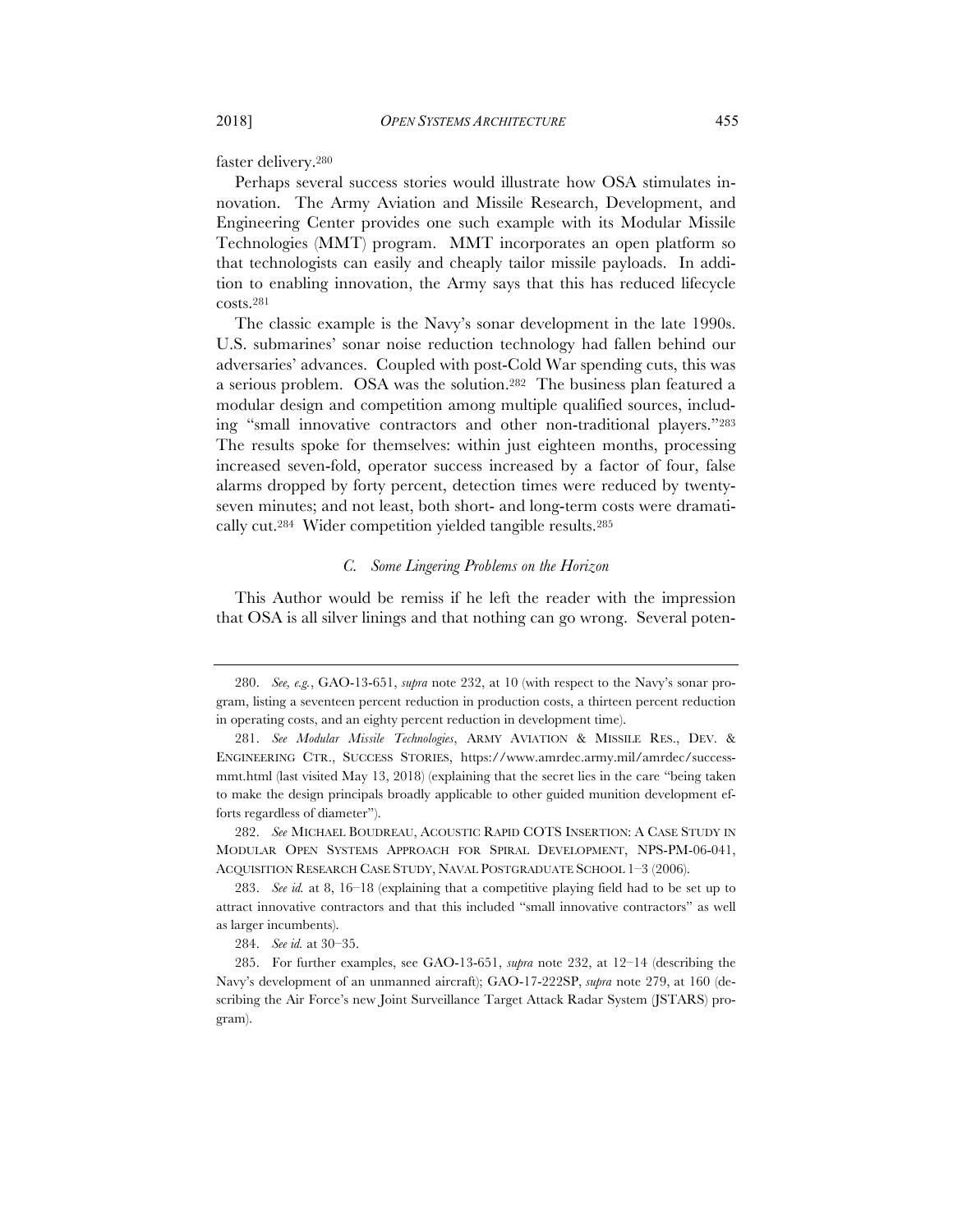tial problems have been identified. First, the DoD is unsure if it has the internal expertise to assume the role of a systems integrator.286 The private sector may provide the best components imaginable, but if all the king's horses and all the king's men cannot effectively integrate them, the DoD must rely on incumbent suppliers. Second, the Defense Science Board's 1998 report cautioned that notwithstanding its promise, OSA may have "drawbacks if not applied judiciously."287 It will work better with some systems than others.288 "There are no silver bullets that can be applied uniformly across all systems."289 Third, open systems may be more vulnerable to cyber attacks than systems that are gold-plated, bespoke, and closed.290 Given the mounting cyber threat, this would be no minor defect. Finally, acquiring the data rights necessary for an OSA will exacerbate existing tensions with industry. Finding the balance between securing the data rights necessary to an open architecture while not discouraging industry participation will be an enduring challenge.291

Notwithstanding potential drawbacks, OSA presents a viable alternative to P3s. Whereas P3s entail deeper and longer-term engagements with a few incumbents, OSA pulls in the opposite direction: shorter-term, armslength relationships with wider industry. These two policies are mutually exclusive. Given that the DoD has been pursuing both policies for some

<sup>286.</sup> *See* GAO-13-651, *supra* note 232, at 19, 21 (reporting that it is "unclear whether the services have sufficient technical expertise to implement an open systems approach"); GAO-14-617R, *supra* note 230 at 16 (cautioning that the DoD "does not know if program offices have the systems engineering expertise required for effective implementation"); *see also* MCAFFEE & BRYNJOLFSSON, *supra* note 266, at 224 (suggesting it is unlikely that platform economics would ever transform the procurement of fighters or submarines in the DoD). That the DoD may be unable to serve as a system integrator may prove immaterial. The Navy simply outsourced that role for the sonar program yet still benefited from OSA. *See*  BOUDREAU, *supra* note 282, at 18, 23, 27 (explaining that Lockheed Martin served as the system integrator).

<sup>287.</sup> DEFENSE SCIENCE BOARD TASK FORCE ON OPEN SYSTEMS, *supra* note 227, at 38.

<sup>288.</sup> The available evidence remains inconclusive, but OSA may work better for systems primarily composed of IT, such as the Air Force's Air Operations Center Weapon System, and less well for industrial-age technology.

<sup>289.</sup> DEFENSE SCIENCE BOARD TASK FORCE ON OPEN SYSTEMS, *supra* note 267, at 38.

<sup>290.</sup> *Id.* at 42 (warning that the wide use and "lack of genetic diversity" may make open systems "inherently more vulnerable to information warfare attacks").

<sup>291.</sup> *See* Borowski, *supra* note 63, at 222 (describing the challenge of striking a balance between the broad access to data rights that the DoD requires and not "discouraging participation from industry"); BOUDREAU, *supra* note 282, at 16 (detailing the Navy's efforts with the sonar development program to honor intellectual property rights while sharing enough design information to create an environment that was open enough for competition to flourish).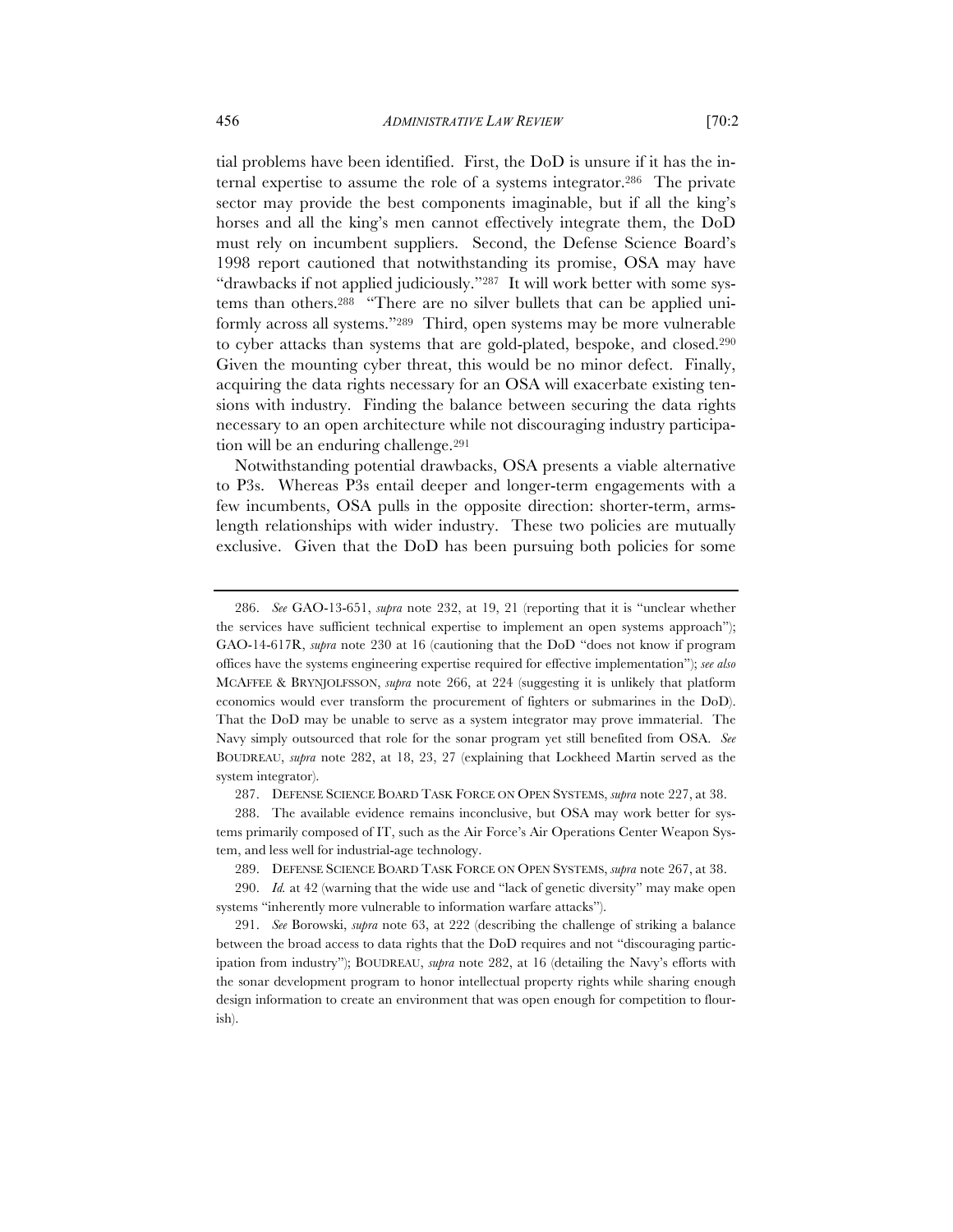time, it is surprising that no one seems to have noticed. This Article contends that OSA marks the path for overcoming the vendor lock and market failure that beset defense procurement. Although the challenges may seem insurmountable, this Article renews the Defense Science Board's plea for the rapid implementation of OSA given that "significant relief [is] so close at hand."292

# **CONCLUSION**

Surely this Article would be incomplete without repeating the threadbare aphorism that the definition of insanity is "doing the same thing over and over again and expecting different results."293 The DoD has had close relationships with a few prime contractors for decades—especially since the end of the Cold War and the consolidation of the defense industry. An acquisition strategy that would seek economy, innovation, or value by doubling down and seeking *even closer* relationships would surely disappoint. P3s are pitched as if they offered something new. This neologism merely rebrands what has failed in the past. The public interest would be better served by striking out and trying something genuinely new: competition.294

Too often in DoD acquisitions, competition is once and done. It occurs early in the process, then vendor lock ensures that incumbents have a ready buyer for decades.295 P3s would only exacerbate that problem. By definition they lock in a single supplier for the long term.<sup>296</sup> OSA, by contrast, heralds ongoing competition throughout the lifecycle.

By leveraging competition, OSA may deliver on P3s' false promise, create incentives for newcomers to enter the market, and thus stimulate innovation. This is no trivial matter. Innovation constitutes a "central line of

<sup>292.</sup> DEFENSE SCIENCE BOARD TASK FORCE ON OPEN SYSTEMS, *supra* note 227, at 6.

<sup>293.</sup> This saying is frequently attributed to Albert Einstein, but whether he coined the phrase is disputed. *See* Peter Baskerville, *Did Einstein Really Define Insanity as "Doing the Same Thing Over and Over Again and Expecting Different Results"?*, QUORA (May 11, 2017), http://www.quora.com/Did-Einstein-really-define-insanity-as-doing-the-same-thing-overand-over-again-and-expecting-different-results (noting that Benjamin Franklin, Mark Twain, and a Chinese proverb have been suggested as originators).

<sup>294.</sup> Not only would competition be genuinely new, it would also be consonant with DoD leaders' two "most pressing procurement needs," which are "more innovation and more competition." Borowski, *supra* note 63, at 183–84.

<sup>295.</sup> *See supra* notes 61–68 and accompanying text.

<sup>296.</sup> *See* BOVIS, *supra* note 116, at xiii (saying that a common characteristic of P3s is their lengthy duration); Gaffey, *supra* note 88, at 353–54 (arguing that the lengthy duration of P3s is an essential feature of their definition); Forrer et al., *supra* note 112, at 478 (reporting that in the United States some P3s have lasted nearly a century); Sharp et al., *supra* note 141, at 3 (stating that "a relatively long-term relationship" is an essential feature of P3s).